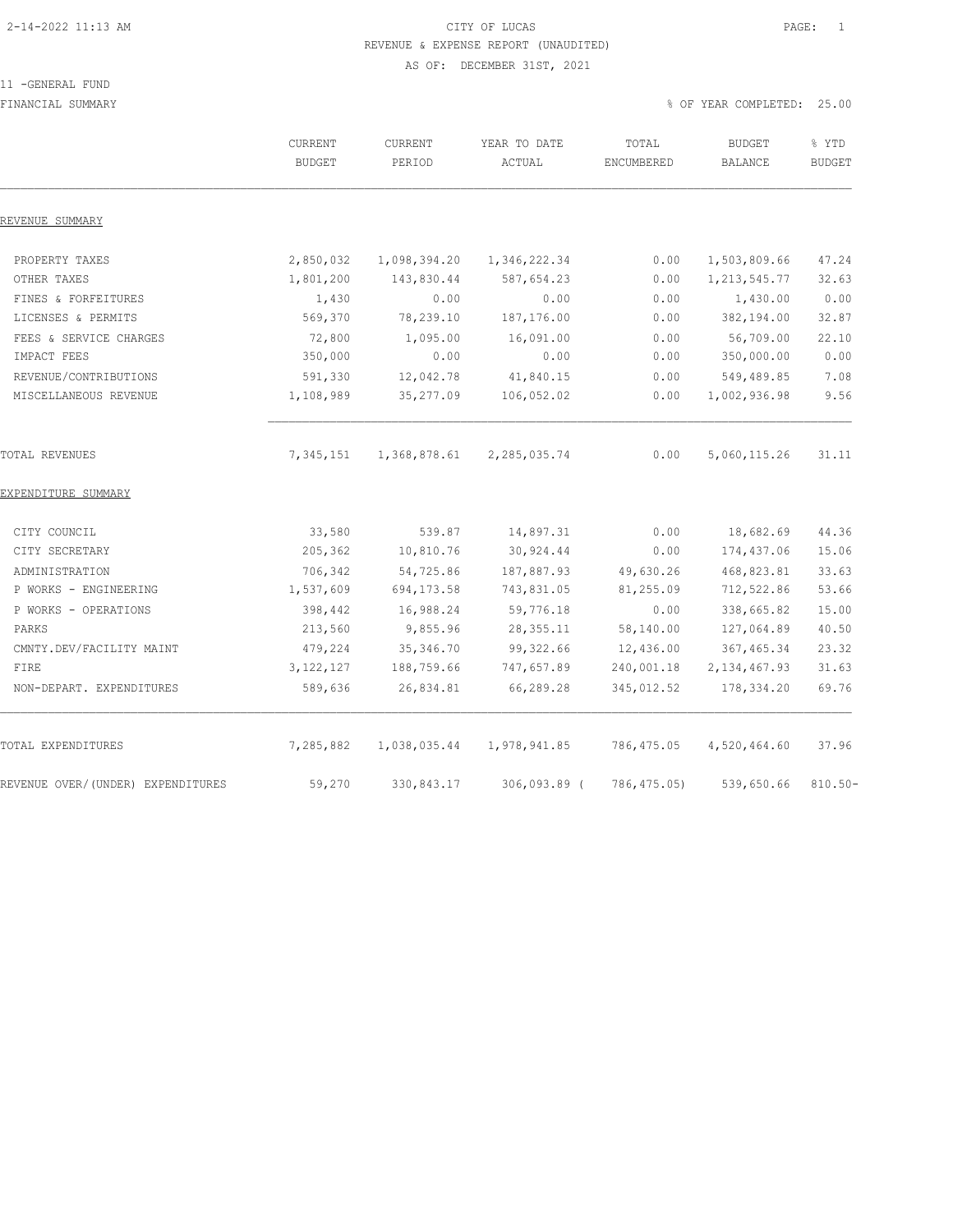# 2-14-2022 11:13 AM CITY OF LUCAS PAGE: 2 REVENUE & EXPENSE REPORT (UNAUDITED)

AS OF: DECEMBER 31ST, 2021

| <b>REVENUES</b>            |                                     | CURRENT<br><b>BUDGET</b> | CURRENT<br>PERIOD         | YEAR TO DATE<br>ACTUAL | TOTAL<br>ENCUMBERED | <b>BUDGET</b><br>BALANCE | % YTD<br><b>BUDGET</b> |
|----------------------------|-------------------------------------|--------------------------|---------------------------|------------------------|---------------------|--------------------------|------------------------|
|                            |                                     |                          |                           |                        |                     |                          |                        |
| PROPERTY TAXES             |                                     |                          |                           |                        |                     |                          |                        |
| $11 - 4011$                | PROPERTY TAXES                      | 2,835,032                | 1,097,934.77 1,343,633.65 |                        | 0.00                | 1,491,398.35             | 47.39                  |
| $11 - 4012$                | PROPERTY TAXES-DELINQUENT           | 5,000                    | 416.22                    | 1,669.17               | 0.00                | 3,330.83                 | 33.38                  |
| $11 - 4015$                | PROPERTY TAXES-P&I                  | 10,000                   | 43.21                     | 919.52                 | 0.00                | 9,080.48                 | 9.20                   |
|                            | TOTAL PROPERTY TAXES                | 2,850,032                | 1,098,394.20              | 1,346,222.34           | 0.00                | 1,503,809.66             | 47.24                  |
| OTHER TAXES                |                                     |                          |                           |                        |                     |                          |                        |
| $11 - 4101$                | SALES TAX                           | 960,000                  | 95,791.07                 | 299,547.35             | 0.00                | 660, 452.65              | 31.20                  |
|                            | 11-4101.100 SALES TAX REV - STREETS | 450,000                  | 48,039.37                 | 150, 223.45            | 0.00                | 299,776.55               | 33.38                  |
| $11 - 4102$                | FRANCHISE-ELECTRICAL                | 330,000                  | 0.00                      | 125,870.59             | 0.00                | 204, 129.41              | 38.14                  |
| $11 - 4103$                | FRANCHISE/ROW-TELEPHONE             | $\circ$                  | 0.00                      | 86.75                  | $0.00$ (            | 86.75)                   | 0.00                   |
| $11 - 4104$                | FRANCHISE-CABLE TELEVISION          | 28,000                   | 0.00                      | 6,083.16               | 0.00                | 21,916.84                | 21.73                  |
| $11 - 4105$                | FRANCHISE-GAS                       | 30,000                   | 0.00                      | 5,212.60               | 0.00                | 24,787.40                | 17.38                  |
| $11 - 4106$                | FRANCHISE CABLE - PEG FEES 3,200    |                          | 0.00                      | 630.33                 | 0.00                | 2,569.67 19.70           |                        |
|                            | TOTAL OTHER TAXES                   | 1,801,200                | 143,830.44                | 587,654.23             | 0.00                | 1, 213, 545.77           | 32.63                  |
| FINES & FORFEITURES        |                                     |                          |                           |                        |                     |                          |                        |
| $11 - 4202$                | COURT TECHNOLOGY FUND               | 20                       | 0.00                      | 0.00                   | 0.00                | 20.00                    | 0.00                   |
| $11 - 4203$                | COURT SECURITY FUND                 | 15                       | 0.00                      | 0.00                   | 0.00                | 15.00                    | 0.00                   |
| $11 - 4204$                | COURT COST-CITY                     | 20                       | 0.00                      | 0.00                   | 0.00                | 20.00                    | 0.00                   |
| $11 - 4205$                | FINES                               | 1,160                    | 0.00                      | 0.00                   | 0.00                | 1,160.00                 | 0.00                   |
| $11 - 4206$                | COURT COST-STATE                    | 160                      | 0.00                      | 0.00                   | 0.00                | 160.00                   | 0.00                   |
| $11 - 4208$                | STATE JURY FEE                      | 20                       | 0.00                      | 0.00                   | 0.00                | 20.00                    | 0.00                   |
| $11 - 4212$                | JUDICIAL FEES-STATE                 | 25                       | 0.00                      | 0.00                   | 0.00                | 25.00                    | 0.00                   |
| $11 - 4213$                | JUDICIAL FEES-CITY                  | $\overline{c}$           | 0.00                      | 0.00                   | 0.00                | 2.00                     | 0.00                   |
| $11 - 4218$                | INDIGENT DEFENSE FEE                | 8                        | 0.00                      | 0.00                   | 0.00                | 8.00                     | 0.00                   |
|                            | TOTAL FINES & FORFEITURES           | 1,430                    | 0.00                      | 0.00                   | 0.00                | 1,430.00                 | 0.00                   |
| LICENSES & PERMITS         |                                     |                          |                           |                        |                     |                          |                        |
| $11 - 4301$                | CONTRACTOR REGISTRATION             | 20,000                   | 1,710.00                  | 4,500.00               | 0.00                | 15,500.00                | 22.50                  |
| 11-4361                    | ZONING REQUEST                      | 1,200                    | 0.00                      | 0.00                   | 0.00                | 1,200.00                 | 0.00                   |
| $11 - 4362$                | SPECIFIC USE PERMITS                | 1,350                    | 0.00                      | 450.00                 | 0.00                | 900.00                   | 33.33                  |
| $11 - 4363$                | VARIANCE REQUEST                    | 900                      | 0.00                      | 450.00                 | 0.00                | 450.00                   | 50.00                  |
| $11 - 4365$                | PERMITS-RESIDENTIAL                 | 380,000                  | 56,588.60                 | 123,799.40             | 0.00                | 256,200.60               | 32.58                  |
| $11 - 4367$                | BUILDING PERMITS-ACCESSORY          | 20,000                   | 1,520.50                  | 7,802.15               | 0.00                | 12,197.85                | 39.01                  |
| $11 - 4368$                | BUILDING PERMITS-SFR                | 7,500                    | 1,200.00                  | 4,797.45               | 0.00                | 2,702.55                 | 63.97                  |
| 11-4369                    | PERMITS-COMMERCIAL                  | 20,000                   | 0.00                      | 5,644.00               | 0.00                | 14,356.00                | 28.22                  |
| 11-4371                    | ELECTRICAL PERMITS                  | 2,200                    | 770.00                    | 2,160.00               | 0.00                | 40.00                    | 98.18                  |
| 11-4372                    | PLUMBING PERMITS                    | 5,000                    | 1,260.00                  | 2,100.00               | 0.00                | 2,900.00                 | 42.00                  |
|                            |                                     |                          |                           |                        |                     |                          |                        |
| $11 - 4373$<br>$11 - 4374$ | HEATING & A/C PERMITS               | 1,200                    | 120.00                    | 420.00                 | 0.00                | 780.00<br>4,875.00       | 35.00<br>18.75         |
|                            | FENCE PERMITS                       | 6,000                    | 450.00                    | 1,125.00               | 0.00                |                          |                        |
| $11 - 4375$                | SWIMMING POOL PERMITS               | 25,000                   | 2,800.00                  | 5,550.00               | 0.00                | 19,450.00                | 22.20                  |
| 11-4376                    | WEIGHT LIMIT PERMITS                | 60,000                   | 9,500.00                  | 22,700.00              | 0.00                | 37,300.00                | 37.83                  |
| 11-4377                    | ROOF PERMITS                        | $\circ$                  | 60.00                     | 180.00                 | $0.00$ (            | 180.00)                  | 0.00                   |
| $11 - 4378$                | SPRINKLER SYST PERMITS              | 1,000                    | 600.00                    | 1,350.00               | 0.00(               | 350.00                   | 135.00                 |
| 11-4379                    | DRIVEWAY PERMIT                     | 1,000                    | 0.00                      | 240.00                 | 0.00                | 760.00                   | 24.00                  |
| 11-4380                    | SIGN PERMIT                         | 2,000                    | 250.00                    | 250.00                 | 0.00                | 1,750.00                 | 12.50                  |
| $11 - 4382$                | STORM WATER MGMT PERMIT             | 6,500                    | 960.00                    | 2,698.00               | 0.00                | 3,802.00                 | 41.51                  |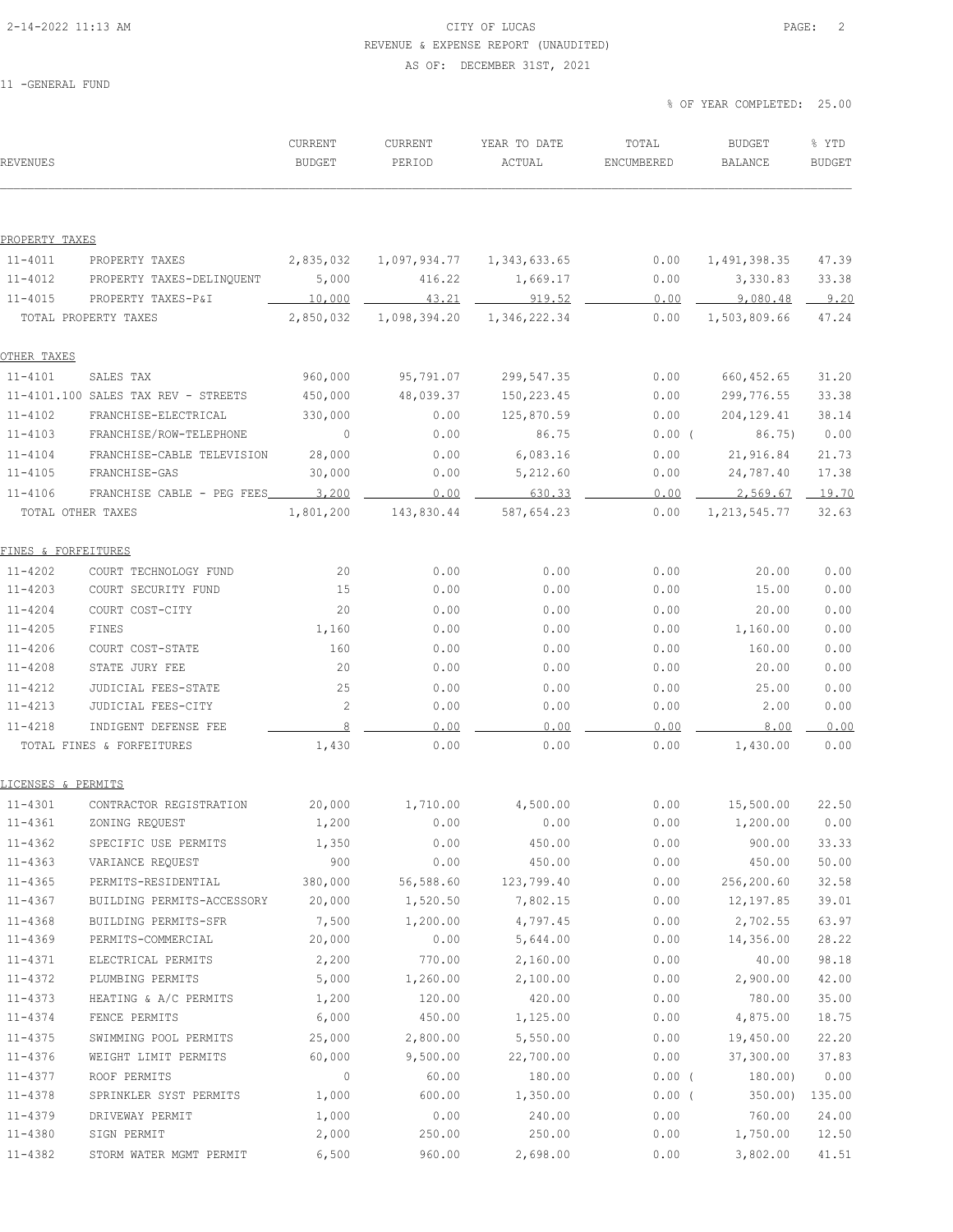# 2-14-2022 11:13 AM CITY OF LUCAS PAGE: 3 REVENUE & EXPENSE REPORT (UNAUDITED)

#### AS OF: DECEMBER 31ST, 2021

11 -GENERAL FUND

% OF YEAR COMPLETED: 25.00

| REVENUES                   |                                                    | CURRENT<br><b>BUDGET</b> | CURRENT<br>PERIOD | YEAR TO DATE<br>ACTUAL | TOTAL<br>ENCUMBERED | <b>BUDGET</b><br><b>BALANCE</b> | % YTD<br><b>BUDGET</b> |
|----------------------------|----------------------------------------------------|--------------------------|-------------------|------------------------|---------------------|---------------------------------|------------------------|
|                            |                                                    |                          |                   |                        |                     |                                 | 0.00                   |
| $11 - 4384$                | SOLICITATION PERMIT                                | 120                      | 0.00              | 0.00                   | 0.00                | 120.00                          | 0.00                   |
| $11 - 4395$<br>$11 - 4398$ | HEALTH SERVICES PERMITS<br>MISC LICENSES & PERMITS | 7,200<br>1.200           | 0.00<br>450.00    | 0.00<br>960.00         | 0.00<br>0.00        | 7,200.00<br>240.00              | 80.00                  |
|                            |                                                    |                          |                   |                        |                     |                                 |                        |
|                            | TOTAL LICENSES & PERMITS                           | 569,370                  | 78,239.10         | 187, 176.00            | 0.00                | 382,194.00                      | 32.87                  |
|                            | FEES & SERVICE CHARGES                             |                          |                   |                        |                     |                                 |                        |
| $11 - 4424$                | PLAT & REPLAT FEES                                 | 8,500                    | 845.00            | 2,741.00               | 0.00                | 5,759.00                        | 32.25                  |
| $11 - 4425$                | FINES-RE-INSPEC/NO PRMT/NO                         | 4,000                    | 200.00            | 1,000.00               | 0.00                | 3,000.00                        | 25.00                  |
| $11 - 4426$                | FEES-PLAN REVIEW                                   | 7,300                    | 50.00             | 50.00                  | 0.00                | 7,250.00                        | 0.68                   |
| $11 - 4427$                | PUBLIC IMPROVEMENT/INSPEC 3                        | 53,000                   | 0.00              | 12,300.00              | 0.00                | 40,700.00                       | 23.21                  |
|                            | TOTAL FEES & SERVICE CHARGES                       | 72,800                   | 1,095.00          | 16,091.00              | 0.00                | 56,709.00                       | 22.10                  |
| IMPACT FEES                |                                                    |                          |                   |                        |                     |                                 |                        |
| $11 - 4500$                | IMPACT FEE REVENUE                                 | 350,000                  | 0.00              | 0.00                   | 0.00                | 350,000.00                      | 0.00                   |
| TOTAL IMPACT FEES          |                                                    | 350,000                  | 0.00              | 0.00                   | 0.00                | 350,000.00                      | 0.00                   |
| REVENUE/CONTRIBUTIONS      |                                                    |                          |                   |                        |                     |                                 |                        |
| $11 - 4611$                | FIRE SPRINKLER PERMIT                              | 30,000                   | 2,000.00          | 8,500.00               | 0.00                | 21,500.00                       | 28.33                  |
| 11-4612                    | COUNTY FIRE DISTRICT                               | $\circ$                  | 0.00              | 2,001.39               | $0.00$ (            | 2,001.39                        | 0.00                   |
| $11 - 4613$                | FIRE DEPT SVC AGREEMENTS                           | 453,230                  | 0.00              | 0.00                   | 0.00                | 453,230.00                      | 0.00                   |
| $11 - 4614$                | AMBULANCE SERVICES                                 | 100,000                  | 10,042.78         | 31, 338.76             | 0.00                | 68,661.24                       | 31.34                  |
| $11 - 4615$                | LISD EMS SERVICES                                  | 8,100                    | 0.00              | 0.00                   | 0.00                | 8,100.00                        | 0.00                   |
|                            | TOTAL REVENUE/CONTRIBUTIONS                        | 591,330                  | 12,042.78         | 41,840.15              | 0.00                | 549,489.85                      | 7.08                   |
| INTERGOVERNMENTAL          |                                                    |                          |                   |                        |                     |                                 |                        |
| MISCELLANEOUS REVENUE      |                                                    |                          |                   |                        |                     |                                 |                        |
| $11 - 4911$                | INTEREST INCOME                                    | 18,000                   | 1,295.08          | 3,687.46               | 0.00                | 14,312.54                       | 20.49                  |
| 11-4914                    | INSURANCE PROCEEDS                                 | $\circ$                  | 0.00              | 2,691.00               | $0.00$ (            | 2,691.00)                       | 0.00                   |
| $11 - 4915$                | CHILD SAFETY INCOME                                | 6,900                    | 0.00              | 2,125.63               | 0.00                | 4,774.37                        | 30.81                  |
| $11 - 4916$                | CREDIT CARD FEE                                    | 30,000                   | 6,121.73          | 16,646.96              | 0.00                | 13,353.04                       | 55.49                  |
| $11 - 4918$                | PERMIT FEE - BEER & WINE                           | $\circ$                  | 145.00            | 145.00                 | 0.00(               | 145.00)                         | 0.00                   |
| $11 - 4920$                | FARMER MARKET EVENT FEE                            | 0                        | 0.00              | 740.00                 | 0.00(               | 740.00)                         | 0.00                   |
| $11 - 4931$                | RENTAL INCOME                                      | 85,800                   | 6,160.00          | 22,980.00              | 0.00                | 62,820.00                       | 26.78                  |
| $11 - 4980$                | PARK DEDICATION FEES                               | 134,000                  | 0.00              | 8,000.00               | 0.00                | 126,000.00                      | 5.97                   |
| $11 - 4981$                | FACILITY RENTAL                                    | $\circ$                  | 0.00              | 200.00                 | $0.00$ (            | 200.00                          | 0.00                   |
| $11 - 4985$                | GRANT REVENUES                                     | 12,500                   | 0.00              | 0.00                   | 0.00                | 12,500.00                       | 0.00                   |
| $11 - 4989$                | STREET ASSESS BROCKDALE CAP                        | 44,000                   | 13,162.00         | 30,762.00              | 0.00                | 13,238.00                       | 69.91                  |
| $11 - 4991$                | STREET IMPROVEMENT ASSESSME                        | $\circ$                  | 0.00              | 1,050.00               | 0.00(               | 1,050.00)                       | 0.00                   |
| $11 - 4996$                | TRANSFER                                           | 50,000                   | 0.00              | 0.00                   | 0.00                | 50,000.00                       | 0.00                   |
| $11 - 4997$                | MISCELLANEOUS                                      | $\circ$                  | 8,393.28          | 17,023.97              | $0.00$ (            | 17,023.97)                      | 0.00                   |
| $11 - 4998$                | PILOT TRANSFER IN                                  | 277,789                  | 0.00              | 0.00                   | 0.00                | 277,789.00                      | 0.00                   |
| $11 - 4999$                | FIRE DISTRICT - TRANSFER 1 450,000                 |                          | 0.00              | 0.00                   | 0.00                | 450,000.00                      | 0.00                   |
|                            | TOTAL MISCELLANEOUS REVENUE                        | 1,108,989                | 35, 277.09        | 106,052.02             | 0.00                | 1,002,936.98                    | 9.56                   |
|                            |                                                    |                          |                   |                        |                     |                                 |                        |

TOTAL REVENUE 7,345,151 1,368,878.61 2,285,035.74 0.00 5,060,115.26 31.11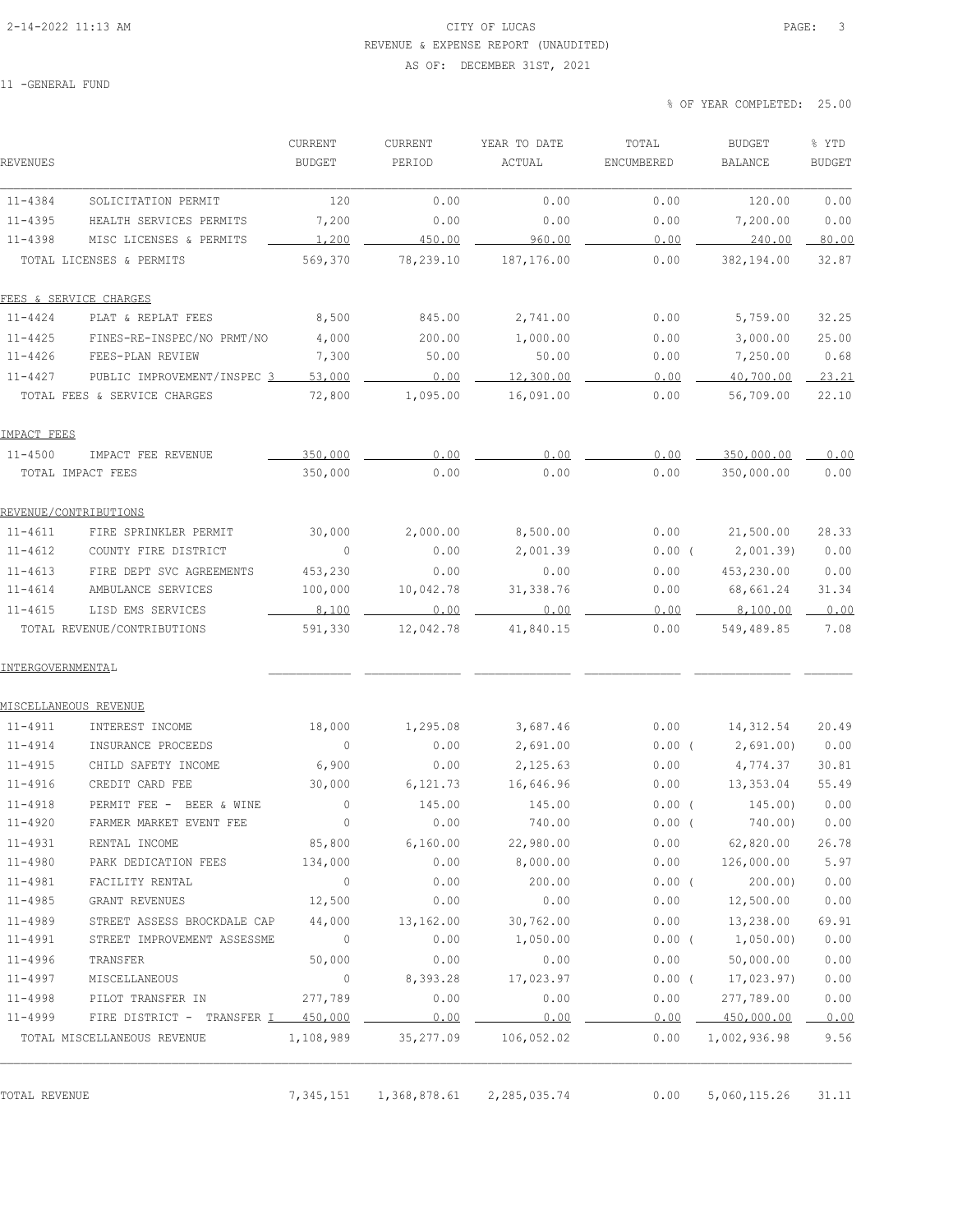# 2-14-2022 11:13 AM CITY OF LUCAS PAGE: 4 REVENUE & EXPENSE REPORT (UNAUDITED)

# AS OF: DECEMBER 31ST, 2021

| DEPARTMENTAL EXPENDITURES |                            | CURRENT<br><b>BUDGET</b> | CURRENT<br>PERIOD | YEAR TO DATE<br>ACTUAL | TOTAL<br>ENCUMBERED | <b>BUDGET</b><br><b>BALANCE</b> | % YTD<br><b>BUDGET</b> |
|---------------------------|----------------------------|--------------------------|-------------------|------------------------|---------------------|---------------------------------|------------------------|
|                           |                            |                          |                   |                        |                     |                                 |                        |
| PERSONNEL SERVICES        |                            |                          |                   |                        |                     |                                 |                        |
| $11 - 6100 - 112$         | WORKERS' COMPENSATION      | 70                       | 0.00              | 46.00                  | 0.00                | 24.00                           | 65.71                  |
| $11 - 6100 - 127$         | MEDICARE                   | 220                      | 0.00              | 32.63                  | 0.00                | 187.37                          | 14.83                  |
| TOTAL PERSONNEL SERVICES  |                            | 290                      | 0.00              | 78.63                  | 0.00                | 211.37                          | 27.11                  |
| MATERIALS & SUPPLIES      |                            |                          |                   |                        |                     |                                 |                        |
| $11 - 6100 - 201$         | OFFICE SUPPLIES            | 1,000                    | 0.00              | 0.00                   | 0.00                | 1,000.00                        | 0.00                   |
| $11 - 6100 - 204$         | FOOD/BEVERAGE              | 1,500                    | 0.00              | 0.00                   | 0.00                | 1,500.00                        | 0.00                   |
| $11 - 6100 - 210$         | COMPUTER SUPPLIES          | 350                      | 0.00              | 0.00                   | 0.00                | 350.00                          | 0.00                   |
| $11 - 6100 - 222$         | AUDIO/VISUAL DEVICES       | 1,000                    | 0.00              | 0.00                   | 0.00                | 1,000.00                        | 0.00                   |
|                           | TOTAL MATERIALS & SUPPLIES | 3,850                    | 0.00              | 0.00                   | 0.00                | 3,850.00                        | 0.00                   |
| CONTRACTS                 |                            |                          |                   |                        |                     |                                 |                        |
| $11 - 6100 - 307$         | TRAVEL/PROFESSIONAL DEV    | 3,500                    | 0.00              | 0.00                   | 0.00                | 3,500.00                        | 0.00                   |
| TOTAL CONTRACTS           |                            | 3,500                    | 0.00              | 0.00                   | 0.00                | 3,500.00                        | 0.00                   |
| OTHER                     |                            |                          |                   |                        |                     |                                 |                        |
| $11 - 6100 - 441$         | APPRECIATION & AWARDS      | 5,000                    | 539.87            | 628.68                 | 0.00                | 4,371.32                        | 12.57                  |
| $11 - 6100 - 451$         | SOFTWARE, BOOKS & CD'S     | 11,940                   | 0.00              | 11,940.00              | 0.00                | 0.00                            | 100.00                 |
| $11 - 6100 - 468$         | CITY COUNCIL FEES          | 9,000                    | 0.00              | 2,250.00               | 0.00                | 6,750.00                        | 25.00                  |
| TOTAL OTHER               |                            | 25,940                   | 539.87            | 14,818.68              | 0.00                | 11, 121.32                      | 57.13                  |
|                           |                            |                          |                   |                        |                     |                                 |                        |
| TOTAL CITY COUNCIL        |                            | 33,580                   | 539.87            | 14,897.31              | 0.00                | 18,682.69                       | 44.36                  |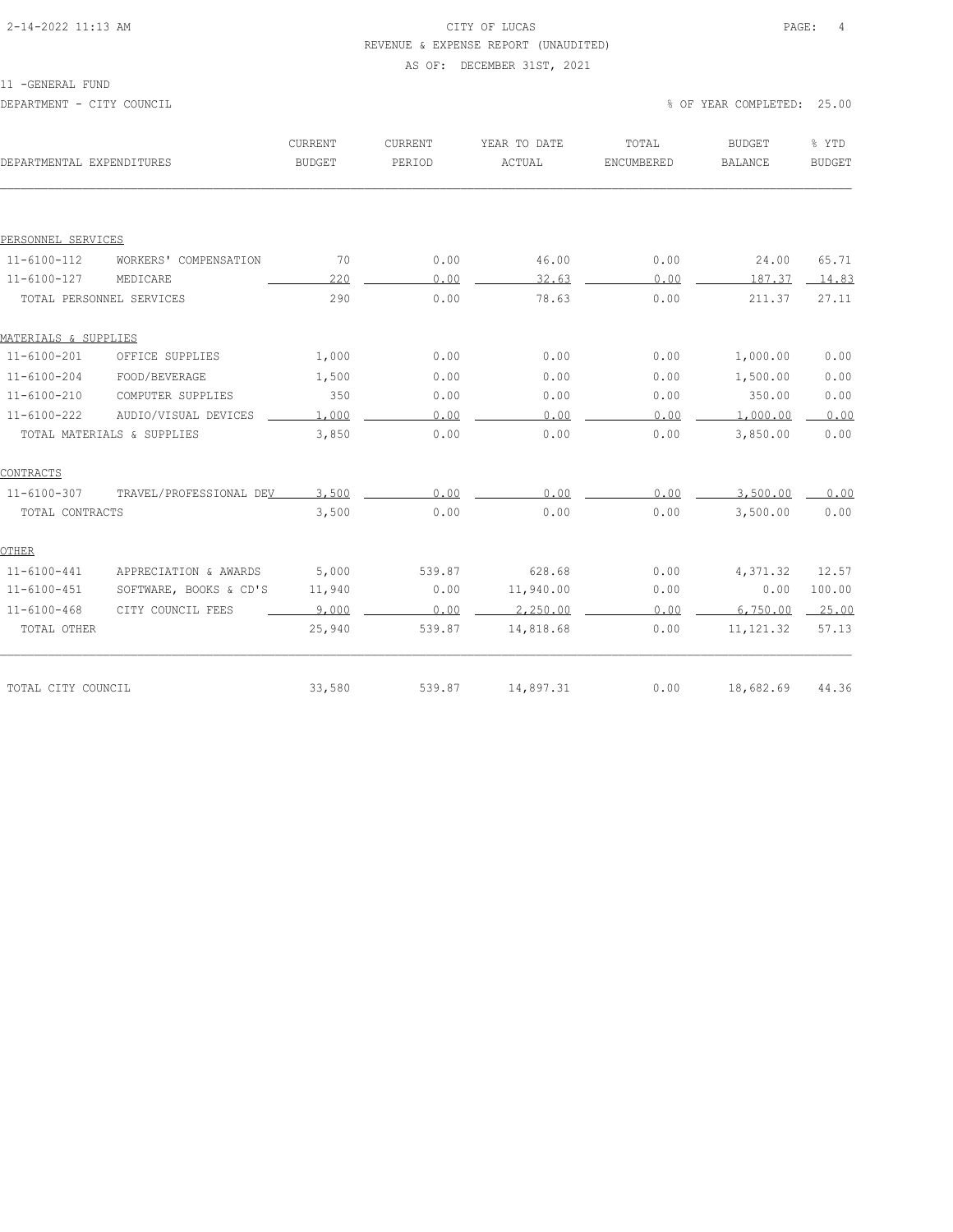# 2-14-2022 11:13 AM CITY OF LUCAS PAGE: 5 REVENUE & EXPENSE REPORT (UNAUDITED)

#### AS OF: DECEMBER 31ST, 2021

| DEPARTMENTAL EXPENDITURES |                            | CURRENT<br><b>BUDGET</b> | CURRENT<br>PERIOD | YEAR TO DATE<br>ACTUAL | TOTAL<br>ENCUMBERED | <b>BUDGET</b><br>BALANCE | % YTD<br><b>BUDGET</b> |
|---------------------------|----------------------------|--------------------------|-------------------|------------------------|---------------------|--------------------------|------------------------|
|                           |                            |                          |                   |                        |                     |                          |                        |
| PERSONNEL SERVICES        |                            |                          |                   |                        |                     |                          |                        |
| $11 - 6110 - 101$         | SALARIES - EXEMPT          | 85,378                   | 6,528.60          | 19,508.88              | 0.00                | 65,869.12                | 22.85                  |
| $11 - 6110 - 112$         | WORKER'S COMPENSATION      | 275                      | 0.00              | 181.00                 | 0.00                | 94.00                    | 65.82                  |
| $11 - 6110 - 113$         | LONGEVITY PAY              | 328                      | 324.00            | 324.00                 | 0.00                | 4.00                     | 98.78                  |
| $11 - 6110 - 122$         | TMRS                       | 10,803                   | 882.84            | 2,555.80               | 0.00                | 8,247.20                 | 23.66                  |
| $11 - 6110 - 123$         | GROUP INSURANCE            | 10,716                   | 856.34            | 2,869.02               | 0.00                | 7,846.98                 | 26.77                  |
| $11 - 6110 - 127$         | MEDICARE                   | 1,226                    | 98.88             | 286.12                 | 0.00                | 939.88                   | 23.34                  |
| $11 - 6110 - 129$         | LT DISABILITY              | 250                      | 15.70             | 47.10                  | 0.00                | 202.90                   | 18.84                  |
| $11 - 6110 - 133$         | TELEPHONE ALLOWANCE        | 600                      | 50.00             | 150.00                 | 0.00                | 450.00                   | 25.00                  |
|                           | TOTAL PERSONNEL SERVICES   | 109,576                  | 8,756.36          | 25, 921.92             | 0.00                | 83,654.08                | 23.66                  |
| MATERIALS & SUPPLIES      |                            |                          |                   |                        |                     |                          |                        |
| $11 - 6110 - 201$         | OFFICE SUPPLIES            | 1,100                    | 0.00              | 25.62                  | 0.00                | 1,074.38                 | 2.33                   |
| $11 - 6110 - 204$         | FOOD/BEVERAGE              | 100                      | 0.00              | 0.00                   | 0.00                | 100.00                   | 0.00                   |
| $11 - 6110 - 210$         | COMPUTER SUPPLIES          | 50                       | 0.00              | 0.00                   | 0.00                | 50.00                    | 0.00                   |
| $11 - 6110 - 238$         | PRINTING & COPYING         | 22,800                   | 962.90            | 2,810.08               | 0.00                | 19,989.92                | 12.32                  |
| $11 - 6110 - 239$         | RECORDS MANAGEMENT         | 31,107                   | 79.63             | 159.26                 | 0.00                | 30,947.24                | 0.51                   |
|                           | TOTAL MATERIALS & SUPPLIES | 55,157                   | 1,042.53          | 2,994.96               | 0.00                | 52, 161.54               | 5.43                   |
| CONTRACTS                 |                            |                          |                   |                        |                     |                          |                        |
| $11 - 6110 - 305$         | SOFTWARE SUPPORT & MAIN    | 9,594                    | 0.00              | 0.00                   | 0.00                | 9,594.00                 | 0.00                   |
| $11 - 6110 - 306$         | ADVERTISING                | 14,300                   | 783.90            | 1,020.15               | 0.00                | 13,279.85                | 7.13                   |
| $11 - 6110 - 307$         | TRAVEL/PROFESSIONAL DEV    | 1,750                    | 0.00              | 502.44                 | 0.00                | 1,247.56                 | 28.71                  |
| $11 - 6110 - 309$         | PROFESSIONAL SERVICES      | 5,500                    | 0.00              | 0.00                   | 0.00                | 5,500.00                 | 0.00                   |
| $11 - 6110 - 349$         | FILING FEES                | 2,200                    | 78.00             | 335.00                 | 0.00                | 1,865.00                 | 15.23                  |
| TOTAL CONTRACTS           |                            | 33,344                   | 861.90            | 1,857.59               | 0.00                | 31,486.41                | 5.57                   |
| <b>OTHER</b>              |                            |                          |                   |                        |                     |                          |                        |
| $11 - 6110 - 443$         | DUES/LICENSES              | 185                      | 0.00              | 0.00                   | 0.00                | 185.00                   | 0.00                   |
| $11 - 6110 - 445$         | <b>ELECTIONS</b>           | 6,000                    | 149.97            | 149.97                 | 0.00                | 5,850.03                 | 2.50                   |
| $11 - 6110 - 451$         | SOFTWARE, BOOKS & CD'S _   | 1,100                    | 0.00              | 0.00                   | 0.00                | 1,100.00                 | 0.00                   |
| TOTAL OTHER               |                            | 7,285                    | 149.97            | 149.97                 | 0.00                | 7,135.03                 | 2.06                   |
|                           |                            |                          |                   |                        |                     |                          |                        |
| TOTAL CITY SECRETARY      |                            | 205,362                  | 10,810.76         | 30,924.44              | 0.00                | 174,437.06               | 15.06                  |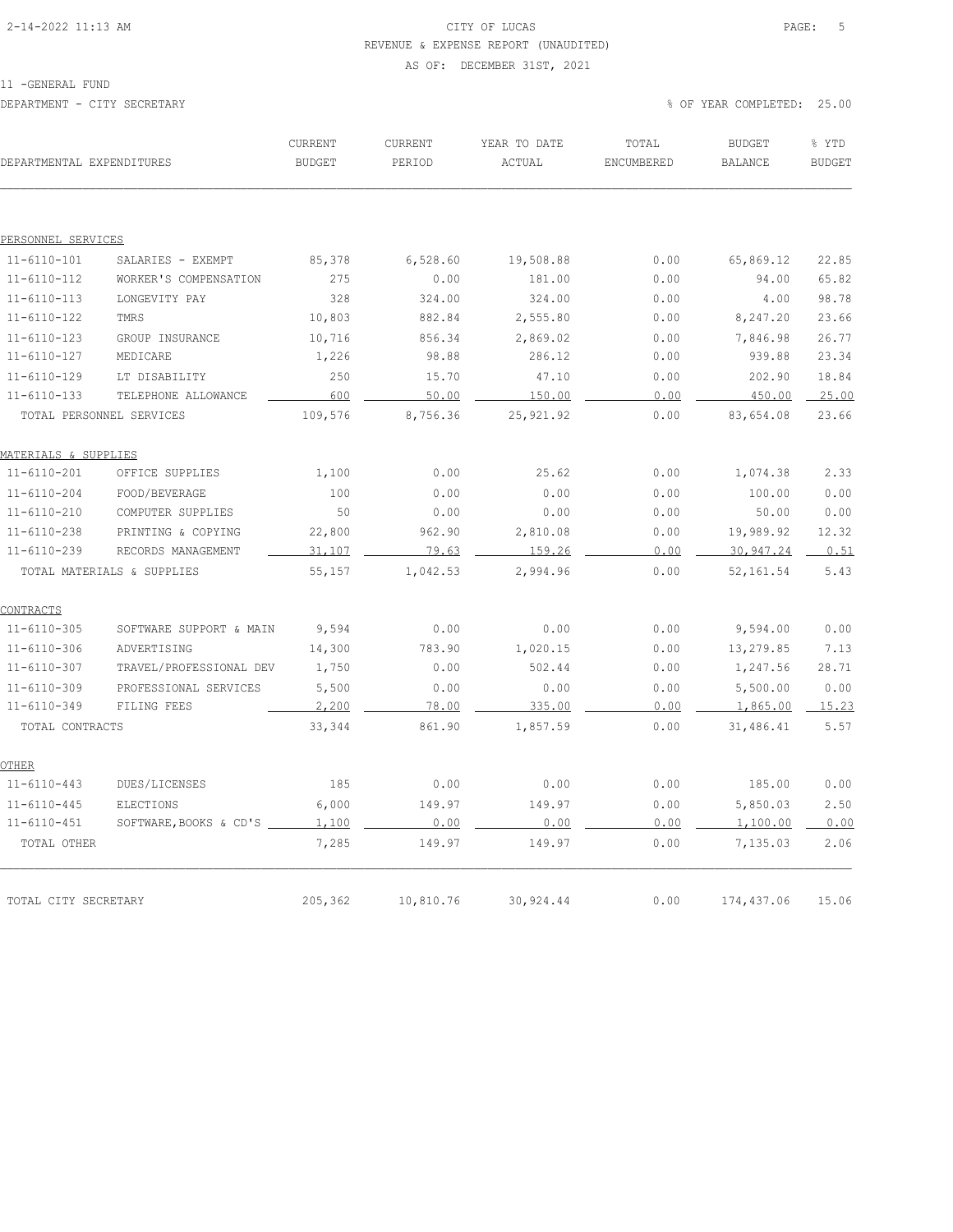# 2-14-2022 11:13 AM CITY OF LUCAS PAGE: 6 REVENUE & EXPENSE REPORT (UNAUDITED)

#### AS OF: DECEMBER 31ST, 2021

| DEPARTMENTAL EXPENDITURES |                            | CURRENT<br><b>BUDGET</b> | CURRENT<br>PERIOD | YEAR TO DATE<br>ACTUAL | TOTAL<br>ENCUMBERED | <b>BUDGET</b><br><b>BALANCE</b> | % YTD<br><b>BUDGET</b> |
|---------------------------|----------------------------|--------------------------|-------------------|------------------------|---------------------|---------------------------------|------------------------|
|                           |                            |                          |                   |                        |                     |                                 |                        |
| PERSONNEL SERVICES        |                            |                          |                   |                        |                     |                                 |                        |
| $11 - 6200 - 101$         | SALARIES - EXEMPT          | 286,697                  | 21,955.04         | 65,672.80              | 0.00                | 221,024.20                      | 22.91                  |
| 11-6200-102               | SALARIES - NON-EXEMPT      | 98,782                   | 7,521.45          | 22, 410.72             | 0.00                | 76,371.28                       | 22.69                  |
| 11-6200-111               | OVERTIME                   | 1,900                    | 0.00              | 74.19                  | 0.00                | 1,825.81                        | 3.90                   |
| 11-6200-112               | WORKERS' COMPENSATION      | 1,125                    | 0.00              | 750.00                 | 0.00                | 375.00                          | 66.67                  |
| $11 - 6200 - 113$         | LONGEVITY PAY              | 1,964                    | 1,784.00          | 1,784.00               | 0.00                | 180.00                          | 90.84                  |
| 11-6200-122               | TMRS                       | 49,306                   | 4,046.18          | 11,647.44              | 0.00                | 37,658.56                       | 23.62                  |
| 11-6200-123               | GROUP INSURANCE            | 53,630                   | 4, 415.22         | 14,743.52              | 0.00                | 38,886.48                       | 27.49                  |
| 11-6200-127               | MEDICARE                   | 5,643                    | 445.00            | 1,279.30               | 0.00                | 4,363.70                        | 22.67                  |
| 11-6200-129               | LT DISABILITY              | 1,000                    | 65.91             | 197.75                 | 0.00                | 802.25                          | 19.78                  |
| $11 - 6200 - 133$         | TELEPHONE ALLOWANCE        | 2,100                    | 175.00            | 525.00                 | 0.00                | 1,575.00                        | 25.00                  |
| 11-6200-141               | CAR ALLOWANCE              | 2,400                    | 200.00            | 600.00                 | 0.00                | 1,800.00                        | 25.00                  |
|                           | TOTAL PERSONNEL SERVICES   | 504,547                  | 40,607.80         | 119,684.72             | 0.00                | 384,862.28                      | 23.72                  |
| MATERIALS & SUPPLIES      |                            |                          |                   |                        |                     |                                 |                        |
| 11-6200-201               | OFFICE SUPPLIES            | 6,000                    | 103.56            | 369.78                 | 0.00                | 5,630.22                        | 6.16                   |
| 11-6200-202               | POSTAGE                    | 1,700                    | 22.27             | 41.96                  | 0.00                | 1,658.04                        | 2.47                   |
| $11 - 6200 - 204$         | FOOD/BEVERAGE              | 2,200                    | 93.93             | 93.93                  | 0.00                | 2,106.07                        | 4.27                   |
| $11 - 6200 - 205$         | WEARING APPAREL            | 800                      | 0.00              | 0.00                   | 0.00                | 800.00                          | 0.00                   |
| 11-6200-210               | COMPUTER SUPPLIES          | 350                      | 0.00              | 0.00                   | 0.00                | 350.00                          | 0.00                   |
|                           | TOTAL MATERIALS & SUPPLIES | 11,050                   | 219.76            | 505.67                 | 0.00                | 10,544.33                       | 4.58                   |
| CONTRACTS                 |                            |                          |                   |                        |                     |                                 |                        |
| $11 - 6200 - 302$         | AUDITING & ACCOUNTING      | 13,000                   | 4,100.00          | 4,100.00               | 7,100.00            | 1,800.00                        | 86.15                  |
| $11 - 6200 - 305$         | SOFTWARE SUPPORT/MAINT     | 19,110                   | 0.00              | 2,226.86               | 14,070.14           | 2,813.00                        | 85.28                  |
| 11-6200-307               | TRAVEL/PROFESSIONAL DEV    | 10,795                   | 0.00              | 911.96                 | 0.00                | 9,883.04                        | 8.45                   |
| 11-6200-309               | PROFESSIONAL SERVICES      | 3,000                    | 0.00              | 0.00                   | 0.00                | 3,000.00                        | 0.00                   |
| $11 - 6200 - 313$         | MAINTENANCE AGREEMENTS     | 6,160                    | 478.70            | 1,564.88               | 4,215.12            | 380.00                          | 93.83                  |
| $11 - 6200 - 318$         | COLLIN COUNTY TAX ASSES    | 3,000                    | 0.00              | 2,442.00               | 0.00                | 558.00                          | 81.40                  |
| $11 - 6200 - 319$         | COLLIN COUNTY APPRSL DI    | 36,000                   | 0.00              | 7,926.00               | 24,245.00           | 3,829.00                        | 89.36                  |
| 11-6200-321               | STATE COMPTROLLER (CT F    | 300                      | 0.00              | 0.00                   | 0.00                | 300.00                          | 0.00                   |
| $11 - 6200 - 322$         | CONTRACTS, OTHER           | 7,600                    | 0.00              | 0.00                   | 0.00                | 7,600.00                        | 0.00                   |
| 11-6200-323               | CELL PHONE                 | 600                      | 90.44             | 135.66                 | 0.00                | 464.34                          | 22.61                  |
| $11 - 6200 - 324$         | INMATE BOARDING            | 750                      | 0.00              | 0.00                   | 0.00                | 750.00                          | 0.00                   |
| $11 - 6200 - 325$         | GENERAL LIABILITY PREMI    | 33,000                   | 0.00              | 30,530.44              | 0.00                | 2,469.56                        | 92.52                  |
| TOTAL CONTRACTS           |                            | 133,315                  | 4,669.14          | 49,837.80              | 49,630.26           | 33,846.94                       | 74.61                  |
| <b>OTHER</b>              |                            |                          |                   |                        |                     |                                 |                        |
| $11 - 6200 - 441$         | APPRECIATION & AWARDS      | 4,400                    | 0.00              | 48.94                  | 0.00                | 4,351.06                        | 1.11                   |
| 11-6200-442               | TML MEMBERSHIP DUES        | 2,200                    | 0.00              | 0.00                   | 0.00                | 2,200.00                        | 0.00                   |
| 11-6200-443               | DUES/LICENSES              | 4,530                    | 0.00              | 830.00                 | 0.00                | 3,700.00                        | 18.32                  |
| $11 - 6200 - 444$         | EMPLOYMENT EXPENSE         | 2,500                    | 0.00              | 100.00                 | 0.00                | 2,400.00                        | 4.00                   |
| 11-6200-497               | CREDIT CARD FEES           | 28,800                   | 4,076.90          | 11,728.54              | 0.00                | 17,071.46                       | 40.72                  |
| TOTAL OTHER               |                            | 42,430                   | 4,076.90          | 12,707.48              | 0.00                | 29,722.52                       | 29.95                  |
| CAPITAL OUTLAY            |                            |                          |                   |                        |                     |                                 |                        |
| $11 - 8200 - 451$         | SOFTWARE, BOOKS & NON-P    | 15,000                   | 5,152.26          | 5,152.26               | 0.00                | 9,847.74                        | 34.35                  |
| TOTAL CAPITAL OUTLAY      |                            | 15,000                   | 5,152.26          | 5, 152.26              | 0.00                | 9,847.74                        | 34.35                  |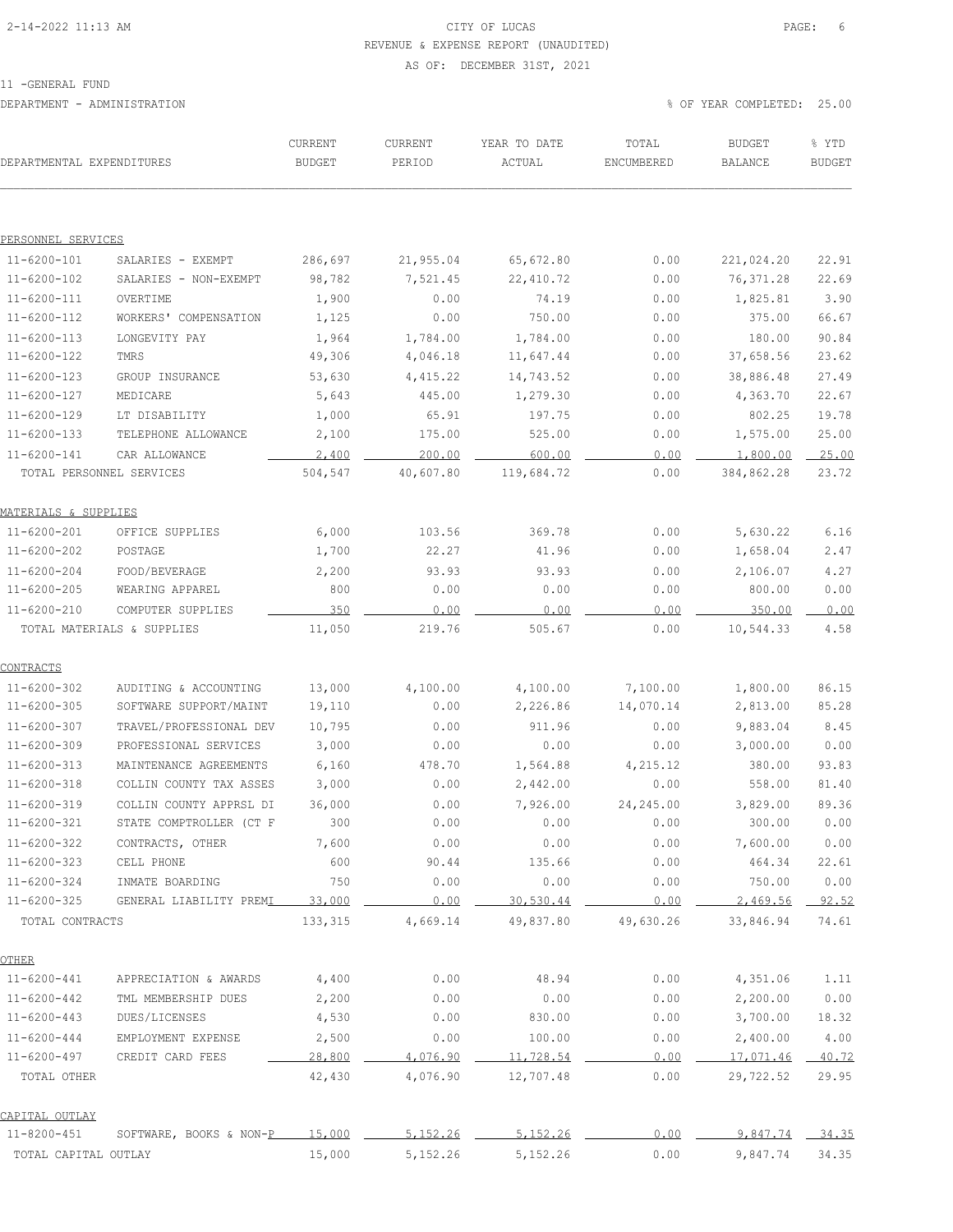| E HIT |  |
|-------|--|

2-14-2022 11:13 AM CITY OF LUCAS REVENUE & EXPENSE REPORT (UNAUDITED)

AS OF: DECEMBER 31ST, 2021

11 -GENERAL FUND

DEPARTMENT - ADMINISTRATION % OF YEAR COMPLETED: 25.00

| DEPARTMENTAL EXPENDITURES | CURRENT | <b>CURRENT</b> | YEAR TO DATE | TOTAL      | BUDGET     | % YTD  |
|---------------------------|---------|----------------|--------------|------------|------------|--------|
|                           | BUDGET  | PERIOD         | ACTUAL       | ENCUMBERED | BALANCE    | BUDGET |
| TOTAL ADMINISTRATION      | 706,342 | 54,725.86      | 187,887.93   | 49,630.26  | 468,823.81 | 33.63  |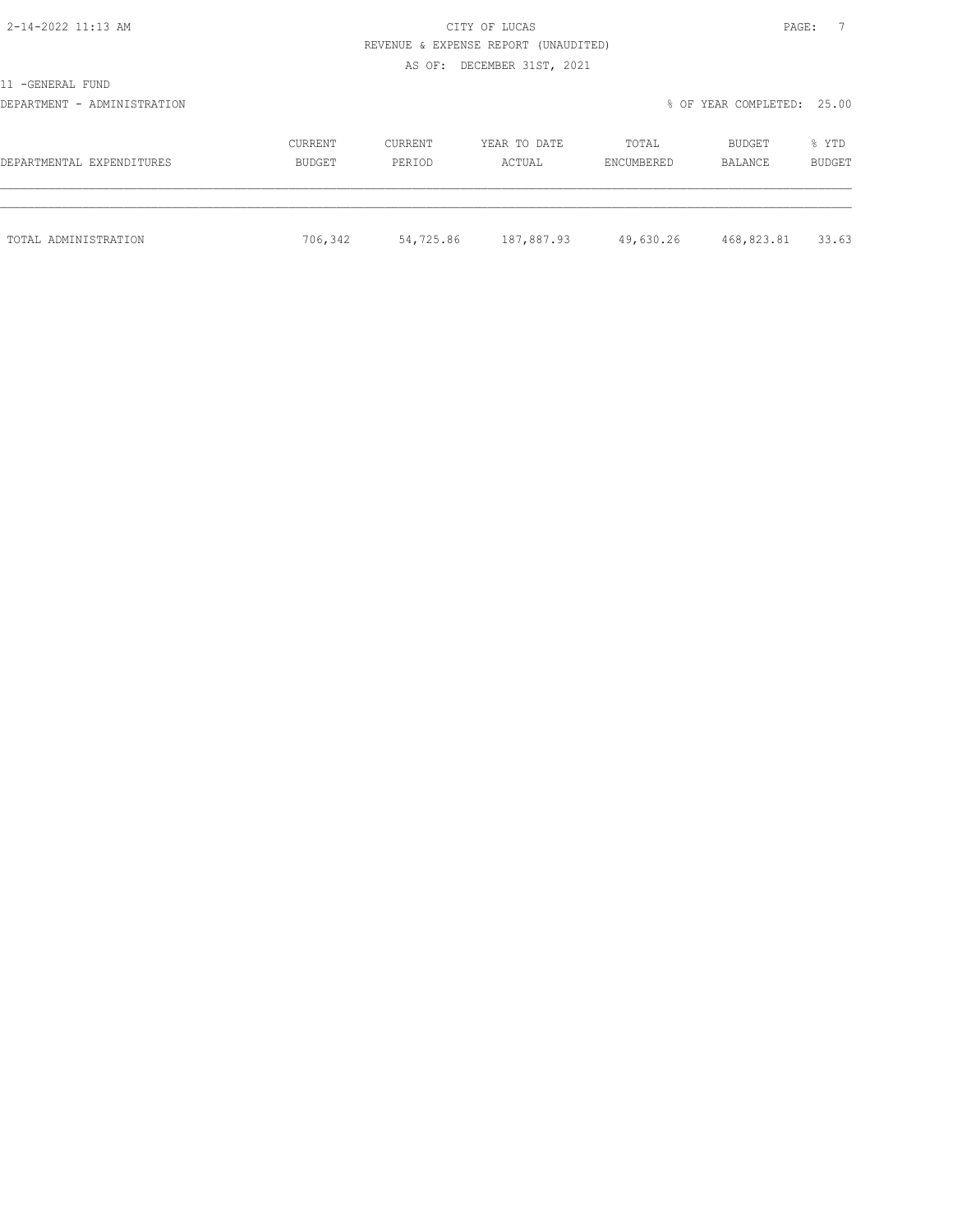# 2-14-2022 11:13 AM CITY OF LUCAS PAGE: 8 REVENUE & EXPENSE REPORT (UNAUDITED)

#### AS OF: DECEMBER 31ST, 2021

11 -GENERAL FUND

DEPARTMENT - P WORKS - ENGINEERING % OF YEAR COMPLETED: 25.00

| DEPARTMENTAL EXPENDITURES        |                            | CURRENT<br><b>BUDGET</b> | CURRENT<br>PERIOD | YEAR TO DATE<br>ACTUAL | TOTAL<br>ENCUMBERED | <b>BUDGET</b><br><b>BALANCE</b> | % YTD<br><b>BUDGET</b> |
|----------------------------------|----------------------------|--------------------------|-------------------|------------------------|---------------------|---------------------------------|------------------------|
|                                  |                            |                          |                   |                        |                     |                                 |                        |
| PERSONNEL SERVICES               |                            |                          |                   |                        |                     |                                 |                        |
| $11 - 6209 - 101$                | SALARIES - EXEMPT          | 87,814                   | 6,735.73          | 20,168.73              | 0.00                | 67,645.27                       | 22.97                  |
| $11 - 6209 - 103$                | SAL NON-EXEMPT PT/SEASO    | 15,600                   | 1,155.00          | 3,555.00               | 0.00                | 12,045.00                       | 22.79                  |
| $11 - 6209 - 112$                | WORKERS' COMPENSATION      | 315                      | 0.00              | 195.00                 | 0.00                | 120.00                          | 61.90                  |
| $11 - 6209 - 113$                | LONGEVITY                  | 48                       | 0.00              | 0.00                   | 0.00                | 48.00                           | 0.00                   |
| $11 - 6209 - 122$                | TMRS                       | 13,144                   | 864.72            | 2,589.24               | 0.00                | 10,554.76                       | 19.70                  |
| $11 - 6209 - 123$                | GROUP INSURANCE            | 10,716                   | 856.35            | 2,869.05               | 0.00                | 7,846.95                        | 26.77                  |
| $11 - 6209 - 127$                | MEDICARE                   | 1,519                    | 114.78            | 345.10                 | 0.00                | 1,173.90                        | 22.72                  |
| $11 - 6209 - 129$                | LT DISABILITY              | 265                      | 15.39             | 46.17                  | 0.00                | 218.83                          | 17.42                  |
| $11 - 6209 - 133$                | TELEPHONE ALLOWANCE        | 600                      | 25.00             | 75.00                  | 0.00                | 525.00                          | 12.50                  |
|                                  | TOTAL PERSONNEL SERVICES   | 130,021                  | 9,766.97          | 29,843.29              | 0.00                | 100, 177.71                     | 22.95                  |
| <u> MATERIALS &amp; SUPPLIES</u> |                            |                          |                   |                        |                     |                                 |                        |
| $11 - 6209 - 201$                | OFFICE SUPPLIES            | 250                      | 18.31             | 29.59                  | 0.00                | 220.41                          | 11.84                  |
| $11 - 6209 - 208$                | MINOR APPARATUS            | 500                      | 0.00              | 0.00                   | 0.00                | 500.00                          | 0.00                   |
| $11 - 6209 - 209$                | PROTECTIVE CLOTHING/UNI    | 1,920                    | 0.00              | 0.00                   | 0.00                | 1,920.00                        | 0.00                   |
| $11 - 6209 - 210$                | COMPUTER SUPPLIES          | 500                      | 0.00              | 90.91                  | 0.00                | 409.09                          | 18.18                  |
| $11 - 6209 - 232$                | VEHICLE MAINT.             | 1,000                    | 0.00              | 0.00                   | 0.00                | 1,000.00                        | 0.00                   |
|                                  | TOTAL MATERIALS & SUPPLIES | 4,170                    | 18.31             | 120.50                 | 0.00                | 4,049.50                        | 2.89                   |
| CONTRACTS                        |                            |                          |                   |                        |                     |                                 |                        |
| $11 - 6209 - 307$                | TRAINING/TRAVEL            | 2,350                    | 0.00              | 165.00                 | 0.00                | 2,185.00                        | 7.02                   |
| 11-6209-309                      | PROFESSIONAL SERVICES      | 225,000                  | 6,320.00          | 13,690.00              | 40,500.00           | 170,810.00                      | 24.08                  |
| $11 - 6209 - 313$                | MAINTENANCE AGREEMENTS     | 1,500                    | 0.00              | 0.00                   | 0.00                | 1,500.00                        | 0.00                   |
| $11 - 6209 - 323$                | CELL PHONE                 | 1,200                    | 140.88            | 211.32                 | 0.00                | 988.68                          | 17.61                  |
| $11 - 6209 - 334$                | STREET LIGHTING            | 5,000                    | 124.59            | 249.18                 | 0.00                | 4,750.82                        | 4.98                   |
| TOTAL CONTRACTS                  |                            | 235,050                  | 6,585.47          | 14,315.50              | 40,500.00           | 180, 234.50                     | 23.32                  |
| OTHER                            |                            |                          |                   |                        |                     |                                 |                        |
| $11 - 6209 - 411$                | FURNITURE & FIXTURES       | 500                      | 0.00              | 0.00                   | 0.00                | 500.00                          | 0.00                   |
| 11-6209-416                      | IMPLEMENTS & APPARATUS     | 500                      | 0.00              | 0.00                   | 0.00                | 500.00                          | 0.00                   |
| $11 - 6209 - 443$                | DUES/LICENSES              | 575                      | 200.00            | 200.00                 | 0.00                | 375.00                          | 34.78                  |
| $11 - 6209 - 451$                | SOFTWARE                   | 3,510                    | 0.00              | 160.63                 | 0.00                | 3,349.37                        | 4.58                   |
| $11 - 6209 - 452$                | HARDWARE                   | 500                      | 0.00              | 0.00                   | 0.00                | 500.00                          | 0.00                   |
| TOTAL OTHER                      |                            | 5,585                    | 200.00            | 360.63                 | 0.00                | 5,224.37                        | 6.46                   |
| CAPITAL OUTLAY                   |                            |                          |                   |                        |                     |                                 |                        |
| 11-8209-301                      | IMPROVEMENTS ROADS         | 650,000                  | 359,092.33        | 359,092.33             | 10,257.70           | 280,649.97                      | 56.82                  |
| 11-8209-302                      | CULVERT MAINTENANCE        | 210,758                  | 110,758.00        | 110,758.00             | 0.00                | 100,000.00                      | 52.55                  |
| $11 - 8209 - 303$                | DRAINAGE                   | 292,025                  | 207,752.50        | 229,340.80             | 30,497.39           | 32,186.81                       | 88.98                  |
| 11-8209-433                      | SIGNS & MARKINGS           | 10,000                   | 0.00              | 0.00                   | 0.00                | 10,000.00                       | 0.00                   |
| TOTAL CAPITAL OUTLAY             |                            | 1,162,783                | 677,602.83        | 699, 191. 13           | 40,755.09           | 422,836.78                      | 63.64                  |
|                                  |                            |                          |                   |                        |                     |                                 |                        |
| TOTAL P WORKS - ENGINEERING      |                            | 1,537,609                | 694, 173.58       | 743,831.05             | 81,255.09           | 712,522.86                      | 53.66                  |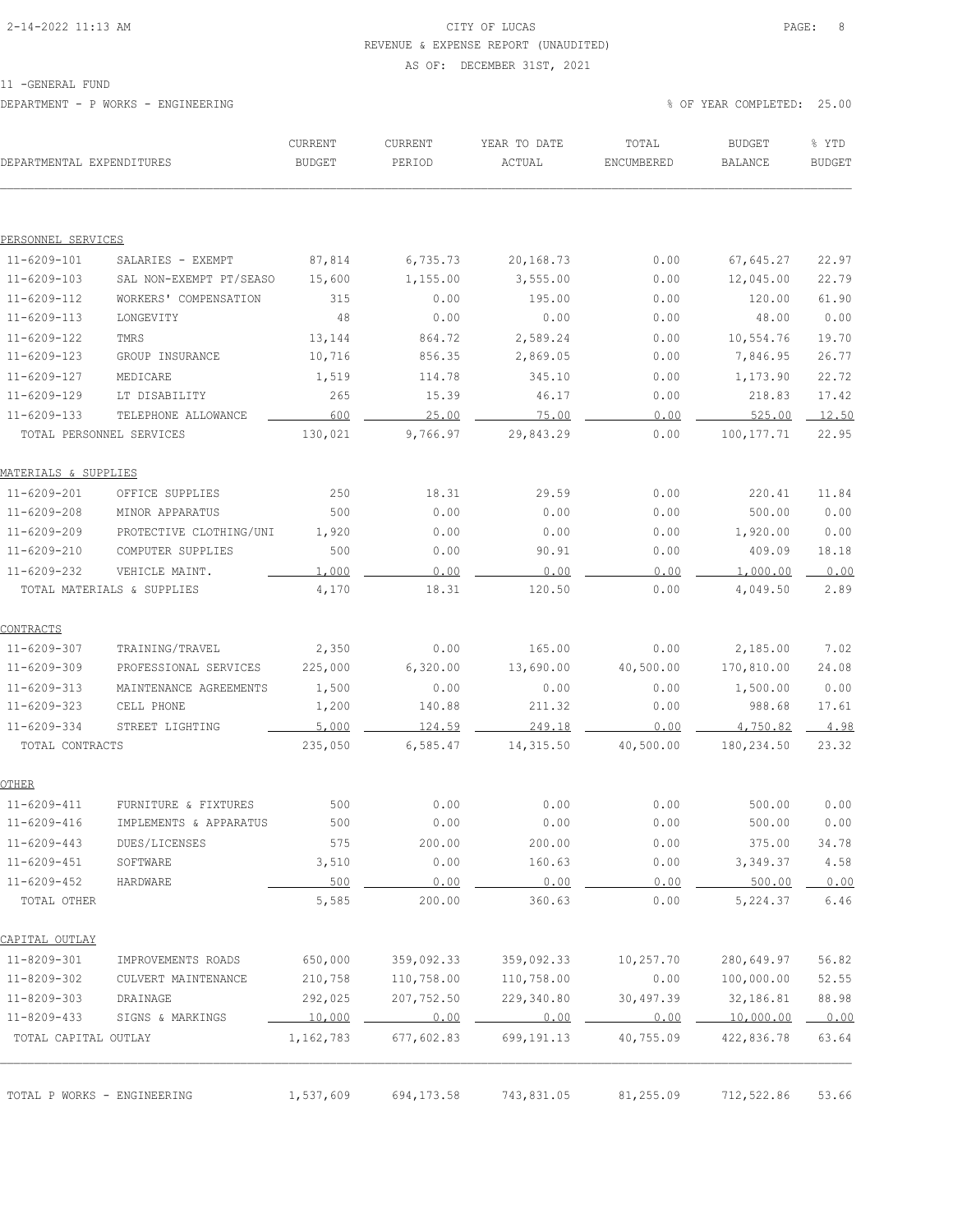### 2-14-2022 11:13 AM CITY OF LUCAS PAGE: 9 REVENUE & EXPENSE REPORT (UNAUDITED)

#### AS OF: DECEMBER 31ST, 2021

11 -GENERAL FUND

DEPARTMENT - P WORKS - OPERATIONS % OF YEAR COMPLETED: 25.00

| DEPARTMENTAL EXPENDITURES |                            | CURRENT<br><b>BUDGET</b> | CURRENT<br>PERIOD | YEAR TO DATE<br>ACTUAL | TOTAL<br>ENCUMBERED | <b>BUDGET</b><br>BALANCE | % YTD<br><b>BUDGET</b> |
|---------------------------|----------------------------|--------------------------|-------------------|------------------------|---------------------|--------------------------|------------------------|
|                           |                            |                          |                   |                        |                     |                          |                        |
| <u>PERSONNEL SERVICES</u> |                            |                          |                   |                        |                     |                          |                        |
| $11 - 6210 - 102$         | SALARIES - NON-EXEMPT      | 124,752                  | 9,501.94          | 28, 447.31             | 0.00                | 96,304.69                | 22.80                  |
| $11 - 6210 - 104$         | SAL NON-EXEMPT - PART      | 18,720                   | 0.00              | 0.00                   | 0.00                | 18,720.00                | 0.00                   |
| $11 - 6210 - 111$         | OVERTIME                   | 4,500                    | 287.60            | 1,422.60               | 0.00                | 3,077.40                 | 31.61                  |
| $11 - 6210 - 112$         | WORKERS' COMPENSATION      | 5,175                    | 0.00              | 3,405.00               | 0.00                | 1,770.00                 | 65.80                  |
| $11 - 6210 - 113$         | LONGEVITY                  | 920                      | 852.00            | 852.00                 | 0.00                | 68.00                    | 92.61                  |
| 11-6210-122               | TMRS                       | 18,738                   | 1,361.05          | 3,929.34               | 0.00                | 14,808.66                | 20.97                  |
| $11 - 6210 - 123$         | GROUP INSURANCE            | 32,148                   | 2,369.92          | 8,147.41               | 0.00                | 24,000.59                | 25.34                  |
| 11-6210-127               | MEDICARE                   | 2,742                    | 154.31            | 445.47                 | 0.00                | 2,296.53                 | 16.25                  |
| $11 - 6210 - 129$         | LT DISABILITY              | 337                      | 20.76             | 64.26                  | 0.00                | 272.74                   | 19.07                  |
|                           | TOTAL PERSONNEL SERVICES   | 208,032                  | 14,547.58         | 46,713.39              | 0.00                | 161, 318.61              | 22.45                  |
| MATERIALS & SUPPLIES      |                            |                          |                   |                        |                     |                          |                        |
| $11 - 6210 - 201$         | OFFICE SUPPLIES            | 550                      | 0.00              | 11.28                  | 0.00                | 538.72                   | 2.05                   |
| 11-6210-204               | FOOD/BEVERAGE              | 800                      | 217.43            | 217.43                 | 0.00                | 582.57                   | 27.18                  |
| $11 - 6210 - 206$         | FUEL & LUBRICANTS          | 11,000                   | 736.91            | 1,273.28               | 0.00                | 9,726.72                 | 11.58                  |
| $11 - 6210 - 208$         | MINOR APPARATUS            | 5,000                    | 0.00              | 599.99                 | 0.00                | 4,400.01                 | 12.00                  |
| $11 - 6210 - 209$         | PROTEC CLOTHING/UNIFORM    | 9,560                    | 0.00              | 2,078.68               | 0.00                | 7,481.32                 | 21.74                  |
| 11-6210-210               | COMPUTER SUPPLIES          | 250                      | 0.00              | 0.00                   | 0.00                | 250.00                   | 0.00                   |
| $11 - 6210 - 211$         | MEDICAL & SURGICAL SUPP    | 250                      | 0.00              | 0.00                   | 0.00                | 250.00                   | 0.00                   |
| $11 - 6210 - 214$         | CLEANING SUPPLIES          | 1,500                    | 0.00              | 0.00                   | 0.00                | 1,500.00                 | 0.00                   |
| $11 - 6210 - 223$         | SAND, CLAY, AND LOAM       | 1,500                    | 0.00              | 0.00                   | 0.00                | 1,500.00                 | 0.00                   |
| 11-6210-224               | ASPHALT/CONC/BASE/CULVE    | 32,000                   | 0.00              | 2,338.70               | 0.00                | 29,661.30                | 7.31                   |
| $11 - 6210 - 231$         | MAINTENANCE & PARTS-FAC    | 7,500                    | 61.82             | 1,351.79               | 0.00                | 6,148.21                 | 18.02                  |
| $11 - 6210 - 232$         | MAINTENANCE & PARTS-AUT    | 5,750                    | 77.69             | 1,343.30               | 0.00                | 4,406.70                 | 23.36                  |
| $11 - 6210 - 233$         | EQUIPMENT MAINTENANCE      | 9,450                    | 0.00              | 1,430.99               | 0.00                | 8,019.01                 | 15.14                  |
| 11-6210-234               | WASTE DISPOSAL             | 4,000                    | 45.00             | 745.18                 | 0.00                | 3,254.82                 | 18.63                  |
| $11 - 6210 - 298$         | MAINTENANCE & PARTS-MIS    | 3,000                    | 0.00              | 0.00                   | 0.00                | 3,000.00                 | 0.00                   |
|                           | TOTAL MATERIALS & SUPPLIES | 92,110                   | 1,138.85          | 11,390.62              | 0.00                | 80,719.38                | 12.37                  |
| CONTRACTS                 |                            |                          |                   |                        |                     |                          |                        |
| $11 - 6210 - 307$         | TRAVEL/PROFESSIONAL DEV    | 5,500                    | 0.00              | 0.00                   | 0.00                | 5,500.00                 | 0.00                   |
| $11 - 6210 - 309$         | PROFESSIONAL SERVICES      | 5,000                    | 0.00              | 0.00                   | 0.00                | 5,000.00                 | 0.00                   |
| $11 - 6210 - 323$         | CELL PHONE                 | 3,500                    | 242.88            | 364.32                 | 0.00                | 3,135.68                 | 10.41                  |
| $11 - 6210 - 331$         | UTILITIES, ELECTRIC        | 6,000                    | 277.24            | 526.16                 | 0.00                | 5,473.84                 | 8.77                   |
| $11 - 6210 - 346$         | EQUIPMENT RENTAL           | 4,000                    | 781.69            | 781.69                 | 0.00                | 3, 218, 31               | 19.54                  |
| TOTAL CONTRACTS           |                            | 24,000                   | 1,301.81          | 1,672.17               | 0.00                | 22,327.83                | 6.97                   |
| <u>OTHER</u>              |                            |                          |                   |                        |                     |                          |                        |
| $11 - 6210 - 420$         | EQUIPMENT                  | 4,100                    | 0.00              | 0.00                   | 0.00                | 4,100.00                 | 0.00                   |
| $11 - 6210 - 433$         | SIGNS & MARKINGS           | 12,000                   | 0.00              | 0.00                   | 0.00                | 12,000.00                | 0.00                   |
| $11 - 6210 - 443$         | DUES/LICENSES              | 200                      | 0.00              | 0.00                   | 0.00                | 200.00                   | 0.00                   |
| TOTAL OTHER               |                            | 16,300                   | 0.00              | 0.00                   | 0.00                | 16,300.00                | 0.00                   |
| <u>CAPITAL OUTLAY</u>     |                            |                          |                   |                        |                     |                          |                        |
| 11-8210-420               | EQUIPMENT                  | 13,000                   | 0.00              | 0.00                   | 0.00                | 13,000.00                | 0.00                   |
| 11-8210-421               | VEHICLES                   | 45,000                   | 0.00              | 0.00                   | 0.00                | 45,000.00                | 0.00                   |
| TOTAL CAPITAL OUTLAY      |                            | 58,000                   | 0.00              | 0.00                   | 0.00                | 58,000.00                | 0.00                   |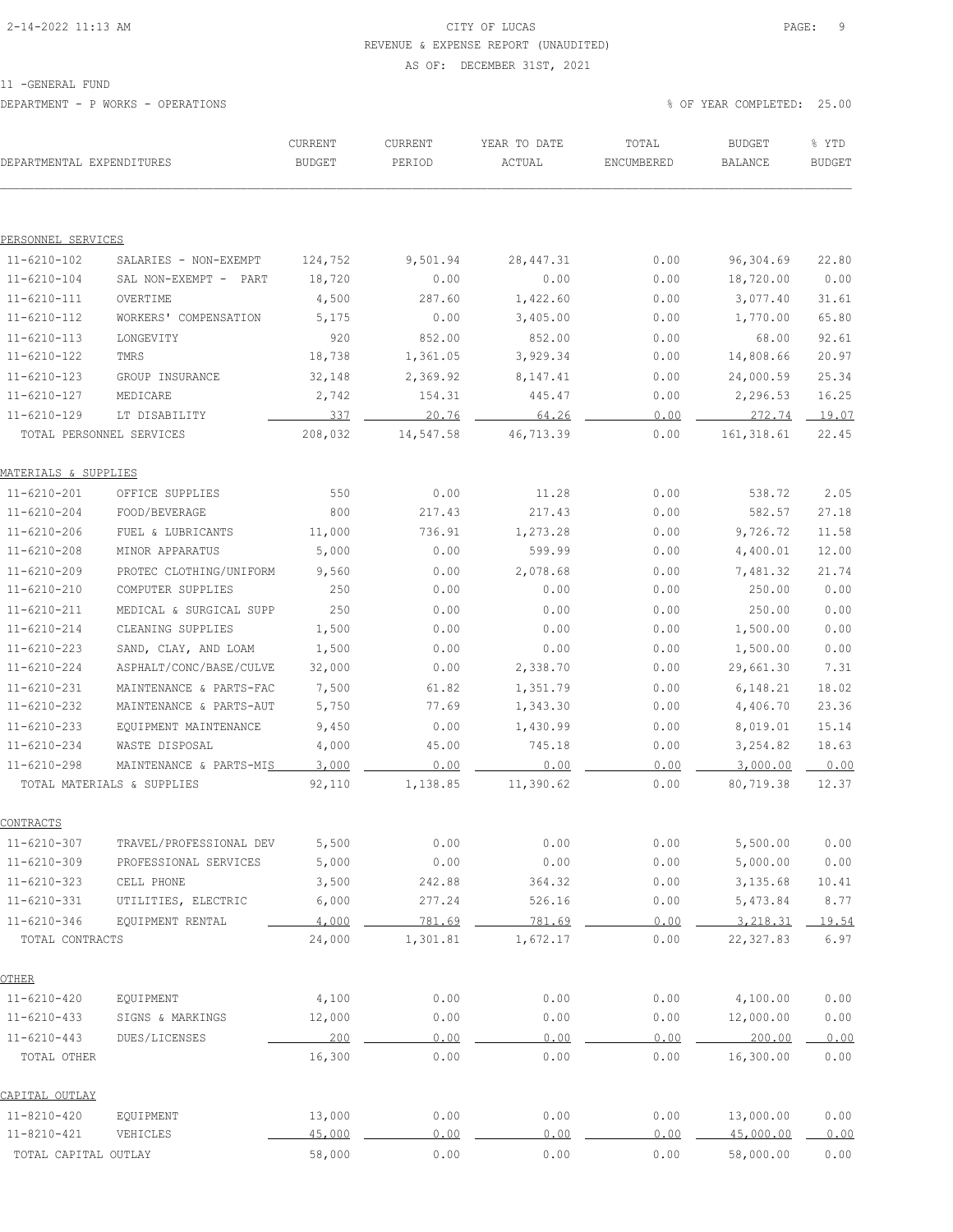# 2-14-2022 11:13 AM CITY OF LUCAS PAGE: 10 REVENUE & EXPENSE REPORT (UNAUDITED)

AS OF: DECEMBER 31ST, 2021

11 -GENERAL FUND

DEPARTMENT - P WORKS - OPERATIONS % OF YEAR COMPLETED: 25.00

| DEPARTMENTAL EXPENDITURES  | CURRENT | CURRENT   | YEAR TO DATE | TOTAL      | BUDGET     | % YTD         |
|----------------------------|---------|-----------|--------------|------------|------------|---------------|
|                            | BUDGET  | PERIOD    | ACTUAL       | ENCUMBERED | BALANCE    | <b>BUDGET</b> |
| TOTAL P WORKS - OPERATIONS | 398,442 | 16,988.24 | 59,776.18    | 0.00       | 338,665.82 | 15.00         |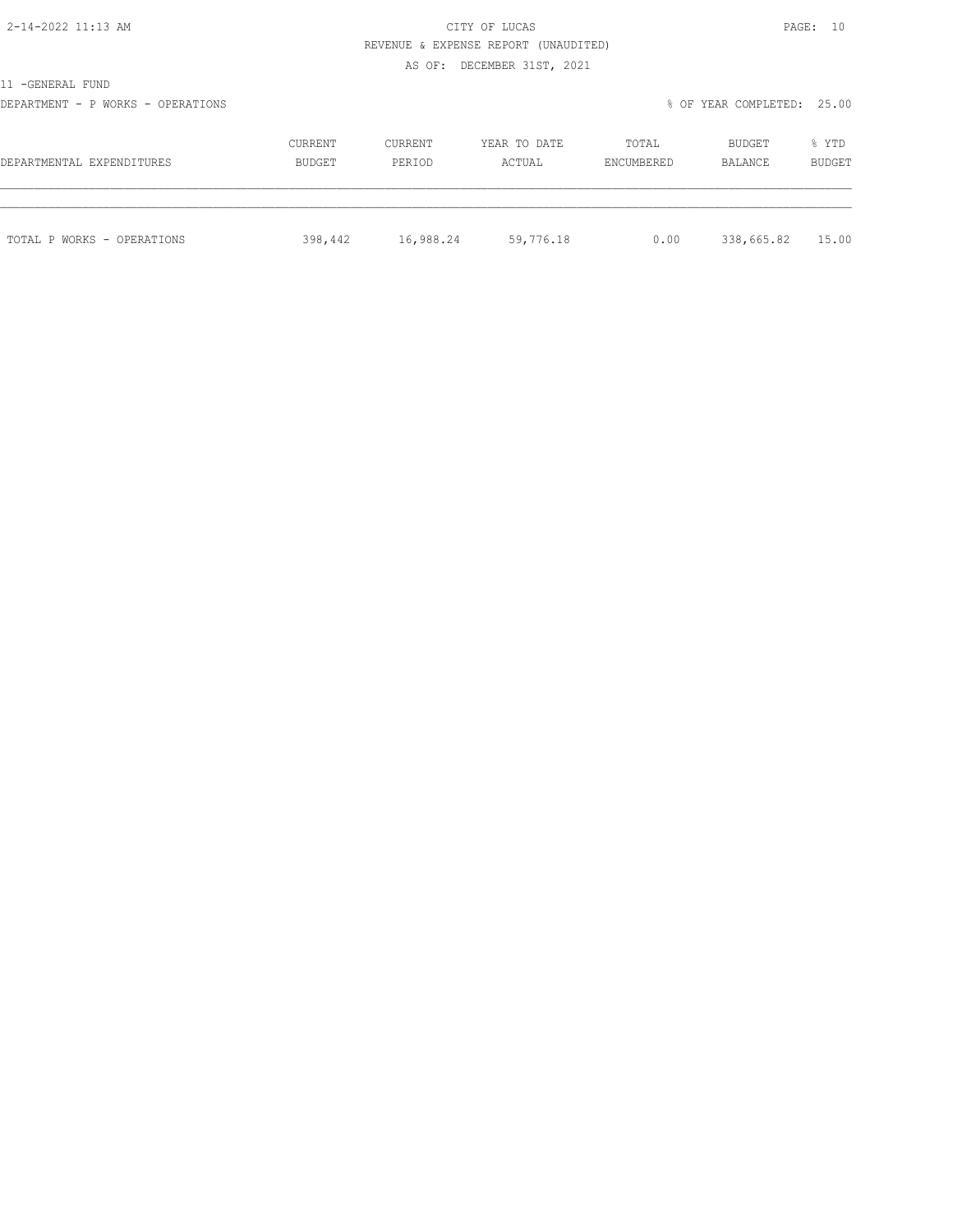# 2-14-2022 11:13 AM CITY OF LUCAS PAGE: 11 REVENUE & EXPENSE REPORT (UNAUDITED)

#### AS OF: DECEMBER 31ST, 2021

| DEPARTMENTAL EXPENDITURES |                            | CURRENT<br><b>BUDGET</b> | CURRENT<br>PERIOD | YEAR TO DATE<br>ACTUAL | TOTAL<br>ENCUMBERED | <b>BUDGET</b><br><b>BALANCE</b> | % YTD<br><b>BUDGET</b> |
|---------------------------|----------------------------|--------------------------|-------------------|------------------------|---------------------|---------------------------------|------------------------|
|                           |                            |                          |                   |                        |                     |                                 |                        |
| PERSONNEL SERVICES        |                            |                          |                   |                        |                     |                                 |                        |
| $11 - 6211 - 103$         | SAL NON-EXEMPT-SEASONAL    | 20,160                   | 0.00              | 2,802.00               | 0.00                | 17,358.00                       | 13.90                  |
| $11 - 6211 - 112$         | WORKERS' COMPENSATION      | 600                      | 0.00              | 400.00                 | 0.00                | 200.00                          | 66.67                  |
| $11 - 6211 - 127$         | MEDICARE                   | 300                      | 0.00              | 40.63                  | 0.00                | 259.37                          | 13.54                  |
|                           | TOTAL PERSONNEL SERVICES   | 21,060                   | 0.00              | 3,242.63               | 0.00                | 17,817.37                       | 15.40                  |
| MATERIALS & SUPPLIES      |                            |                          |                   |                        |                     |                                 |                        |
| $11 - 6211 - 231$         | FACILITY MAINTENANCE       | 4,500                    | 0.00              | 225.00                 | 0.00                | 4,275.00                        | 5.00                   |
| $11 - 6211 - 233$         | EQUIPMENT MAINTENANCE      | 4,500                    | 0.00              | 921.79                 | 0.00                | 3,578.21                        | 20.48                  |
|                           | TOTAL MATERIALS & SUPPLIES | 9,000                    | 0.00              | 1,146.79               | 0.00                | 7,853.21                        | 12.74                  |
| CONTRACTS                 |                            |                          |                   |                        |                     |                                 |                        |
| $11 - 6211 - 322$         | CONTRACTS, OTHER           | 74,500                   | 0.00              | 11,160.00              | 58,140.00           | 5,200.00                        | 93.02                  |
| $11 - 6211 - 331$         | UTILITIES, ELECTRIC        | 2,000                    | 125.70            | 251.97                 | 0.00                | 1,748.03                        | 12.60                  |
| $11 - 6211 - 333$         | UTILITIES, WATER           | 10,000                   | 2,791.87          | 4,924.23               | 0.00                | 5,075.77                        | 49.24                  |
| TOTAL CONTRACTS           |                            | 86,500                   | 2,917.57          | 16,336.20              | 58,140.00           | 12,023.80                       | 86.10                  |
| OTHER                     |                            |                          |                   |                        |                     |                                 |                        |
| $11 - 6211 - 417$         | PARK IMPROVEMENTS          | 30,000                   | 0.00              | 0.00                   | 0.00                | 30,000.00                       | 0.00                   |
| $11 - 6211 - 444$         | FOUNDERS DAY               | 30,000                   | 0.00              | 0.00                   | 0.00                | 30,000.00                       | 0.00                   |
| $11 - 6211 - 445$         | SERVICE TREE PROGRAM       | 7,000                    | 0.00              | 0.00                   | 0.00                | 7,000.00                        | 0.00                   |
| $11 - 6211 - 446$         | KEEP LUCAS BEAUTIFUL       | 5,000                    | 41.31             | 41.31                  | 0.00                | 4,958.69                        | 0.83                   |
| $11 - 6211 - 447$         | COUNTRY CHRISTMAS EVENT    | 10,000                   | 5,616.94          | 5,616.94               | 0.00                | 4,383.06                        | 56.17                  |
| $11 - 6211 - 448$         | PARK EVENTS                | 15,000                   | 1,280.14          | 1,971.24               | 0.00                | 13,028.76                       | 13.14                  |
| TOTAL OTHER               |                            | 97,000                   | 6,938.39          | 7,629.49               | 0.00                | 89,370.51                       | 7.87                   |
| CAPITAL OUTLAY            |                            |                          |                   |                        |                     |                                 |                        |
| TOTAL PARKS               |                            | 213,560                  | 9,855.96          | 28, 355.11             | 58,140.00           | 127,064.89                      | 40.50                  |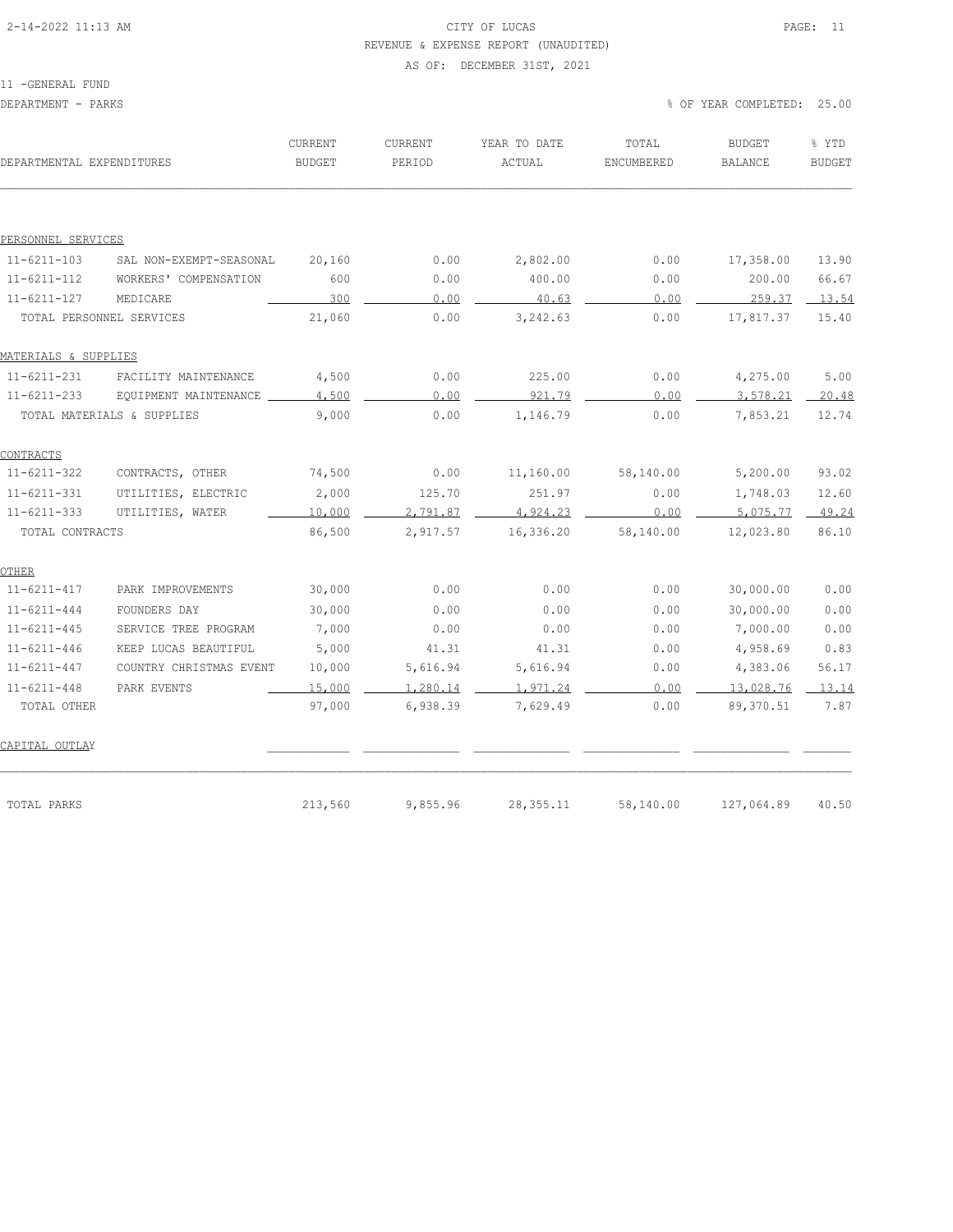# 2-14-2022 11:13 AM CITY OF LUCAS PAGE: 12 REVENUE & EXPENSE REPORT (UNAUDITED)

#### AS OF: DECEMBER 31ST, 2021

11 -GENERAL FUND

DEPARTMENT - CMNTY.DEV/FACILITY MAINT % OF YEAR COMPLETED: 25.00

| DEPARTMENTAL EXPENDITURES |                                | CURRENT<br><b>BUDGET</b> | CURRENT<br>PERIOD | YEAR TO DATE<br>ACTUAL | TOTAL<br>ENCUMBERED | <b>BUDGET</b><br>BALANCE | % YTD<br><b>BUDGET</b> |
|---------------------------|--------------------------------|--------------------------|-------------------|------------------------|---------------------|--------------------------|------------------------|
|                           |                                |                          |                   |                        |                     |                          |                        |
| PERSONNEL SERVICES        |                                |                          |                   |                        |                     |                          |                        |
| $11 - 6212 - 101$         | SALARIES - EXEMPT              | 58,929                   | 4,513.29          | 13,501.41              | 0.00                | 45, 427.59               | 22.91                  |
| $11 - 6212 - 102$         | SALARIES - NON-EXEMPT          | 235,036                  | 17,636.08         | 52, 577.84             | 0.00                | 182,458.16               | 22.37                  |
| $11 - 6212 - 111$         | OVERTIME                       | 11,200                   | 944.93            | 1,474.41               | 0.00                | 9,725.59                 | 13.16                  |
| $11 - 6212 - 112$         | WORKER'S COMPENSATION          | 2,200                    | 0.00              | 1,500.00               | 0.00                | 700.00                   | 68.18                  |
| $11 - 6212 - 113$         | LONGEVITY PAY                  | 1,682                    | 1,674.00          | 1,674.00               | 0.00                | 8.00                     | 99.52                  |
| $11 - 6212 - 122$         | TMRS                           | 38,647                   | 3,167.87          | 8,854.23               | 0.00                | 29,792.77                | 22.91                  |
| $11 - 6212 - 123$         | GROUP INSURANCE                | 48,222                   | 3,853.53          | 12,910.61              | 0.00                | 35, 311.39               | 26.77                  |
| $11 - 6212 - 127$         | MEDICARE                       | 4,486                    | 357.02            | 997.42                 | 0.00                | 3,488.58                 | 22.23                  |
| $11 - 6212 - 129$         | LT DISABILITY                  | 850                      | 52.61             | 157.85                 | 0.00                | 692.15                   | 18.57                  |
| TOTAL PERSONNEL SERVICES  |                                | 401,252                  | 32, 199. 33       | 93,647.77              | 0.00                | 307,604.23               | 23.34                  |
| MATERIALS & SUPPLIES      |                                |                          |                   |                        |                     |                          |                        |
| $11 - 6212 - 201$         | OFFICE SUPPLIES                | 5,500                    | 30.07             | 456.79                 | 0.00                | 5,043.21                 | 8.31                   |
| $11 - 6212 - 203$         | SUBSCRIPTIONS                  | 350                      | 0.00              | 0.00                   | 0.00                | 350.00                   | 0.00                   |
| $11 - 6212 - 204$         | FOOD/BEVERAGE                  | 600                      | 1.50              | 19.44                  | 0.00                | 580.56                   | 3.24                   |
| $11 - 6212 - 205$         | WEARING APPAREL                | 2,600                    | 227.98            | 425.88                 | 0.00                | 2, 174.12                | 16.38                  |
| $11 - 6212 - 206$         | FUEL & LUBRICANTS              | 5,500                    | 1,339.58          | 2,156.24               | 0.00                | 3,343.76                 | 39.20                  |
| $11 - 6212 - 210$         | COMPUTER SUPPLIES              | 250                      | 0.00              | 0.00                   | 0.00                | 250.00                   | 0.00                   |
| $11 - 6212 - 232$         | VEHICLE MAINTENANCE            | 6,300                    | 451.50            | 531.17                 | 0.00                | 5,768.83                 | 8.43                   |
|                           | TOTAL MATERIALS & SUPPLIES     | 21,100                   | 2,050.63          | 3,589.52               | 0.00                | 17,510.48                | 17.01                  |
| <u>CONTRACTS</u>          |                                |                          |                   |                        |                     |                          |                        |
| $11 - 6212 - 305$         | SOFTWARE SUPPORT/MAINT.        | 12,674                   | 0.00              | 125.00                 | 12,436.00           | 113.00                   | 99.11                  |
| $11 - 6212 - 307$         | TRAINING & TRAVEL              | 13,109                   | 334.99            | 334.99                 | 0.00                | 12,774.01                | 2.56                   |
| $11 - 6212 - 309$         | PROFESSIONAL SERVICES          | 14,600                   | 268.05            | 268.05                 | 0.00                | 14,331.95                | 1.84                   |
| $11 - 6212 - 313$         | MAINTENANCE AGREEMENTS         | 100                      | 0.00              | 0.00                   | 0.00                | 100.00                   | 0.00                   |
| $11 - 6212 - 323$         | CELL PHONE                     | 3,200                    | 393.70            | 591.55                 | 0.00                | 2,608.45                 | 18.49                  |
| TOTAL CONTRACTS           |                                | 43,683                   | 996.74            | 1,319.59               | 12,436.00           | 29,927.41                | 31.49                  |
| OTHER                     |                                |                          |                   |                        |                     |                          |                        |
| $11 - 6212 - 443$         | DUES/LICENSES                  | 3,089                    | 0.00              | 0.00                   | 0.00                | 3,089.00                 | 0.00                   |
| $11 - 6212 - 451$         | SOFTWARE, BOOKS & CD'S         | 1,600                    | 0.00              | 665.78                 | 0.00                | 934.22                   | 41.61                  |
| $11 - 6212 - 452$         | STORM WATER MGMT EXPENS        | 8,500                    | 100.00            | 100.00                 | 0.00                | 8,400.00                 | 1.18                   |
| TOTAL OTHER               |                                | 13,189                   | 100.00            | 765.78                 | 0.00                | 12,423.22                | 5.81                   |
| CAPITAL OUTLAY            |                                |                          |                   |                        |                     |                          |                        |
|                           |                                |                          |                   |                        |                     |                          |                        |
|                           | TOTAL CMNTY.DEV/FACILITY MAINT | 479,224                  | 35, 346.70        | 99,322.66              | 12,436.00           | 367,465.34               | 23.32                  |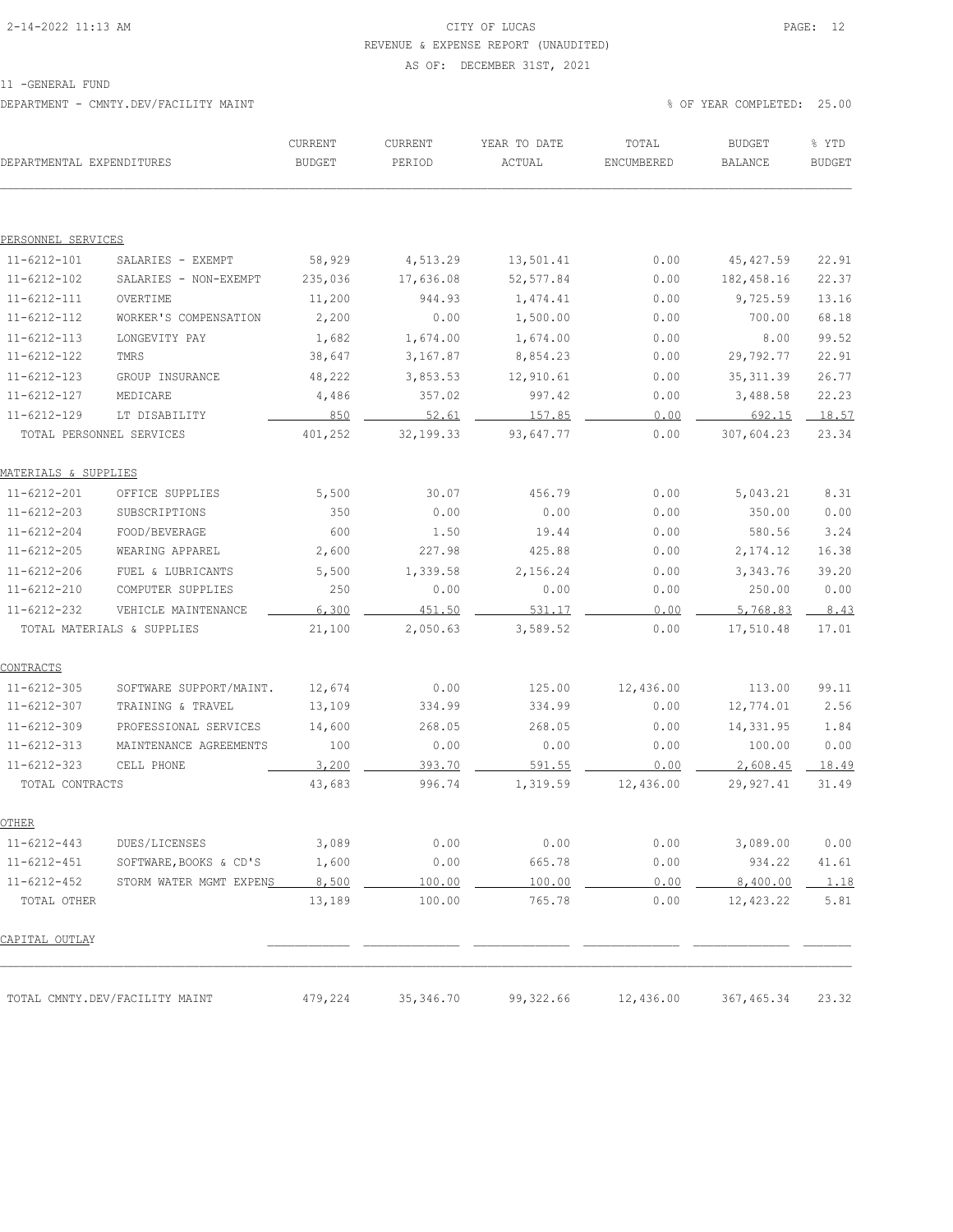# 2-14-2022 11:13 AM CITY OF LUCAS PAGE: 13 REVENUE & EXPENSE REPORT (UNAUDITED)

AS OF: DECEMBER 31ST, 2021

11 -GENERAL FUND

DEPARTMENT - FIRE % OF YEAR COMPLETED: 25.00

| DEPARTMENTAL EXPENDITURES              |                                    | CURRENT<br><b>BUDGET</b> | CURRENT<br>PERIOD | YEAR TO DATE<br>ACTUAL | TOTAL<br>ENCUMBERED | <b>BUDGET</b><br>BALANCE | % YTD<br><b>BUDGET</b> |
|----------------------------------------|------------------------------------|--------------------------|-------------------|------------------------|---------------------|--------------------------|------------------------|
|                                        |                                    |                          |                   |                        |                     |                          |                        |
| PERSONNEL SERVICES                     |                                    |                          |                   |                        |                     |                          |                        |
| $11 - 6300 - 101$                      | SALARIES-EXEMPT                    | 333,939                  | 25,571.30         | 76,483.14              | 0.00                | 257,455.86               | 22.90                  |
| 11-6300-102                            | SALARIES - NON EXEMPT              | 1, 114, 288              | 79,142.26         | 227, 176.33            | 0.00                | 887, 111.67              | 20.39                  |
| $11 - 6300 - 103$                      | SAL NON-EXEMPT TEMP                | 3,600                    | 0.00              | 0.00                   | 0.00                | 3,600.00                 | 0.00                   |
| 11-6300-106                            | CERTIFICATION PAY                  | 15,120                   | 450.00            | 1,350.00               | 0.00                | 13,770.00                | 8.93                   |
| $11 - 6300 - 110$                      | FD RETENTION                       | 31,088                   | 0.00              | 0.00                   | 0.00                | 31,088.00                | 0.00                   |
| 11-6300-111                            | SALARY - OVERTIME                  | 194,300                  | 13,745.60         | 50,287.95              | 0.00                | 144,012.05               | 25.88                  |
| 11-6300-112                            | WORKERS' COMPENSATION              | 49,500                   | 0.00              | 37, 297.76             | 0.00                | 12,202.24                | 75.35                  |
| 11-6300-113                            | LONGEVITY PAY                      | 4,104                    | 2,972.00          | 2,972.00               | 0.00                | 1,132.00                 | 72.42                  |
| $11 - 6300 - 122$                      | TMRS                               | 209,856                  | 15,594.98         | 45,841.87              | 0.00                | 164,014.13               | 21.84                  |
| $11 - 6300 - 123$                      | GROUP INSURANCE                    | 203,604                  | 15,397.40         | 51,445.55              | 0.00                | 152, 158.45              | 25.27                  |
| $11 - 6300 - 127$                      | MEDICARE                           | 24,090                   | 1,778.33          | 5,265.67               | 0.00                | 18,824.33                | 21.86                  |
| $11 - 6300 - 128$                      | OTHER RETIREMENT                   | 20,000                   | 0.00              | 0.00                   | 0.00                | 20,000.00                | 0.00                   |
| $11 - 6300 - 129$                      | LT DISABILITY                      | 4,170                    | 246.78            | 738.02                 | 0.00                | 3,431.98                 | 17.70                  |
| $11 - 6300 - 133$                      | TELEPHONE ALLOWANCE                | 600                      | 50.00             | 150.00                 | 0.00                | 450.00                   | $-25.00$               |
| TOTAL PERSONNEL SERVICES               |                                    | 2,208,259                | 154,948.65        | 499,008.29             | 0.00                | 1,709,250.71             | 22.60                  |
|                                        |                                    |                          |                   |                        |                     |                          |                        |
| MATERIALS & SUPPLIES                   |                                    |                          |                   |                        |                     |                          |                        |
| 11-6300-201                            | OFFICE SUPPLIES                    | 2,100                    | 253.14            | 329.47                 | 0.00                | 1,770.53                 | 15.69                  |
| 11-6300-202                            | POSTAGE                            | 375                      | 7.95              | 7.95                   | 0.00                | 367.05                   | 2.12                   |
| $11 - 6300 - 204$                      | FOOD/BEVERAGE                      | 5,550                    | 344.66            | 854.60                 | 0.02                | 4,695.38                 | 15.40                  |
| $11 - 6300 - 205$                      | WEARING APPAREL                    | 20,550                   | 1,401.48          | 7,810.23               | 2,816.25            | 9,923.52                 | 51.71                  |
| 11-6300-206                            | FUEL & LUBRICANTS                  | 18,600                   | 1,911.95          | 3, 111.42              | 0.00                | 15,488.58                | 16.73                  |
| $11 - 6300 - 207$                      | FUEL - PROPANE                     | 1,700                    | 112.90            | 221.63                 | 0.00                | 1,478.37                 | 13.04                  |
| $11 - 6300 - 208$                      | MINOR APPARATUS                    | 9,315                    | 535.39            | 777.00                 | 0.00                | 8,538.00                 | 8.34                   |
| $11 - 6300 - 209$                      | PROTECTIVE CLOTHING                | 35,640                   | 5,529.63          | 6,440.77               | 0.00                | 29,199.23                | 18.07                  |
| 11-6300-210                            | COMPUTER SUPPLIES                  | 1,720                    | 0.00              | 0.00                   | 0.00                | 1,720.00                 | 0.00                   |
| $11 - 6300 - 211$                      | MEDICAL & SURGICAL SUPP            | 32,200                   | 2,878.47          | 3,855.20               | 0.00                | 28, 344.80               | 11.97                  |
| $11 - 6300 - 214$                      | SUPPLIES                           | 8,055                    | 134.73            | 1,439.20               | 0.00                | 6,615.80                 | 17.87                  |
| $11 - 6300 - 215$                      | DISPOSABLE MATERIALS               | 5,850                    | 34.50             | 34.50                  | 0.00                | 5,815.50                 | 0.59                   |
| $11 - 6300 - 227$                      | PREVENTION ACTIVITIES              | 5,650                    | 158.98            | 727.19                 | 0.00                | 4,922.81                 | 12.87                  |
| 11-6300-231                            | MAINTENANCE & PARTS-FAC            | 22,100                   | 956.96            | 1,688.96               | 0.00                | 20,411.04                | 7.64                   |
| $11 - 6300 - 232$                      | MAINTENANCE & PARTS-AUT            | 37,229                   | 711.00            | 2,237.61               | 0.00                | 34,991.39                | 6.01                   |
| $11 - 6300 - 233$                      | EQUIPMENT MAINTENANCE              | 12,900                   | 1,405.50          | 5,831.50               | 1,707.00            | 5,361.50                 | 58.44                  |
|                                        | TOTAL MATERIALS & SUPPLIES         | 219,534                  | 16,377.24         | 35, 367.23             | 4,523.27            | 179,643.50               | 18.17                  |
|                                        |                                    |                          |                   |                        |                     |                          |                        |
| CONTRACTS                              |                                    |                          |                   |                        |                     |                          |                        |
| $11 - 6300 - 302$                      | FIRE DEPT VOL. REIMBURS            | 78,000                   | 2,505.00          | 6,230.00<br>250.00     | 0.00<br>0.00        | 71,770.00                | 7.99                   |
|                                        | 11-6300-302.100 LISD GAME COVERAGE | 6,210                    | 50.00             |                        |                     | 5,960.00                 | 4.03                   |
| $11 - 6300 - 303$                      | TELEPHONE                          | 5,160                    | 425.27            | 1,275.81               | 0.00                | 3,884.19<br>5,175.00     | 24.73                  |
| $11 - 6300 - 304$                      | INTERNET                           | 6,600                    | 475.00            | 1,425.00               | 0.00                |                          | 21.59                  |
| $11 - 6300 - 307$                      | TRAVEL/PROFESSIONAL DEV            | 46,514                   | 3,326.20          | 7,960.18               | 0.00                | 38,553.82                | 17.11                  |
| 11-6300-309                            | PROFESSIONAL SERVICES              | 143,731                  | 5,192.10          | 47,504.40              | 39,273.38           | 56,953.22                | 60.38                  |
| 11-6300-310                            | SCBA                               | 36,350                   | 820.50            | 17,530.60              | $19,952.31$ (       | 1,132.91)                | 103.12                 |
| 11-6300-312                            | PARAMEDIC SCHOOL                   | 1,200                    | 0.00              | 0.00                   | 0.00                | 1,200.00                 | 0.00                   |
| $11 - 6300 - 313$<br>$11 - 6300 - 316$ | MAINTENANCE AGREEMENTS             | 16,705                   | 235.00            | 9,521.34<br>83,500.00  | 3,044.35<br>0.00    | 4,139.31<br>0.00         | 75.22<br>100.00        |
|                                        | 911 DISPATCH                       | 83,500                   | 0.00              |                        |                     |                          |                        |
| $11 - 6300 - 323$                      | CELL PHONE                         | 10,000                   | 1,389.38          | 2,307.53               | 0.00                | 7,692.47                 | 23.08                  |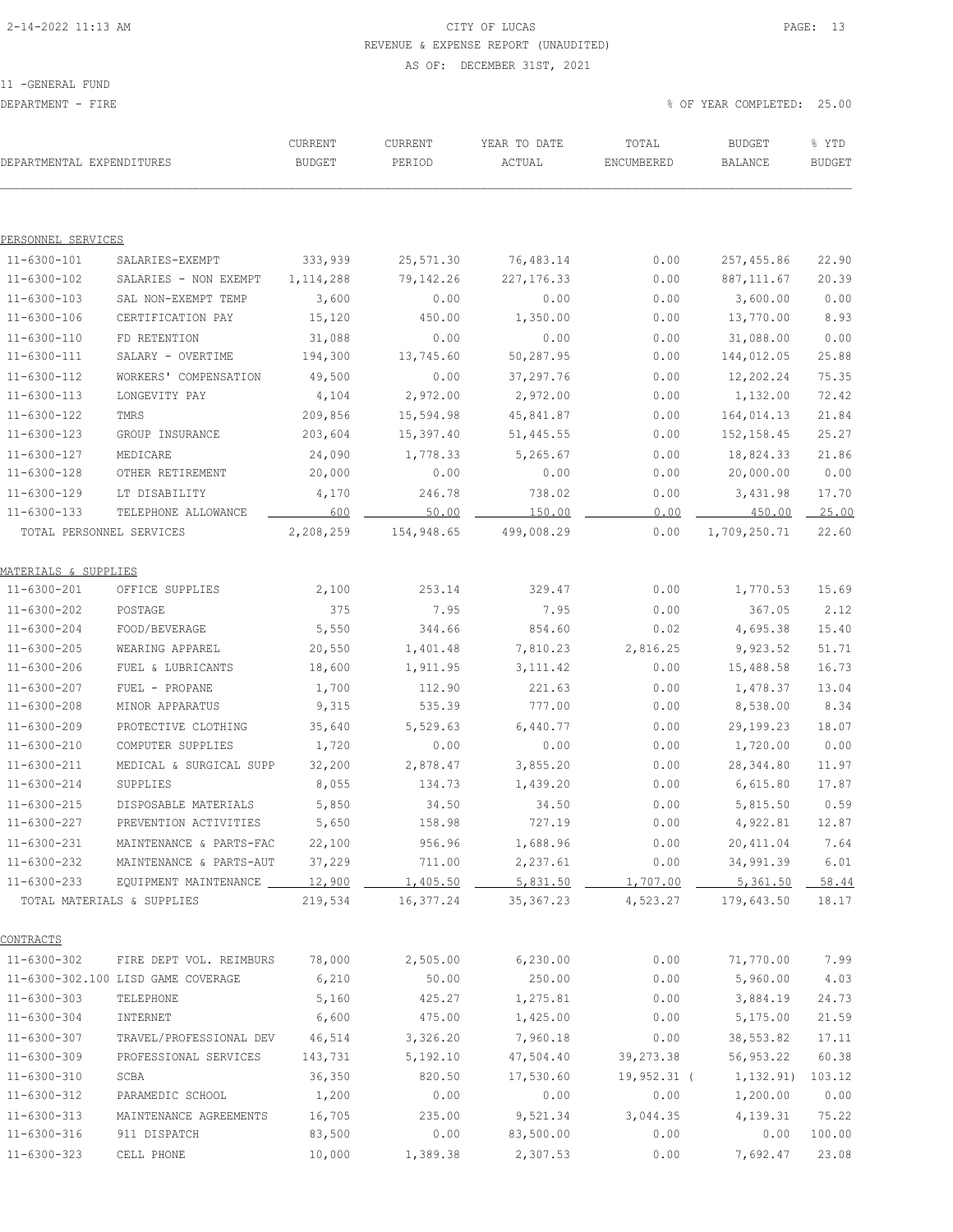# 2-14-2022 11:13 AM CITY OF LUCAS PAGE: 14 REVENUE & EXPENSE REPORT (UNAUDITED)

#### AS OF: DECEMBER 31ST, 2021

| DEPARTMENTAL EXPENDITURES |                         | CURRENT<br><b>BUDGET</b> | CURRENT<br>PERIOD | YEAR TO DATE<br>ACTUAL | TOTAL<br>ENCUMBERED | <b>BUDGET</b><br><b>BALANCE</b> | % YTD<br><b>BUDGET</b> |
|---------------------------|-------------------------|--------------------------|-------------------|------------------------|---------------------|---------------------------------|------------------------|
| $11 - 6300 - 325$         | GENERAL LIABILITY PREMI | 22,000                   | 0.00              | 22,000.00              | 0.00                | 0.00                            | 100.00                 |
| $11 - 6300 - 331$         | UTILITIES, ELECTRIC     | 27,000                   | 1,515.42          | 3,283.20               | 0.00                | 23,716.80                       | 12.16                  |
| $11 - 6300 - 333$         | UTILITIES, WATER        | 4,750                    | 421.24            | 940.68                 | 0.00                | 3,809.32                        | 19.80                  |
| $11 - 6300 - 337$         | PAGER SERVICE           | 700                      | 0.00              | 0.00                   | 0.00                | 700.00                          | 0.00                   |
| $11 - 6300 - 346$         | EQUIPMENT RENTAL        | 470                      | 0.00              | 0.00                   | 0.00                | 470.00                          | 0.00                   |
| TOTAL CONTRACTS           |                         | 488,890                  | 16,355.11         | 203,728.74             | 62,270.04           | 222,891.22                      | 54.41                  |
| OTHER                     |                         |                          |                   |                        |                     |                                 |                        |
| $11 - 6300 - 420$         | EQUIPMENT NON-CAPITAL   | 7,500                    | 0.00              | 4,476.01               | 2,365.37            | 658.62                          | 91.22                  |
| $11 - 6300 - 441$         | APPRECIATION & AWARDS   | 4,000                    | 364.66            | 1,114.58               | 0.00                | 2,885.42                        | 27.86                  |
| $11 - 6300 - 443$         | DUES/LICENSES           | 7,055                    | 400.00            | 3,649.04               | 0.00                | 3,405.96                        | 51.72                  |
| $11 - 6300 - 447$         | EMERGENCY MANAGEMENT SE | 8,689                    | 300.00            | 300.00                 | 0.00                | 8,389.00                        | 3.45                   |
| $11 - 6300 - 448$         | REHAB TRAINING & EQUIPM | 950                      | 14.00             | 14.00                  | 0.00                | 936.00                          | 1.47                   |
| $11 - 6300 - 451$         | SOFTWARE, BOOKS & CD'S  | 3,500                    | 0.00              | 0.00                   | 0.00                | 3,500.00                        | 0.00                   |
| $11 - 6300 - 452$         | HARDWARE & TELECOM      | 12,150                   | 0.00              | 0.00                   | 0.00                | 12,150.00                       | 0.00                   |
| TOTAL OTHER               |                         | 43,844                   | 1,078.66          | 9,553.63               | 2,365.37            | 31,925.00                       | 27.19                  |
| CAPITAL OUTLAY            |                         |                          |                   |                        |                     |                                 |                        |
| $11 - 8300 - 420$         | CAP OUTLAY EQUIPMENT    | 50,000                   | 0.00              | 0.00                   | 0.00                | 50,000.00                       | 0.00                   |
| $11 - 8300 - 421$         | FIRE DEPARTMENT VEHICLE | 80,600                   | 0.00              | 0.00                   | $161,380.00$ (      | 80,780.00)                      | 200.22                 |
| $11 - 8300 - 452$         | HARDWARE AND TELECOMMUN | 31,000                   | 0.00              | 0.00                   | 9.462.50            | 21,537.50                       | 30.52                  |
| TOTAL CAPITAL OUTLAY      |                         | 161,600                  | 0.00              | 0.00                   | 170,842.50 (        | 9, 242.50                       | 105.72                 |
| TOTAL FIRE                |                         | 3, 122, 127              | 188,759.66        | 747,657.89             | 240,001.18          | 2, 134, 467.93                  | 31.63                  |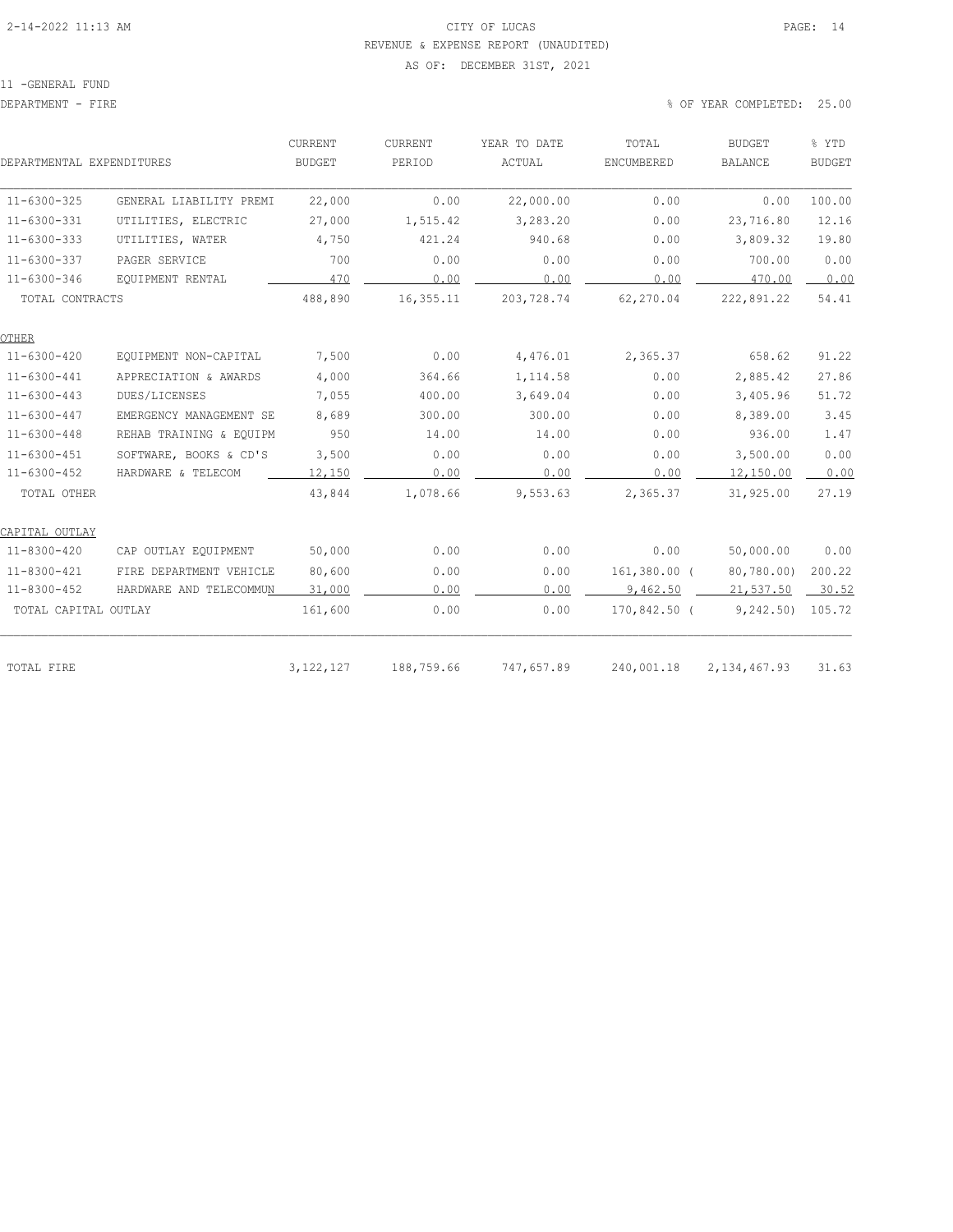### 2-14-2022 11:13 AM CITY OF LUCAS PAGE: 15 REVENUE & EXPENSE REPORT (UNAUDITED)

AS OF: DECEMBER 31ST, 2021

11 -GENERAL FUND

DEPARTMENT - NON-DEPART. EXPENDITURES WELL ASSESSED TO A COMPLETED: 25.00

| DEPARTMENTAL EXPENDITURES |                                    | CURRENT<br>BUDGET | CURRENT<br>PERIOD | YEAR TO DATE<br>ACTUAL                            | TOTAL<br>ENCUMBERED     | <b>BUDGET</b><br>BALANCE | % YTD<br><b>BUDGET</b> |
|---------------------------|------------------------------------|-------------------|-------------------|---------------------------------------------------|-------------------------|--------------------------|------------------------|
| PERSONNEL SERVICES        |                                    |                   |                   |                                                   |                         |                          |                        |
| MATERIALS & SUPPLIES      |                                    |                   |                   |                                                   |                         |                          |                        |
| 11-6999-214               | CLEANING SUPPLIES                  | 1,500             | 355.60            | 1,400.57                                          | 0.00                    | 99.43                    | 93.37                  |
| 11-6999-231               | FACILITY MAINTENANCE               | 28,800            | 1,778.46          | 3,305.92                                          | 0.00                    | 25,494.08 11.48          |                        |
|                           | TOTAL MATERIALS & SUPPLIES         | 30,300            | 2,134.06          | 4,706.49                                          | 0.00                    | 25,593.51                | 15.53                  |
| <b>CONTRACTS</b>          |                                    |                   |                   |                                                   |                         |                          |                        |
| 11-6999-303               | TELEPHONE                          | 12,000            | 908.40            | 2,725.20                                          | 0.00                    | 9,274.80                 | 22.71                  |
| 11-6999-305               | SOFTWARE SUPPORT/MAINT             | 72,292            | 6,024.37          | 18,073.11                                         | 54,218.89               | 0.00                     | 100.00                 |
| 11-6999-306               | SOFTWARE MAINTENANCE               | 17,484            | 1,333.63          | 4,000.89                                          | 12,283.11               | 1,200.00                 | 93.14                  |
| 11-6999-308               | CLEANING & PEST CONTROL            | 18,300            | 0.00              | 0.00                                              | 17,160.00               | 1,140.00                 | 93.77                  |
| 11-6999-309               | PROFESSIONAL SERVICES              | 4,560             | 4,219.92          | 4,219.92                                          | 0.00                    | 340.08                   | 92.54                  |
| 11-6999-310               | ATTORNEY FEES/CONSULTIN            | 100,000           | 11,279.70         | 21,488.03                                         | 0.00                    | 78,511.97                | 21.49                  |
| 11-6999-323               | STREAKER RESTORATION               | 10,000            | 0.00              | 0.00                                              | 0.00                    | 10,000.00                | 0.00                   |
| 11-6999-326               | POLICE PROTECTION                  | 250,000           | 0.00              | 0.00                                              | 226,388.00              | 23,612.00                | 90.56                  |
| 11-6999-331               | UTILITIES, ELECTRICAL              | 8,400             | 530.07            | 1,096.24                                          | 0.00                    | 7,303.76                 | 13.05                  |
| 11-6999-333               | UTILITIES, WATER                   | 1,200             | 49.91             | 119.91                                            | 0.00                    | 1,080.09                 | 9.99                   |
| 11-6999-336               | ANIMAL CONTROL & SHELTE            | 35,000            | 0.00              | 8,500.00                                          | 25,500.00               | $1,000.00$ 97.14         |                        |
| TOTAL CONTRACTS           |                                    | 529,236           | 24,346.00         | 60,223.30                                         | 335,550.00              | 133,462.70               | 74.78                  |
| OTHER                     |                                    |                   |                   |                                                   |                         |                          |                        |
| 11-6999-451               | SOFTWARE                           | 7,500             | 354.75            | 709.50                                            | 0.00                    | 6,790.50                 | 9.46                   |
| 11-6999-452               | HARDWARE AND TELECOMMUN            | 11,600            | 0.00              | 649.99                                            | 0.00                    | 10,950.01                | 5.60                   |
| 11-6999-499               | COVID-19 EXPENDITURES ____         | $\overline{0}$    | 0.00              | 0.00                                              | 0.02                    | 0.02)                    | 0.00                   |
| TOTAL OTHER               |                                    | 19,100            | 354.75            | 1,359.49                                          | 0.02                    | 17,740.49                | 7.12                   |
| NON DEPARTMENTAL EXPENSE  |                                    |                   |                   |                                                   |                         |                          |                        |
| CAPITAL OUTLAY            |                                    |                   |                   |                                                   |                         |                          |                        |
| $11 - 8999 - 452$         | HARDWARE AND TELECOMMU <u>N</u>    | 11.000            | 0.00              | 0.00                                              | $Q$ $A$ $G$ $Q$ $R$ $R$ | 1,537.50                 | 86.02                  |
| TOTAL CAPITAL OUTLAY      |                                    | 11,000            | 0.00              | 0.00                                              | 9,462.50                | 1,537.50                 | 86.02                  |
|                           | TOTAL NON-DEPART. EXPENDITURES     |                   |                   | 589,636 26,834.81 66,289.28 345,012.52 178,334.20 |                         |                          | 69.76                  |
| TOTAL EXPENDITURES        |                                    | 7,285,882         | 1,038,035.44      | 1,978,941.85                                      | 786,475.05              | 4,520,464.60             | 37.96                  |
|                           | REVENUE OVER/ (UNDER) EXPENDITURES | 59,270            | 330,843.17        | 306,093.89 (                                      | 786,475.05)             | 539,650.66               | $810.50 -$             |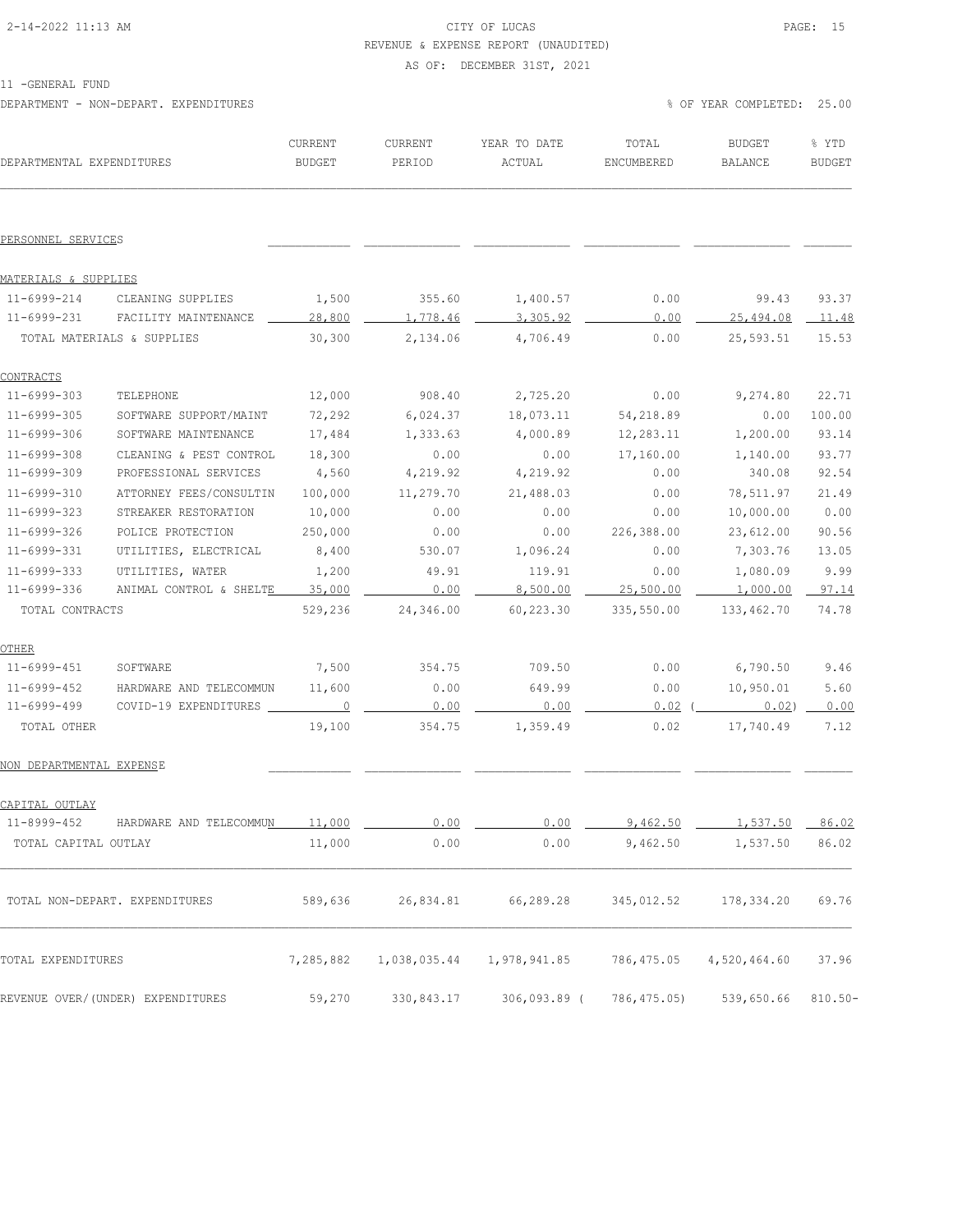# 2-14-2022 11:13 AM CITY OF LUCAS PAGE: 1 REVENUE & EXPENSE REPORT (UNAUDITED)

#### AS OF: DECEMBER 31ST, 2021

# 15 -LUCAS FIRE DISTRICT

|                                      | CURRENT<br><b>BUDGET</b> | CURRENT<br>PERIOD  | YEAR TO DATE<br>ACTUAL | TOTAL<br>ENCUMBERED | BUDGET<br><b>BALANCE</b> | % YTD<br><b>BUDGET</b> |
|--------------------------------------|--------------------------|--------------------|------------------------|---------------------|--------------------------|------------------------|
| REVENUE SUMMARY                      |                          |                    |                        |                     |                          |                        |
| OTHER TAXES<br>MISCELLANEOUS REVENUE | 450,000<br>$\mathbb O$   | 47,443.92<br>18.90 | 147,759.29<br>34.65    | 0.00<br>$0.00$ (    | 302,240.71<br>34.65)     | 32.84<br>0.00          |
| TOTAL REVENUES                       | 450,000                  | 47,462.82          | 147,793.94             | 0.00                | 302,206.06               | 32.84                  |
| EXPENDITURE SUMMARY                  |                          |                    |                        |                     |                          |                        |
| FIRE DISTRICT                        | 450,000                  | 0.00               | 0.00                   | 0.00                | 450,000.00               | 0.00                   |
| TOTAL EXPENDITURES                   | 450,000                  | 0.00               | 0.00                   | 0.00                | 450,000.00               | 0.00                   |
| REVENUE OVER/(UNDER) EXPENDITURES    | 0                        | 47, 462.82         | 147,793.94             | $0.00$ (            | 147,793.94)              | 0.00                   |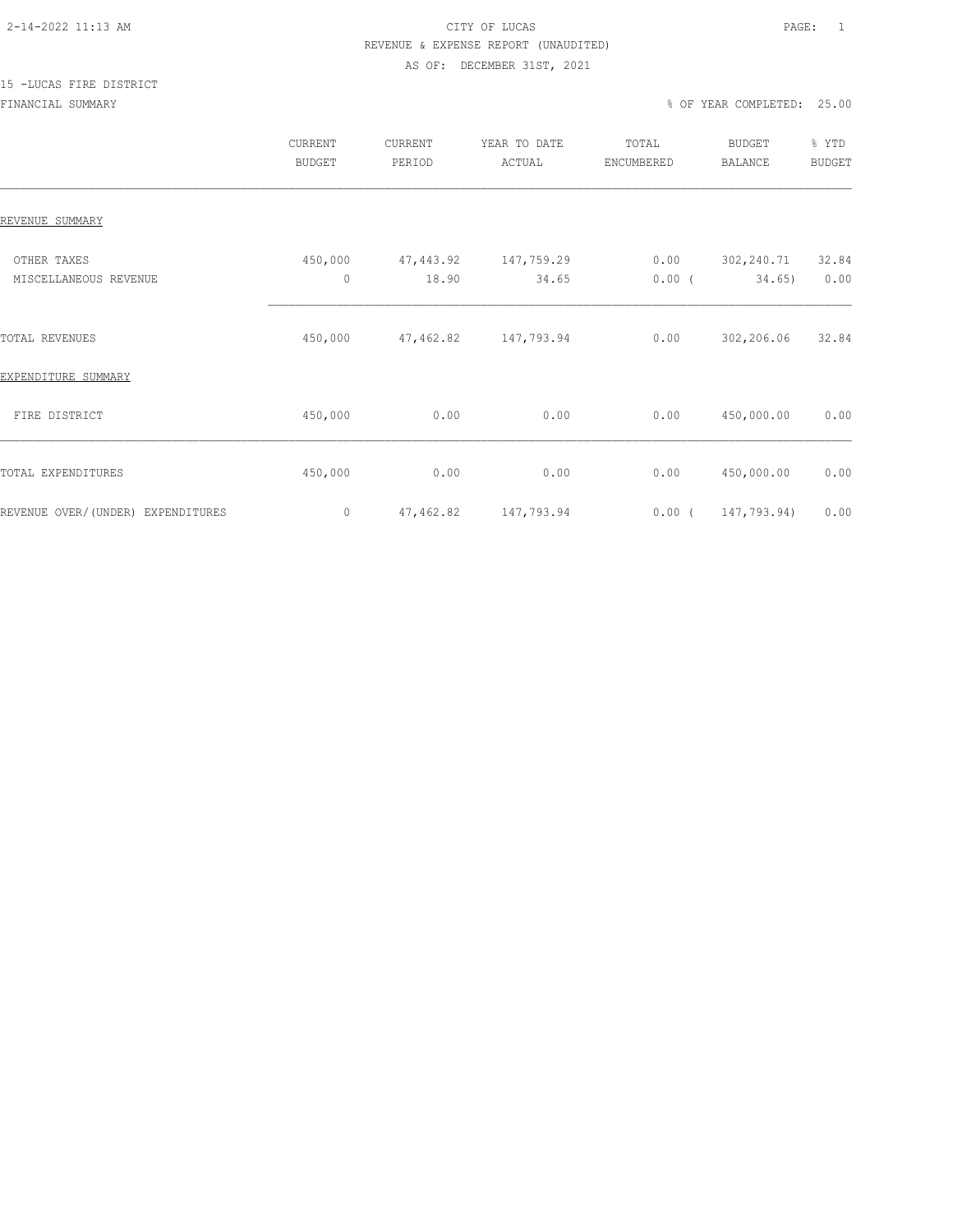### 2-14-2022 11:13 AM CITY OF LUCAS PAGE: 2 REVENUE & EXPENSE REPORT (UNAUDITED)

# AS OF: DECEMBER 31ST, 2021

#### 15 -LUCAS FIRE DISTRICT

#### % OF YEAR COMPLETED: 25.00

| REVENUES                                      | CURRENT<br><b>BUDGET</b> | CURRENT<br>PERIOD | YEAR TO DATE<br>ACTUAL                 | TOTAL<br>ENCUMBERED | BUDGET<br>BALANCE  | % YTD<br><b>BUDGET</b> |
|-----------------------------------------------|--------------------------|-------------------|----------------------------------------|---------------------|--------------------|------------------------|
|                                               |                          |                   |                                        |                     |                    |                        |
| OTHER TAXES                                   |                          |                   |                                        |                     |                    |                        |
| 15-4101.300 SALES TAX - FIRE DISTRICT 450,000 |                          | 47,443.92         | $\underline{\hspace{1.5cm}147,759.29}$ | 0.00                | 302, 240. 71 32.84 |                        |
| TOTAL OTHER TAXES                             | 450,000                  | 47,443.92         | 147,759.29                             | 0.00                | 302,240.71         | 32.84                  |
| MISCELLANEOUS REVENUE                         |                          |                   |                                        |                     |                    |                        |
| 15-4911<br>INTEREST INCOME                    |                          | 18.90             | 34.65                                  | 0.00                | 34.65)             | 0.00                   |
| TOTAL MISCELLANEOUS REVENUE                   | $\circ$                  | 18.90             | 34.65                                  | $0.00$ (            | 34,65)             | 0.00                   |
|                                               |                          |                   |                                        |                     |                    | 32.84                  |
| TOTAL REVENUE                                 | 450,000                  | 47,462.82         | 147,793.94                             | 0.00                | 302,206.06         |                        |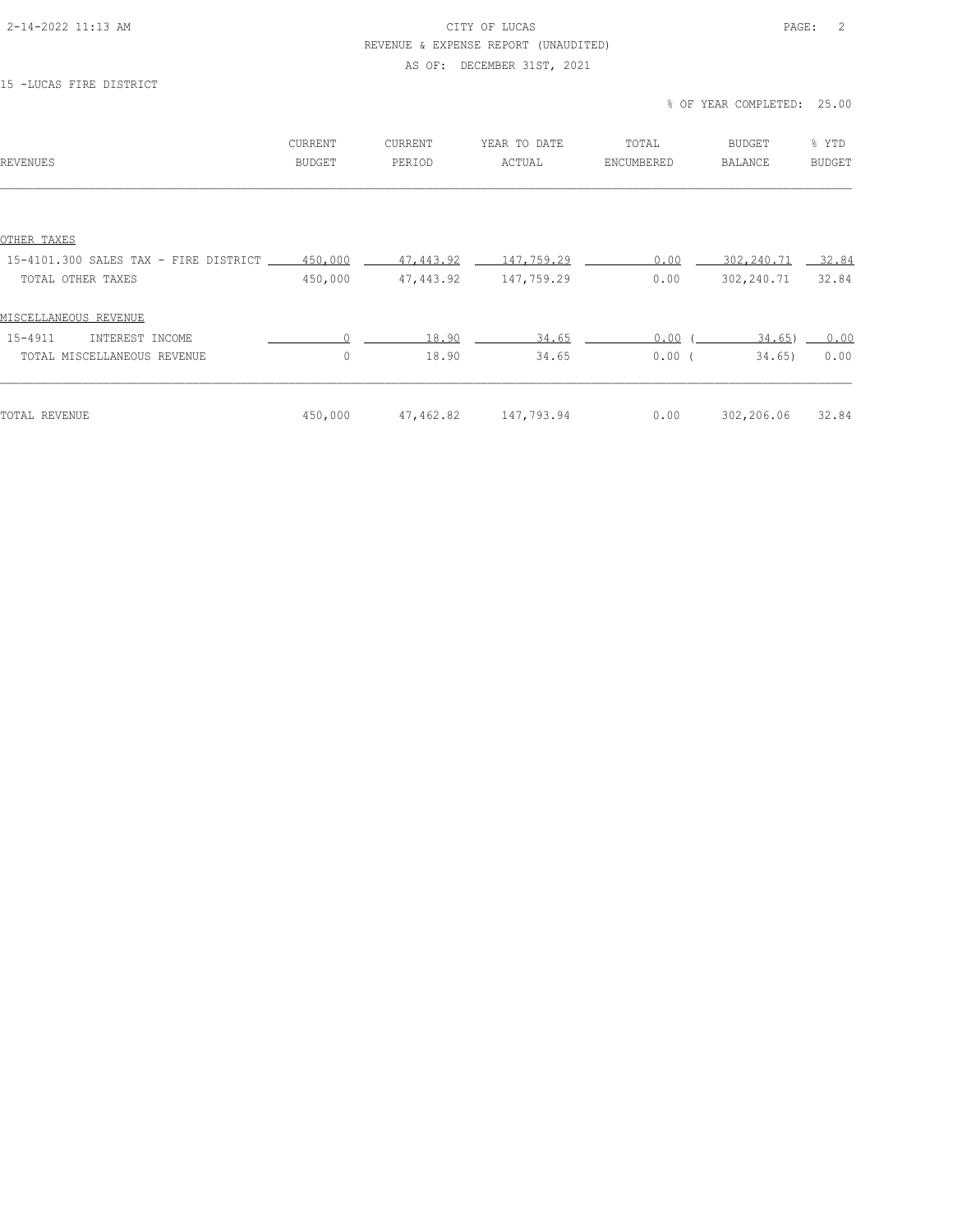### 2-14-2022 11:13 AM CITY OF LUCAS PAGE: 3 REVENUE & EXPENSE REPORT (UNAUDITED)

# AS OF: DECEMBER 31ST, 2021

#### 15 -LUCAS FIRE DISTRICT

#### DEPARTMENT - FIRE DISTRICT % OF YEAR COMPLETED: 25.00

| DEPARTMENTAL EXPENDITURES              | CURRENT<br><b>BUDGET</b> | CURRENT<br>PERIOD | YEAR TO DATE<br>ACTUAL | TOTAL<br>ENCUMBERED | <b>BUDGET</b><br><b>BALANCE</b> | % YTD<br><b>BUDGET</b> |
|----------------------------------------|--------------------------|-------------------|------------------------|---------------------|---------------------------------|------------------------|
|                                        |                          |                   |                        |                     |                                 |                        |
| NON DEPARTMENTAL EXPENSE               |                          |                   |                        |                     |                                 |                        |
| 15-6500-998<br>SERVICE CONTRACT - TRSF | 450,000                  | 0.00              | 0.00                   | 0.00                | 450,000.00                      | 0.00                   |
| TOTAL NON DEPARTMENTAL EXPENSE         | 450,000                  | 0.00              | 0.00                   | 0.00                | 450,000.00                      | 0.00                   |
| TOTAL FIRE DISTRICT                    | 450,000                  | 0.00              | 0.00                   | 0.00                | 450,000.00                      | 0.00                   |
| TOTAL EXPENDITURES                     | 450,000                  | 0.00              | 0.00                   | 0.00                | 450,000.00                      | 0.00                   |
| REVENUE OVER/(UNDER) EXPENDITURES      | $\circ$                  | 47,462.82         | 147,793.94             | $0.00$ (            | 147,793.94)                     | 0.00                   |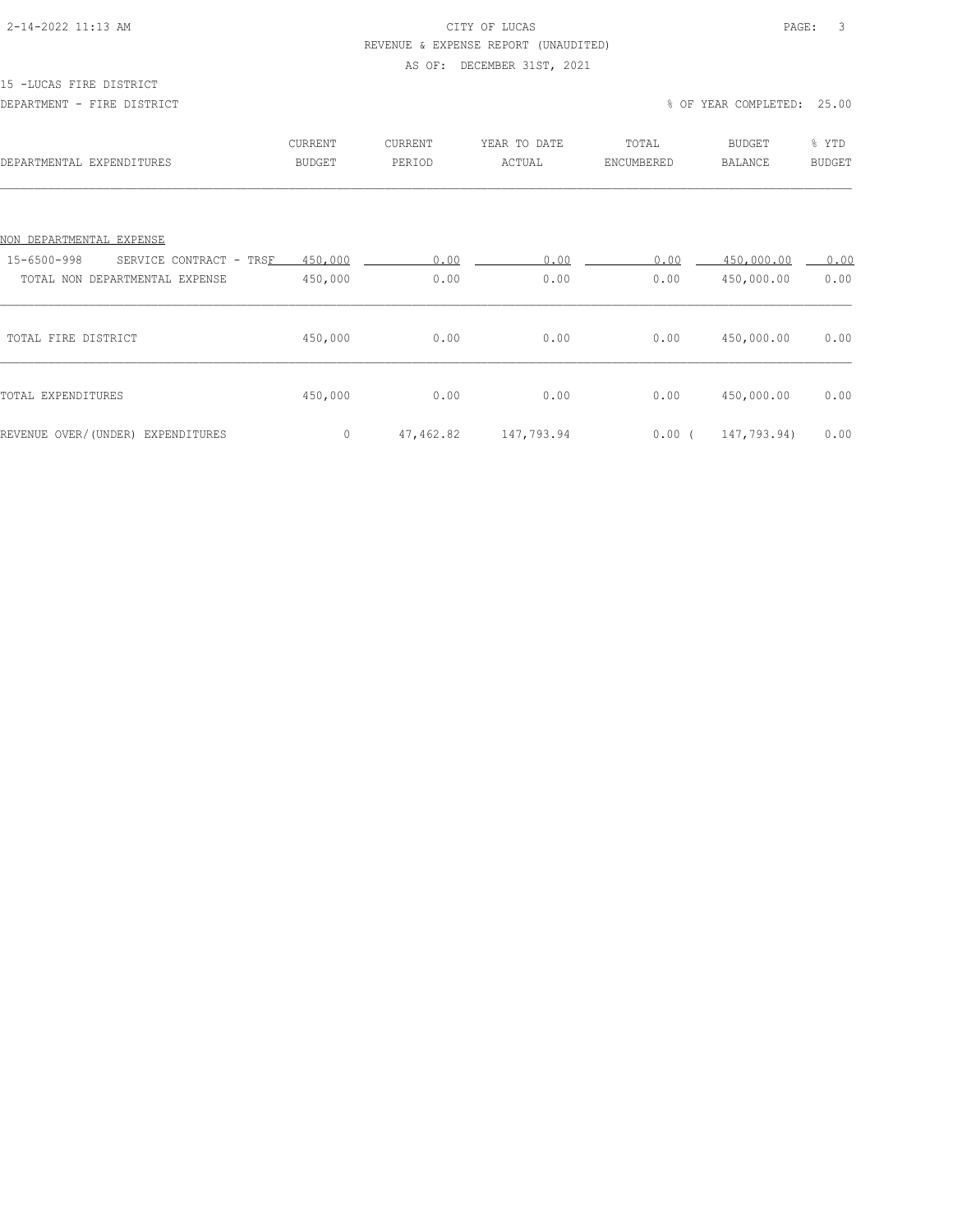# 2-14-2022 11:13 AM CITY OF LUCAS PAGE: 1 REVENUE & EXPENSE REPORT (UNAUDITED)

#### AS OF: DECEMBER 31ST, 2021

# 21 -CAPITAL IMPROVEMENTS FUND FINANCIAL SUMMARY % OF YEAR COMPLETED: 25.00

|                                   |          | <b>CURRENT</b><br><b>BUDGET</b> | <b>CURRENT</b><br>PERIOD | YEAR TO DATE<br>ACTUAL                                         | TOTAL<br>ENCUMBERED | BUDGET<br><b>BALANCE</b> | % YTD<br><b>BUDGET</b> |
|-----------------------------------|----------|---------------------------------|--------------------------|----------------------------------------------------------------|---------------------|--------------------------|------------------------|
| REVENUE SUMMARY                   |          |                                 |                          |                                                                |                     |                          |                        |
| MISCELLANEOUS REVENUE             |          | 6,000                           | 855.84                   | 2,159.52                                                       | 0.00                | 3,840.48                 | 35.99                  |
| <b>TOTAL REVENUES</b>             |          | 6,000                           | 855.84                   | 2,159.52                                                       | 0.00                | 3,840.48                 | 35.99                  |
| EXPENDITURE SUMMARY               |          |                                 |                          |                                                                |                     |                          |                        |
| P WORKS - OPERATIONS              |          | 363,789                         | 48,025.40                |                                                                |                     |                          |                        |
| TOTAL EXPENDITURES                |          | 363,789                         |                          |                                                                |                     |                          |                        |
| REVENUE OVER/(UNDER) EXPENDITURES | $\left($ |                                 |                          | $357,789$ (47,169.56) (263,410.33) (1,390,268.78) 1,295,890.11 |                     |                          | 462.19                 |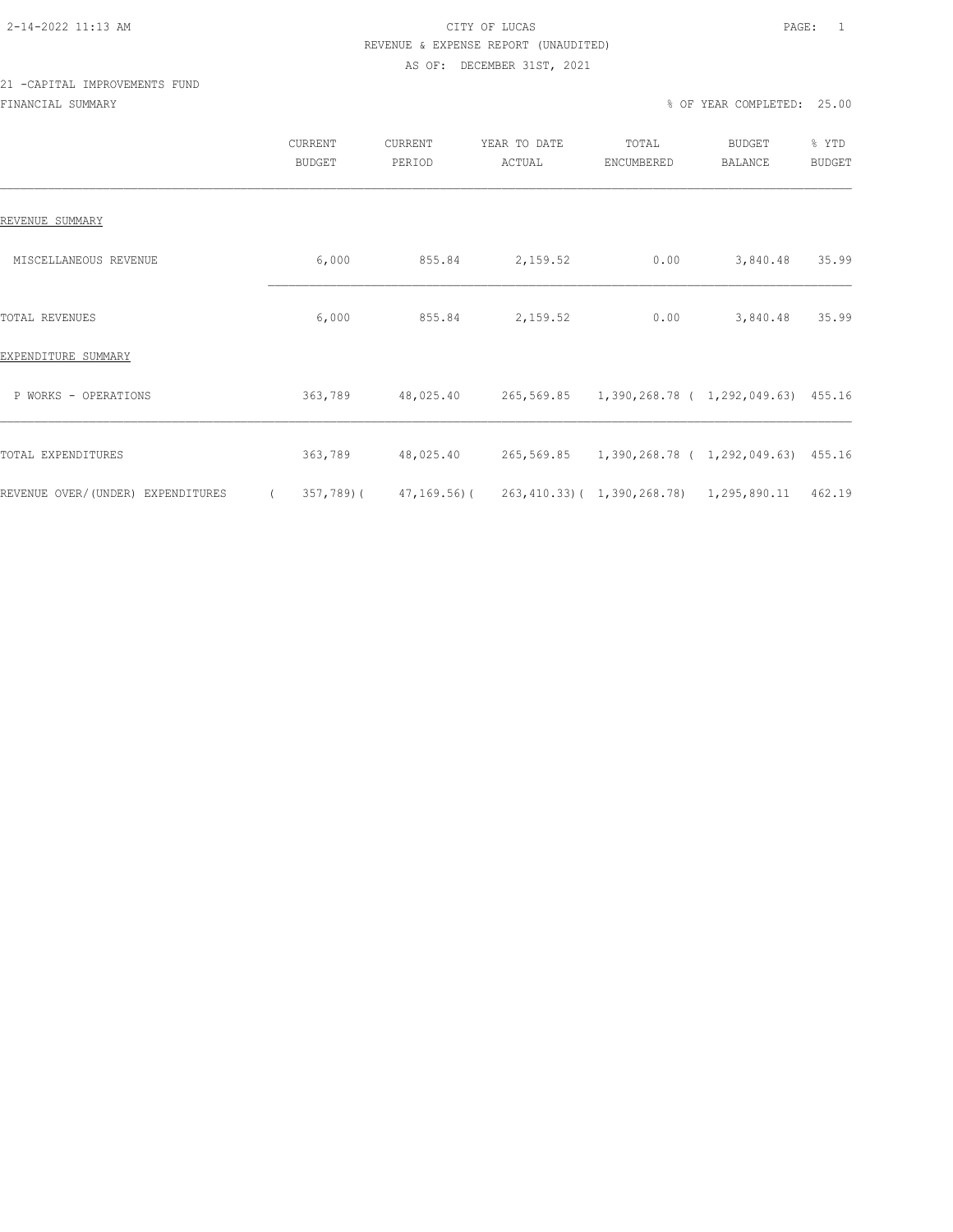### 2-14-2022 11:13 AM CITY OF LUCAS PAGE: 2 REVENUE & EXPENSE REPORT (UNAUDITED)

# AS OF: DECEMBER 31ST, 2021

21 -CAPITAL IMPROVEMENTS FUND

### % OF YEAR COMPLETED: 25.00

| REVENUES                       | CURRENT<br>BUDGET | <b>CURRENT</b><br>PERIOD | YEAR TO DATE<br>ACTUAL | TOTAL<br>ENCUMBERED | <b>BUDGET</b><br><b>BALANCE</b> | % YTD<br><b>BUDGET</b> |
|--------------------------------|-------------------|--------------------------|------------------------|---------------------|---------------------------------|------------------------|
|                                |                   |                          |                        |                     |                                 |                        |
| FEES & SERVICE CHARGES         |                   |                          |                        |                     |                                 |                        |
| INTERGOVERNMENTAL              |                   |                          |                        |                     |                                 |                        |
| <u>MISCELLANEOUS REVENUE</u>   |                   |                          |                        |                     |                                 |                        |
| $21 - 4911$<br>INTEREST INCOME | 6,000             | 855.84                   | 2,159.52               | 0.00                | 3,840.48                        | $-35.99$               |
| TOTAL MISCELLANEOUS REVENUE    | 6,000             | 855.84                   | 2,159.52               | 0.00                | 3,840.48                        | 35.99                  |
| TOTAL REVENUE                  | 6,000             | 855.84                   | 2,159.52               | 0.00                | 3,840.48                        | 35.99                  |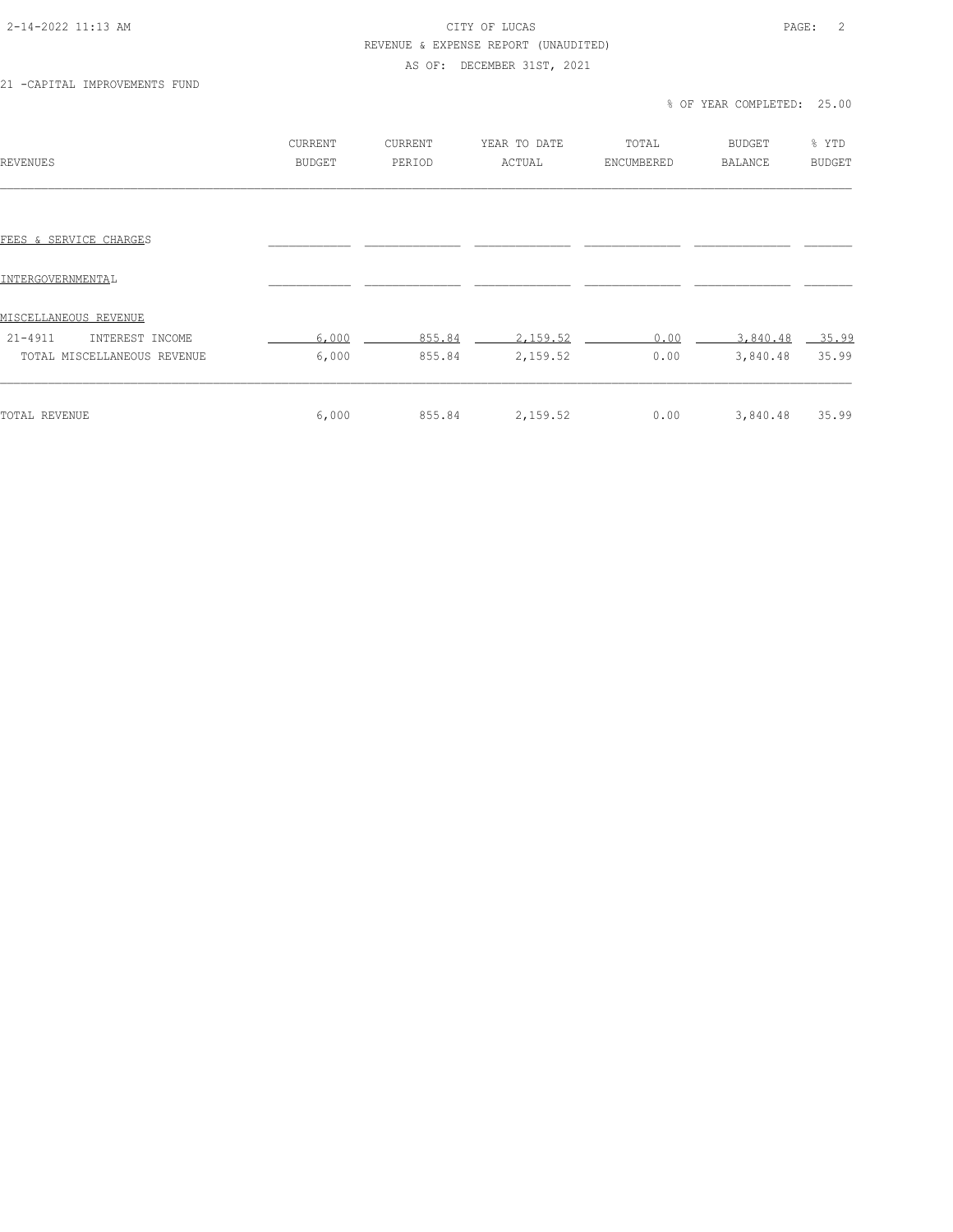# 2-14-2022 11:13 AM CITY OF LUCAS PAGE: 3 REVENUE & EXPENSE REPORT (UNAUDITED) AS OF: DECEMBER 31ST, 2021

#### 21 -CAPITAL IMPROVEMENTS FUND

DEPARTMENT - P WORKS - OPERATIONS % OF YEAR COMPLETED: 25.00

| DEPARTMENTAL EXPENDITURES               | CURRENT<br><b>BUDGET</b> | <b>CURRENT</b><br>PERIOD | YEAR TO DATE<br>ACTUAL | TOTAL<br>ENCUMBERED          | <b>BUDGET</b><br>BALANCE | % YTD<br><b>BUDGET</b> |
|-----------------------------------------|--------------------------|--------------------------|------------------------|------------------------------|--------------------------|------------------------|
|                                         |                          |                          |                        |                              |                          |                        |
| CAPITAL OUTLAY                          |                          |                          |                        |                              |                          |                        |
| 21-8210-490.125 ELEVATED W TOWER/HYDRAU | $\Omega$                 | 0.00                     | 0.00                   | $1,750.00$ (                 | 1,750.00)                | 0.00                   |
| 21-8210-490.128 NORTH PUMP STATION PROJ | $\circ$                  | 0.00                     | 9,824.92               | $8,665.00$ (                 | 18,489.92)               | 0.00                   |
| 21-8210-490.129 BAIT SHOP WATERLINE REL | $\circ$                  | 1,050.40                 | 7,857.25               | $15,682.50$ (                | 23, 539, 75)             | 0.00                   |
| 21-8210-490.130 MCGARITY STEM REPLACEME | 57,300                   | 0.00                     | 0.00                   | 0.00                         | 57,300.00                | 0.00                   |
| 21-8210-491.127 WINNING FOREST VIEW TO  | $\circ$                  | 0.00                     | 540.00                 | 27,087.24 (                  | 27,627.24                | 0.00                   |
| 21-8210-491.134 STINSON RD/MUDDY CREEK  | $\circ$                  | 42,975.00                | 95,675.00              | 166,925.00 (                 | 262, 600.00              | 0.00                   |
| 21-8210-491.135 SNIDER LN/WHITE R CREEK | $\circ$                  | 4,000.00                 | 6,500.00               | $41,358.00$ (                | 47,858.00)               | 0.00                   |
| 21-8210-491.136 WEST LUCAS RD           | $\circ$                  | 0.00                     | 145, 172.68            | 1,128,801.04 (               | 1,273,973.72)            | 0.00                   |
| 21-8210-491.300 BLONDY JHUNE RD ALIGNME | 306,489                  | 0.00                     | 0.00                   | 0.00                         | 306,489.00               | 0.00                   |
| TOTAL CAPITAL OUTLAY                    | 363,789                  | 48,025.40                | 265,569.85             | 1,390,268.78 ( 1,292,049.63) |                          | 455.16                 |
|                                         |                          |                          |                        |                              |                          |                        |
| TOTAL P WORKS - OPERATIONS              | 363,789                  | 48,025.40                | 265,569.85             | 1,390,268.78 ( 1,292,049.63) |                          | 455.16                 |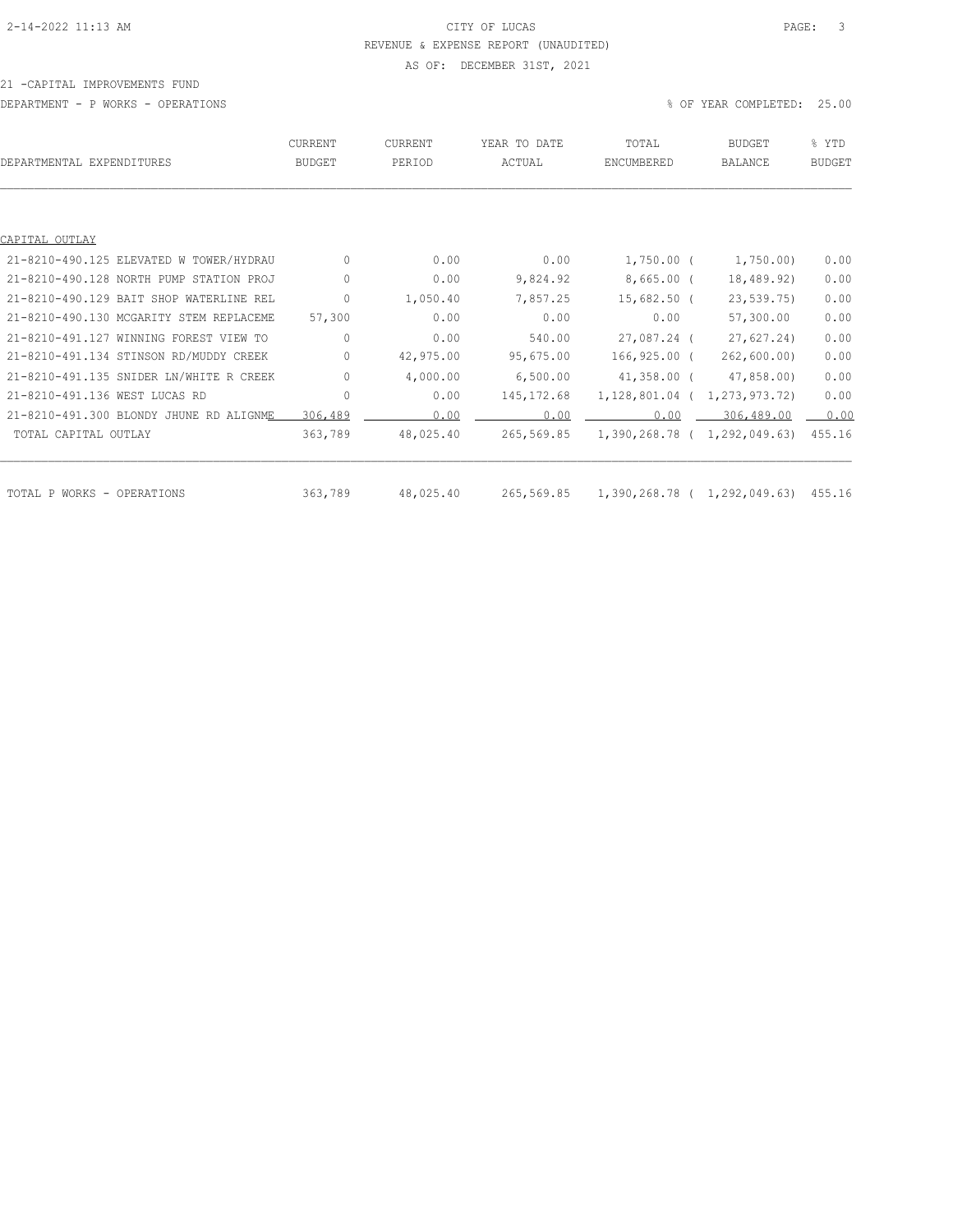# 2-14-2022 11:13 AM CITY OF LUCAS PAGE: 4 REVENUE & EXPENSE REPORT (UNAUDITED)

AS OF: DECEMBER 31ST, 2021

21 -CAPITAL IMPROVEMENTS FUND

DEPARTMENT - DEBT SERVICES % OF YEAR COMPLETED: 25.00

|                              | CURRENT       | ™URRENT | DATE<br>YEAR TO | TOTAL | <b>BUDGET</b> | <b>YTD</b> |
|------------------------------|---------------|---------|-----------------|-------|---------------|------------|
| DEPARTMENTAL<br>EXPENDITURES | <b>BUDGET</b> |         | CTUAL           |       | BALANCE       |            |
|                              |               |         |                 |       |               |            |

 $\mathcal{L}_\text{max} = \mathcal{L}_\text{max} = \mathcal{L}_\text{max} = \mathcal{L}_\text{max} = \mathcal{L}_\text{max} = \mathcal{L}_\text{max} = \mathcal{L}_\text{max} = \mathcal{L}_\text{max} = \mathcal{L}_\text{max} = \mathcal{L}_\text{max} = \mathcal{L}_\text{max} = \mathcal{L}_\text{max} = \mathcal{L}_\text{max} = \mathcal{L}_\text{max} = \mathcal{L}_\text{max} = \mathcal{L}_\text{max} = \mathcal{L}_\text{max} = \mathcal{L}_\text{max} = \mathcal{$ 

DEBT SERVICE \_\_\_\_\_\_\_\_\_\_\_\_ \_\_\_\_\_\_\_\_\_\_\_\_\_\_ \_\_\_\_\_\_\_\_\_\_\_\_\_\_ \_\_\_\_\_\_\_\_\_\_\_\_\_\_ \_\_\_\_\_\_\_\_\_\_\_\_\_\_ \_\_\_\_\_\_\_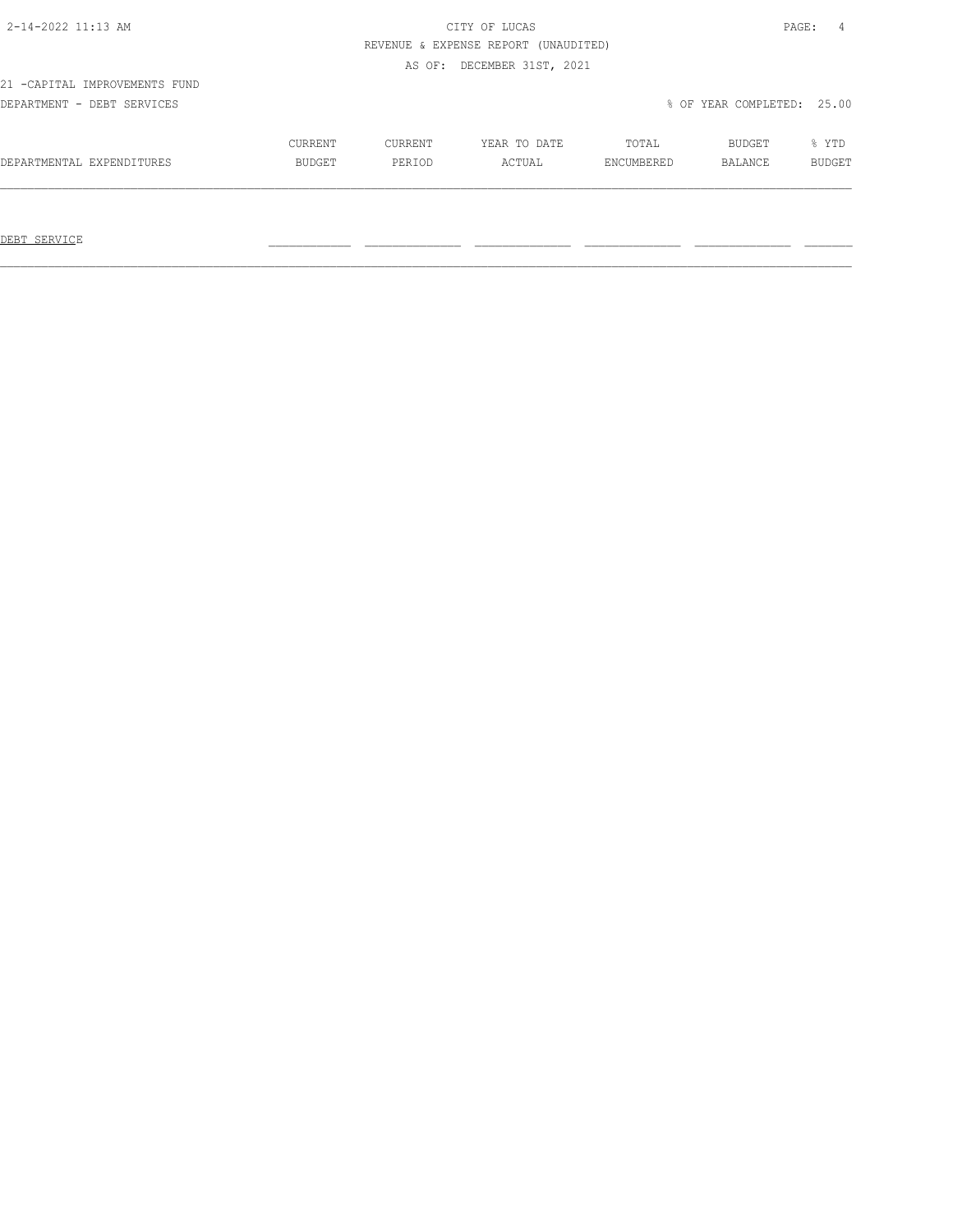# 2-14-2022 11:13 AM CITY OF LUCAS PAGE: 5 REVENUE & EXPENSE REPORT (UNAUDITED)

AS OF: DECEMBER 31ST, 2021

21 -CAPITAL IMPROVEMENTS FUND

DEPARTMENT - NON-DEPART. EXPENDITURES % OF YEAR COMPLETED: 25.00

| DEPARTMENTAL EXPENDITURES         | CURRENT<br><b>BUDGET</b> | CURRENT<br>PERIOD | YEAR TO DATE<br>ACTUAL | TOTAL<br>ENCUMBERED                            | BUDGET<br><b>BALANCE</b> | % YTD<br><b>BUDGET</b> |
|-----------------------------------|--------------------------|-------------------|------------------------|------------------------------------------------|--------------------------|------------------------|
| NON DEPARTMENTAL EXPENSE          |                          |                   |                        |                                                |                          |                        |
| TOTAL EXPENDITURES                | 363,789                  | 48,025.40         |                        | 265,569.85 1,390,268.78 ( 1,292,049.63) 455.16 |                          |                        |
| REVENUE OVER/(UNDER) EXPENDITURES | 357,789)(                | 47,169.56)(       |                        | 263, 410.33) ( 1, 390, 268.78)                 | 1,295,890.11             | 462.19                 |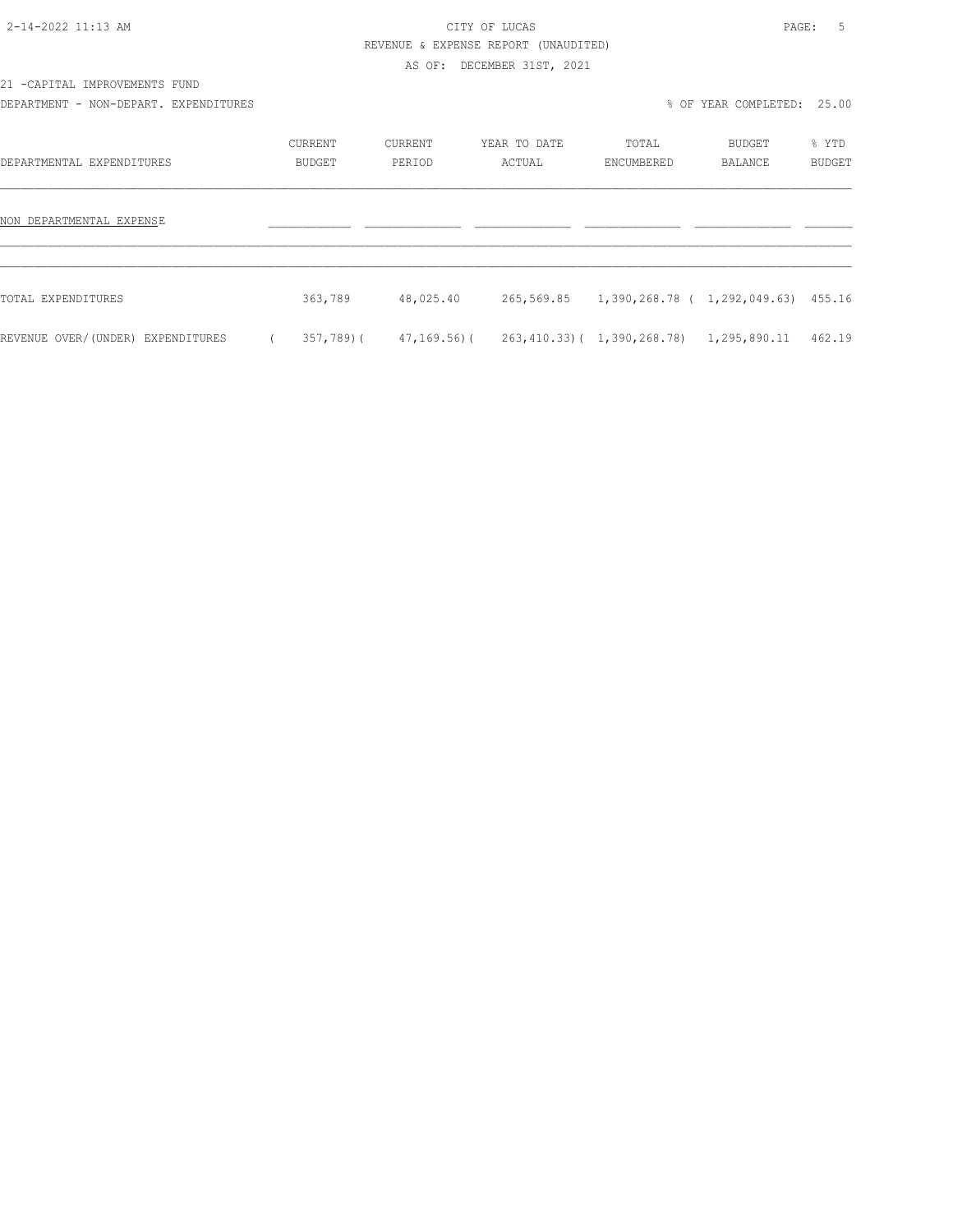# 2-14-2022 11:13 AM CITY OF LUCAS PAGE: 1 REVENUE & EXPENSE REPORT (UNAUDITED) AS OF: DECEMBER 31ST, 2021

### 51 -WATER FUND

FINANCIAL SUMMARY % OF YEAR COMPLETED: 25.00

|                                   | CURRENT<br><b>BUDGET</b> | <b>CURRENT</b><br>PERIOD | YEAR TO DATE<br>ACTUAL | TOTAL<br>ENCUMBERED        | <b>BUDGET</b><br><b>BALANCE</b> | % YTD<br><b>BUDGET</b> |
|-----------------------------------|--------------------------|--------------------------|------------------------|----------------------------|---------------------------------|------------------------|
| REVENUE SUMMARY                   |                          |                          |                        |                            |                                 |                        |
| FEES & SERVICE CHARGES            | 5,253,061                | 401,464.84               | 1,504,653.96           | 0.00                       | 3,748,407.04                    | 28.64                  |
| IMPACT FEES                       | 250,000                  | 0.00                     | 0.00                   | 0.00                       | 250,000.00                      | 0.00                   |
| MISCELLANEOUS REVENUE             | 17,600                   | 510.65                   | 1,044.87               | 0.00                       | 16,555.13                       | 5.94                   |
| <b>TOTAL REVENUES</b>             | 5,520,661                | 401,975.49               | 1,505,698.83           | 0.00                       | 4,014,962.17                    | 27.27                  |
| EXPENDITURE SUMMARY               |                          |                          |                        |                            |                                 |                        |
| WATER - OPERATIONS                | 4,121,951                | 349,658.62               | 943,190.71             | 1,948,055.96               | 1,230,704.33                    | 70.14                  |
| WATER - ENGINEERING               | 321,191                  | 9,779.29                 | 27,534.31              | 0.00                       | 293,656.69                      | 8.57                   |
| DEBT SERVICES                     | 672,736                  | 0.00                     | 0.00                   | 0.00                       | 672,736.00                      | 0.00                   |
| TOTAL EXPENDITURES                | 5, 115, 878              | 359, 437.91              | 970,725.02             | 1,948,055.96               | 2,197,097.02                    | 57.05                  |
| REVENUE OVER/(UNDER) EXPENDITURES | 404,783                  | 42,537.58                |                        | 534,973.81 ( 1,948,055.96) | 1,817,865.15                    | $349.10 -$             |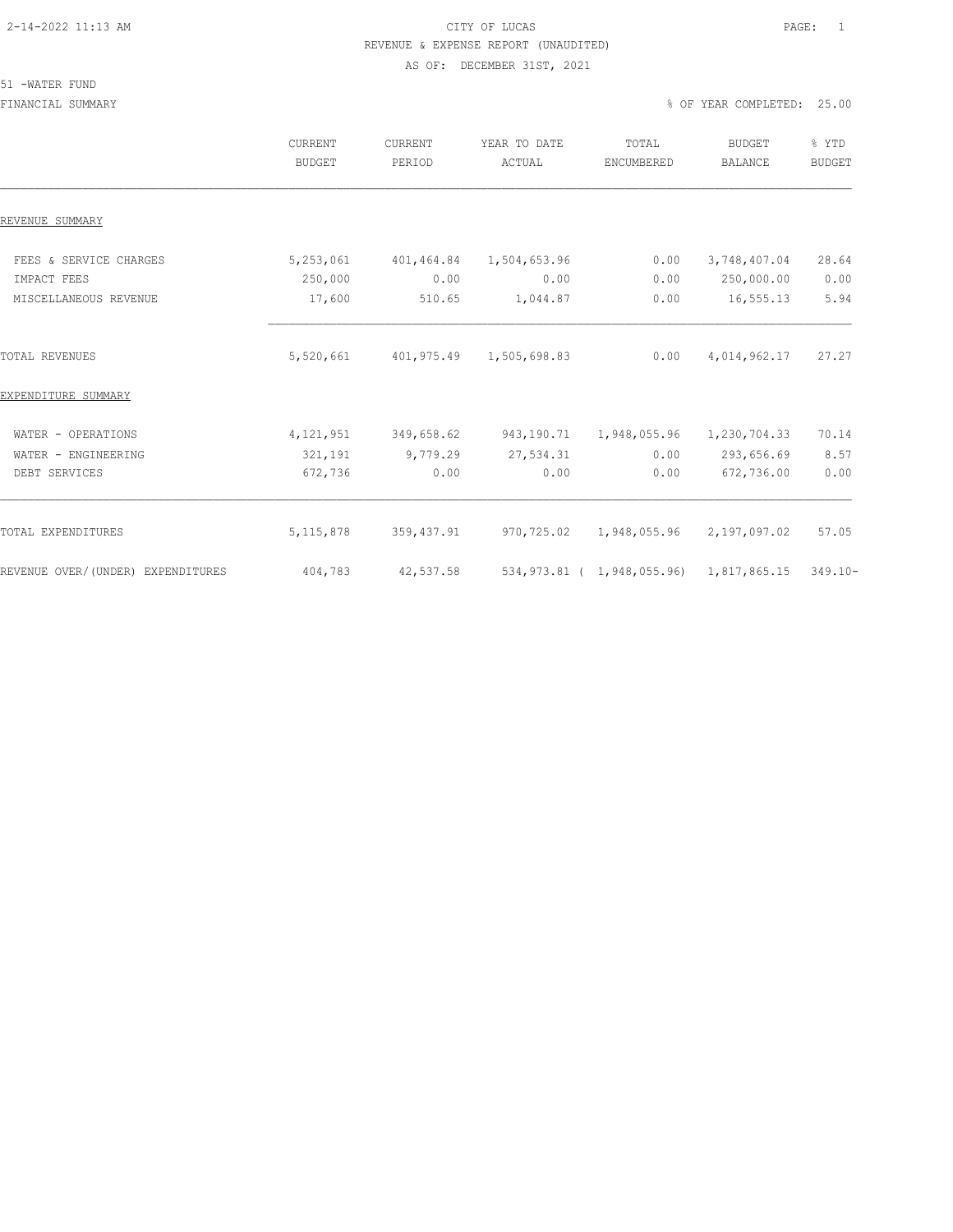# 2-14-2022 11:13 AM CITY OF LUCAS PAGE: 2 REVENUE & EXPENSE REPORT (UNAUDITED) AS OF: DECEMBER 31ST, 2021

51 -WATER FUND

| REVENUES          |                                     | CURRENT<br><b>BUDGET</b> | <b>CURRENT</b><br>PERIOD | YEAR TO DATE<br>ACTUAL | TOTAL<br>ENCUMBERED | <b>BUDGET</b><br><b>BALANCE</b> | % YTD<br><b>BUDGET</b> |
|-------------------|-------------------------------------|--------------------------|--------------------------|------------------------|---------------------|---------------------------------|------------------------|
|                   |                                     |                          |                          |                        |                     |                                 |                        |
| $51 - 4461$       | FEES & SERVICE CHARGES              |                          |                          |                        |                     |                                 | 28.02                  |
| $51 - 4462$       | WATER REVENUE<br>WATER TAPS & BORES | 4,353,461<br>3,000       | 282,033.05<br>0.00       | 1,220,005.49<br>0.00   | 0.00<br>0.00        | 3, 133, 455.51<br>3,000.00      | 0.00                   |
| $51 - 4463$       | PENALTY & INTEREST-CUST ACC         | 35,000                   | 3,075.00                 | 8,325.00               | 0.00                | 26,675.00                       | 23.79                  |
| $51 - 4467$       | WATER METER                         | 150,000                  | 26,700.00                | 60,600.00              | 0.00                | 89,400.00                       | 40.40                  |
| $51 - 4468$       | WATER METER REPAIR/UPGRADE          | 6,000                    | 0.00                     | 600.00                 | 0.00                | 5,400.00                        | 10.00                  |
| $51 - 4469$       | WASTEWATER FEES                     | 54,000                   | 28,726.70                | 41,221.92              | 0.00                | 12,778.08                       | 76.34                  |
| $51 - 4470$       | WATER - REREADS/CHARTING            | 100                      | 0.00                     | 25.00                  | 0.00                | 75.00                           | 25.00                  |
| $51 - 4478$       | TRASH SERVICE                       | 648,000                  | 60,230.09                | 172, 176.55            | 0.00                | 475,823.45                      | 26.57                  |
| $51 - 4497$       | FH METER RENTAL INCOME              | 3,500                    | 700.00                   | 1,700.00               | 0.00                | 1,800.00                        | $-48.57$               |
|                   | TOTAL FEES & SERVICE CHARGES        | 5,253,061                | 401,464.84               | 1,504,653.96           | 0.00                | 3,748,407.04                    | 28.64                  |
| IMPACT FEES       |                                     |                          |                          |                        |                     |                                 |                        |
| $51 - 4500$       | IMPACT FEE REVENUE                  | 250,000                  | 0.00                     | 0.00                   | 0.00                | 250,000.00                      | 0.00                   |
|                   | TOTAL IMPACT FEES                   | 250,000                  | 0.00                     | 0.00                   | 0.00                | 250,000.00                      | 0.00                   |
|                   | REVENUE/CONTRIBUTIONS               |                          |                          |                        |                     |                                 |                        |
| INTERGOVERNMENTAL |                                     |                          |                          |                        |                     |                                 |                        |
|                   | MISCELLANEOUS REVENUE               |                          |                          |                        |                     |                                 |                        |
| 51-4911           | INTEREST INCOME                     | 7,200                    | 465.51                   | 934.75                 | 0.00                | 6,265.25                        | 12.98                  |
| $51 - 4912$       | RETURN CHECK CHARGE                 | 400                      | 25.00                    | 50.00                  | 0.00                | 350.00                          | 12.50                  |
| $51 - 4913$       | NTMWD REFUND                        | 10,000                   | 0.00                     | 0.00                   | 0.00                | 10,000.00                       | 0.00                   |
| $51 - 4915$       | MISC REV - SALES TAX DISCO <u>U</u> | $\sim$ 0                 | 20.14                    | 60.12                  | $0.00$ (            | $60.12$ ) $-$                   | 0.00                   |
|                   | TOTAL MISCELLANEOUS REVENUE         | 17,600                   | 510.65                   | 1,044.87               | 0.00                | 16,555.13                       | 5.94                   |
|                   |                                     |                          |                          |                        |                     |                                 |                        |
| TOTAL REVENUE     |                                     | 5,520,661                | 401,975.49               | 1,505,698.83           | 0.00                | 4,014,962.17                    | 27.27                  |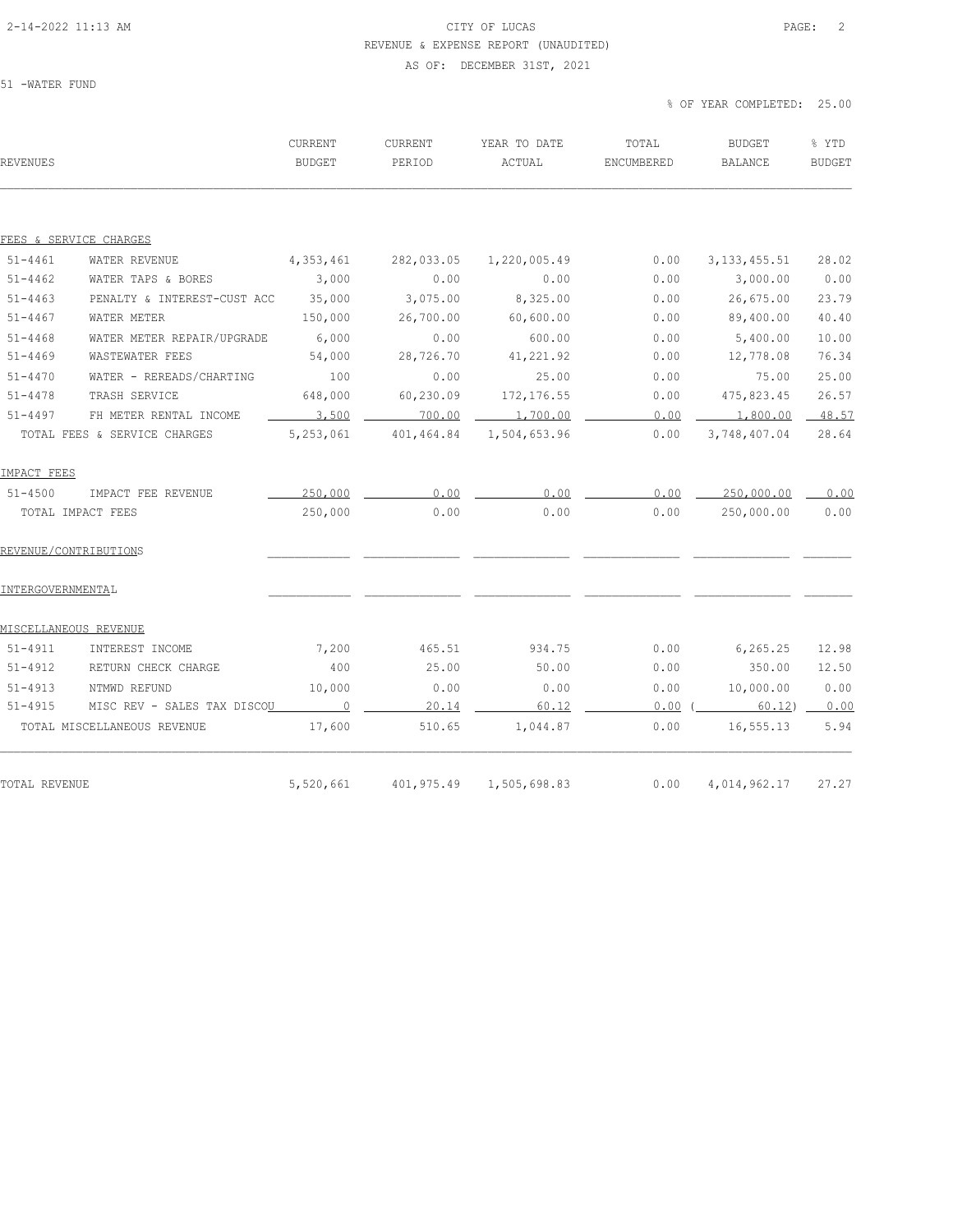# 2-14-2022 11:13 AM CITY OF LUCAS PAGE: 3 REVENUE & EXPENSE REPORT (UNAUDITED)

AS OF: DECEMBER 31ST, 2021

51 -WATER FUND

| DEPARTMENTAL EXPENDITURES        |                            | CURRENT<br><b>BUDGET</b> | CURRENT<br>PERIOD | YEAR TO DATE<br>ACTUAL | TOTAL<br>ENCUMBERED                         | <b>BUDGET</b><br>BALANCE | % YTD<br><b>BUDGET</b> |
|----------------------------------|----------------------------|--------------------------|-------------------|------------------------|---------------------------------------------|--------------------------|------------------------|
|                                  |                            |                          |                   |                        |                                             |                          |                        |
| PERSONNEL SERVICES               |                            |                          |                   |                        |                                             |                          |                        |
| $51 - 6400 - 101$                | SALARIES - EXEMPT          | 197,857                  | 15,180.48         | 45, 464.52             | 0.00                                        | 152,392.48               | 22.98                  |
| $51 - 6400 - 102$                | SALARIES - NON-EXEMPT      | 292,962                  | 22,298.45         | 66,623.68              | 0.00                                        | 226,338.32               | 22.74                  |
| $51 - 6400 - 106$                | CERTIFICATION PAY          | 6,300                    | 475.00            | 1,425.00               | 0.00                                        | 4,875.00                 | 22.62                  |
| $51 - 6400 - 110$                | PERFORMANCE/INCENTIVE P    | 472                      | 0.00              | 0.00                   | 0.00                                        | 472.00                   | 0.00                   |
| $51 - 6400 - 111$                | OVERTIME                   | 51,726                   | 3,392.31          | 9,385.35               | 0.00                                        | 42,340.65                | 18.14                  |
| $51 - 6400 - 112$                | WORKERS' COMPENSATION      | 10,700                   | 0.00              | 7,100.00               | 0.00                                        | 3,600.00                 | 66.36                  |
| $51 - 6400 - 113$                | LONGEVITY PAY              | 3,138                    | 3,010.00          | 3,010.00               | 0.00                                        | 128.00                   | 95.92                  |
| $51 - 6400 - 122$                | TMRS                       | 70,408                   | 5,698.78          | 16, 153.97             | 0.00                                        | 54,254.03                | 22.94                  |
| $51 - 6400 - 123$                | GROUP INSURANCE            | 80,370                   | 6,639.54          | 22,045.50              | 0.00                                        | 58,324.50                | 27.43                  |
| $51 - 6400 - 127$                | MEDICARE                   | 7,974                    | 623.87            | 1,767.79               | 0.00                                        | 6,206.21                 | 22.17                  |
| $51 - 6400 - 129$                | LT DISABILITY              | 1,425                    | 86.56             | 257.74                 | 0.00                                        | 1,167.26                 | 18.09                  |
| 51-6400-141                      | CAR ALLOWANCE              | 2,400                    | 200.00            | 600.00                 | 0.00                                        | 1,800.00                 | 25.00                  |
|                                  | TOTAL PERSONNEL SERVICES   | 725,732                  | 57,604.99         | 173,833.55             | 0.00                                        | 551,898.45               | 23.95                  |
| <u> MATERIALS &amp; SUPPLIES</u> |                            |                          |                   |                        |                                             |                          |                        |
| $51 - 6400 - 201$                | OFFICE SUPPLIES            | 800                      | 29.07             | 184.16                 | 0.00                                        | 615.84                   | 23.02                  |
| $51 - 6400 - 202$                | POSTAGE                    | 2,000                    | 0.00              | 0.00                   | 0.00                                        | 2,000.00                 | 0.00                   |
| $51 - 6400 - 204$                | FOOD/BEVERAGE              | 800                      | 167.45            | 167.45                 | 0.00                                        | 632.55                   | 20.93                  |
| $51 - 6400 - 206$                | FUEL & LUBRICANTS          | 15,500                   | 1,346.65          | 2, 153.43              | 0.00                                        | 13,346.57                | 13.89                  |
| $51 - 6400 - 208$                | MINOR APPARATUS            | 2,700                    | 0.00              | 0.00                   | 0.00                                        | 2,700.00                 | 0.00                   |
| $51 - 6400 - 209$                | PROTEC CLOTHING/UNIFORM    | 8,775                    | 454.39            | 2,575.21               | 0.00                                        | 6,199.79                 | 29.35                  |
| $51 - 6400 - 210$                | COMPUTER SUPPLIES          | 450                      | 0.00              | 0.00                   | 0.00                                        | 450.00                   | 0.00                   |
| $51 - 6400 - 211$                | MEDICAL & SURGICAL SUPP    | 250                      | 0.00              | 0.00                   | 0.00                                        | 250.00                   | 0.00                   |
| 51-6400-212                      | CHEMICALS                  | 6,000                    | 1,122.15          | 1,122.15               | 0.00                                        | 4,877.85                 | 18.70                  |
| $51 - 6400 - 223$                | SAND, CLAY AND LOAM        | 2,000                    | 0.00              | 0.00                   | 0.00                                        | 2,000.00                 | 0.00                   |
| $51 - 6400 - 224$                | ASPHALT/CONCRETE           | 6,500                    | 0.00              | 0.00                   | 0.00                                        | 6,500.00                 | 0.00                   |
| $51 - 6400 - 230$                | REPAIRS & MAINT. EQUIPM    | 2,500                    | 0.00              | 0.00                   | 0.00                                        | 2,500.00                 | 0.00                   |
| $51 - 6400 - 231$                | MAINTENANCE & PARTS-FAC    | 4,500                    | 1,492.33          | 1,492.33               | 0.00                                        | 3,007.67                 | 33.16                  |
| $51 - 6400 - 232$                | VEHICLE & EQUIP MAINT.     | 7,550                    | 533.80            | 553.59                 | 0.00                                        | 6,996.41                 | 7.33                   |
| 51-6400-233                      | MAINTENANCE & PARTS-UTI    | 263,000                  | 40,747.01         | 42,281.02              | 9,300.00                                    | 211,418.98               | 19.61                  |
| $51 - 6400 - 237$                | TRASH SERVICE              | 576,000                  | 48,858.74         |                        | 146, 202.66 441, 797.34 (12, 000.00) 102.08 |                          |                        |
|                                  | TOTAL MATERIALS & SUPPLIES | 899,325                  | 94,751.59         | 196,732.00             | 451,097.34                                  | 251,495.66               | 72.04                  |
| CONTRACTS                        |                            |                          |                   |                        |                                             |                          |                        |
| $51 - 6400 - 302$                | AUDITING & ACCOUNTING      | 13,000                   | 4,100.00          | 4,100.00               | 7,100.00                                    | 1,800.00                 | 86.15                  |
| $51 - 6400 - 303$                | TELEPHONE                  | 7,200                    | 591.40            | 1,774.20               | 0.00                                        | 5,425.80                 | 24.64                  |
| $51 - 6400 - 304$                | UB PROCESSING              | 27,000                   | 2,264.19          | 4,547.58               | 0.00                                        | 22,452.42                | 16.84                  |
| $51 - 6400 - 305$                | SOFTWARE SUPPORT/MAINT     | 29,400                   | 1,782.50          | 1,882.50               | 23,967.50                                   | 3,550.00                 | 87.93                  |
| $51 - 6400 - 306$                | METER SOFTWARE/HARD. MA    | 6,180                    | 3,504.00          | 3,504.00               | 2,631.00                                    | 45.00                    | 99.27                  |
| $51 - 6400 - 307$                | TRAVEL/PROFESSIONAL DEV    | 7,718                    | 0.00              | 89.32                  | 0.00                                        | 7,628.68                 | 1.16                   |
| $51 - 6400 - 309$                | PROFESSIONAL SERVICES      | 46,600                   | 14,998.40         | 15, 212.32             | 0.00                                        | 31,387.68                | 32.64                  |
| $51 - 6400 - 310$                | ATTORNEY FEES              | 900                      | 0.00              | 0.00                   | 0.00                                        | 900.00                   | 0.00                   |
| $51 - 6400 - 313$                | MAINTENANCE AGREEMENTS     | 6,160                    | 478.70            | 1,564.88               | 4,215.12                                    | 380.00                   | 93.83                  |
| $51 - 6400 - 315$                | WATER-NTMWD                | 1,910,914                | 159,243.00        | 477,726.60             | 1,433,187.00                                | 0.40                     | 100.00                 |
| $51 - 6400 - 316$                | WASTEWATER-NTMWD           | 54,000                   | 3,176.00          | 23,991.20              | 25,858.00                                   | 4,150.80                 | 92.31                  |
| $51 - 6400 - 323$                | CELL PHONE                 | 8,700                    | 1,078.55          | 1,570.75               | 0.00                                        | 7,129.25                 | 18.05                  |
| $51 - 6400 - 325$                | GENERAL LIABILITY PREMI    | 22,000                   | 0.00              | 22,000.00              | 0.00                                        | 0.00                     | 100.00                 |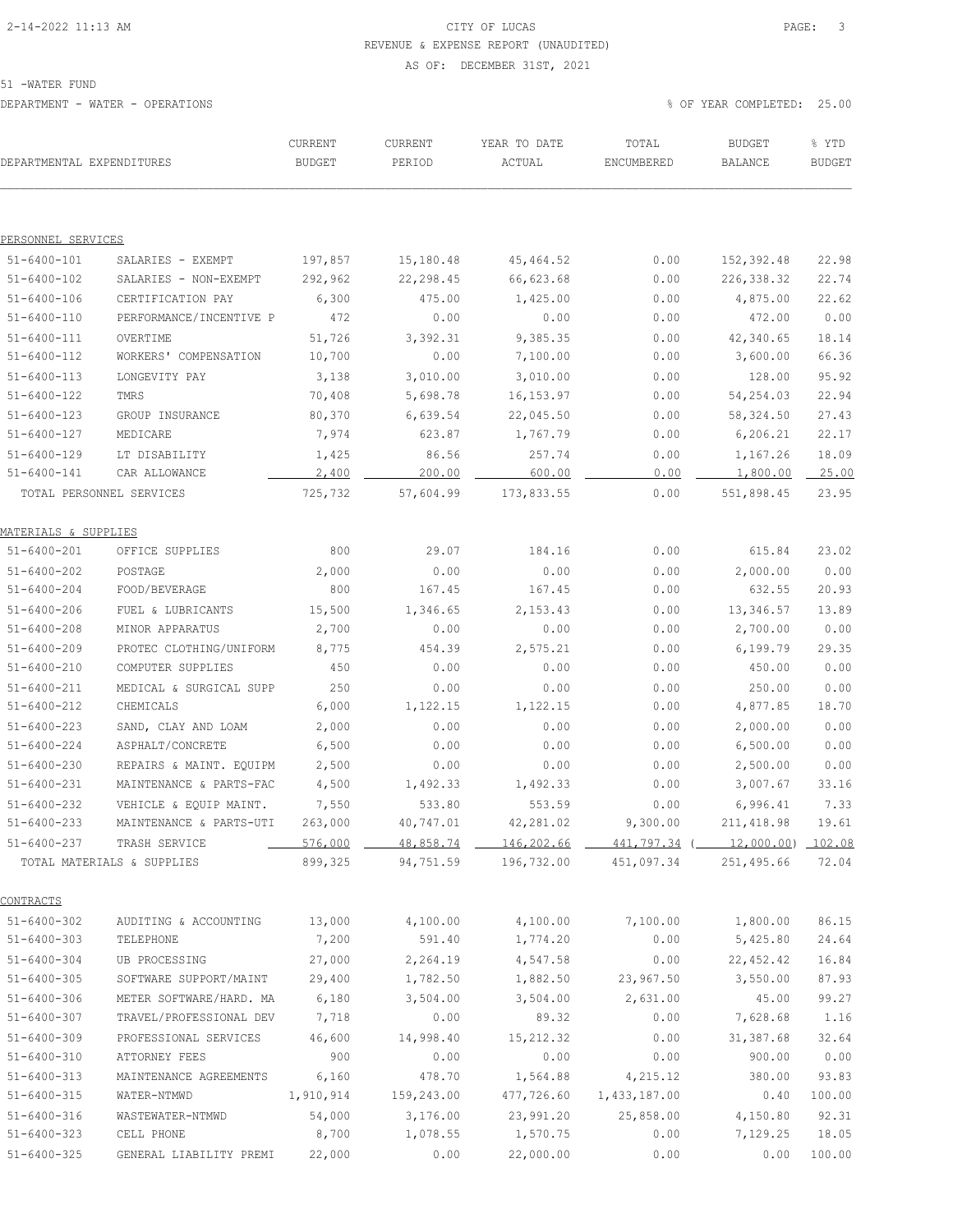# 2-14-2022 11:13 AM CITY OF LUCAS PAGE: 4 REVENUE & EXPENSE REPORT (UNAUDITED)

# AS OF: DECEMBER 31ST, 2021

51 -WATER FUND

DEPARTMENT - WATER - OPERATIONS % OF YEAR COMPLETED: 25.00

| DEPARTMENTAL EXPENDITURES                  | CURRENT<br><b>BUDGET</b> | <b>CURRENT</b><br>PERIOD | YEAR TO DATE<br>ACTUAL                          | TOTAL<br>ENCUMBERED     | <b>BUDGET</b><br><b>BALANCE</b> | % YTD<br><b>BUDGET</b> |
|--------------------------------------------|--------------------------|--------------------------|-------------------------------------------------|-------------------------|---------------------------------|------------------------|
| UTILITIES, ELECTRICAL<br>$51 - 6400 - 331$ | 75,000                   | 5,974.30                 | 14,550.81                                       | 0.00                    | 60,449.19                       | 19.40                  |
| $51 - 6400 - 346$<br>EOUIPMENT RENTAL      | 4,000                    | 0.00                     | 0.00                                            | 0.00                    | 4,000.00                        | 0.00                   |
| TOTAL CONTRACTS                            | 2, 218, 772              | 197,191.04               |                                                 | 572,514.16 1,496,958.62 | 149,299.22                      | 93.27                  |
| OTHER                                      |                          |                          |                                                 |                         |                                 |                        |
| $51 - 6400 - 443$<br>DUES/LICENSES         | 333                      | 111.00                   | 111.00                                          | 0.00                    | 222.00                          | $-33.33$               |
| TOTAL OTHER                                | 333                      | 111.00                   | 111.00                                          | 0.00                    | 222.00                          | 33.33                  |
| NON DEPARTMENTAL EXPENSE                   |                          |                          |                                                 |                         |                                 |                        |
| $51 - 6400 - 999$<br>PILOT - TRANSFER OUT  | 277,789                  | 0.00                     | 0.00                                            | 0.00                    | 277,789.00                      | 0.00                   |
| TOTAL NON DEPARTMENTAL EXPENSE             | 277,789                  | 0.00                     | 0.00                                            | 0.00                    | 277,789.00                      | 0.00                   |
| COMPENSATED ABSENCE                        |                          |                          |                                                 |                         |                                 |                        |
| AMORTIZATION/GAIN-LOSS                     |                          |                          |                                                 |                         |                                 |                        |
| CAPITAL OUTLAY                             |                          |                          |                                                 |                         |                                 |                        |
|                                            |                          |                          |                                                 |                         |                                 |                        |
| TOTAL WATER - OPERATIONS                   | 4,121,951                |                          | 349,658.62 943,190.71 1,948,055.96 1,230,704.33 |                         |                                 | 70.14                  |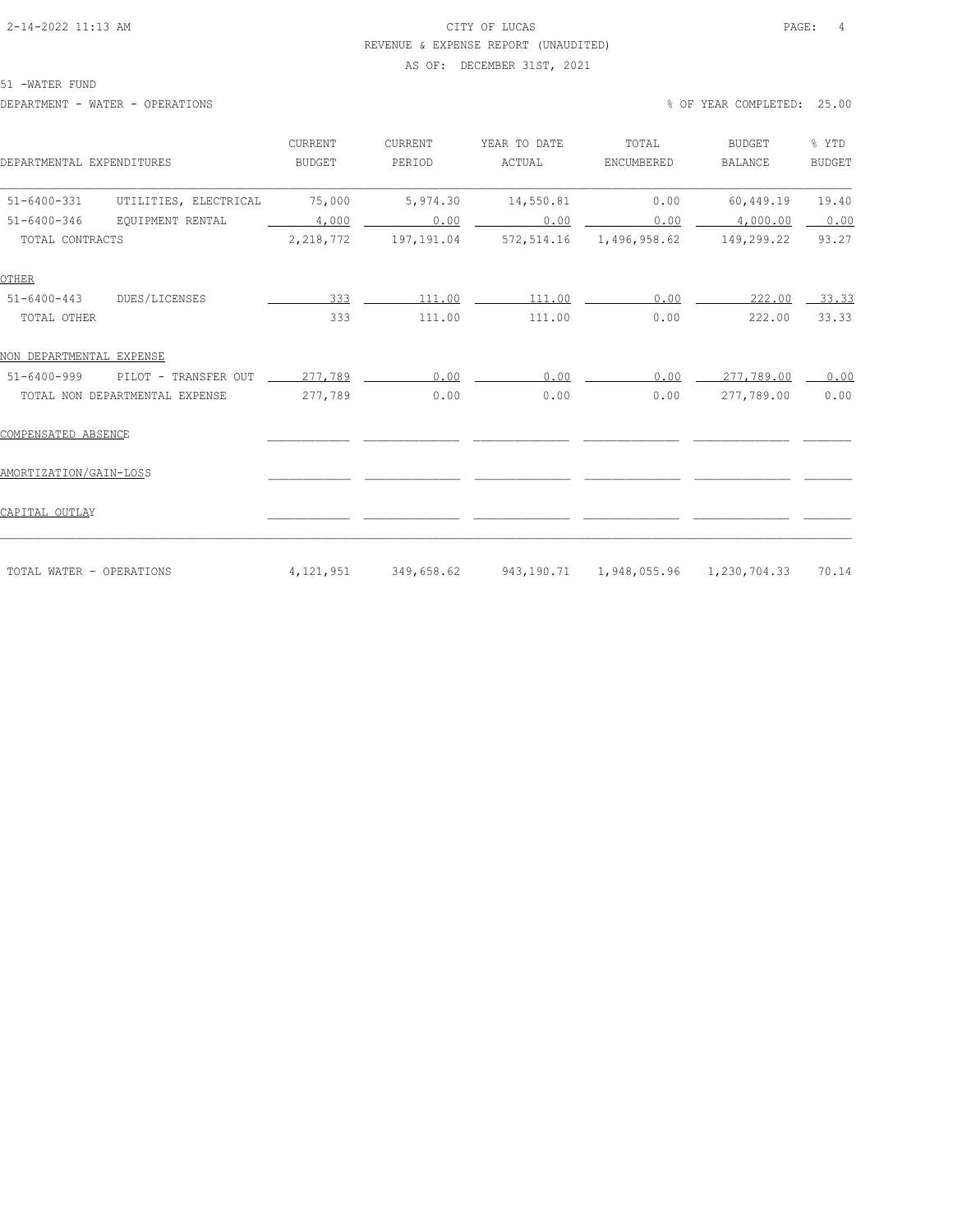# 2-14-2022 11:13 AM CITY OF LUCAS PAGE: 5 REVENUE & EXPENSE REPORT (UNAUDITED)

#### AS OF: DECEMBER 31ST, 2021

51 -WATER FUND

| DEPARTMENTAL EXPENDITURES        |                            | CURRENT<br><b>BUDGET</b> | CURRENT<br>PERIOD | YEAR TO DATE<br>ACTUAL | TOTAL<br>ENCUMBERED | BUDGET<br>BALANCE | % YTD<br><b>BUDGET</b> |
|----------------------------------|----------------------------|--------------------------|-------------------|------------------------|---------------------|-------------------|------------------------|
|                                  |                            |                          |                   |                        |                     |                   |                        |
| PERSONNEL SERVICES               |                            |                          |                   |                        |                     |                   |                        |
| $51 - 6409 - 101$                | SALARIES - EXEMPT          | 87,814                   | 6,735.71          | 20,168.67              | 0.00                | 67,645.33         | 22.97                  |
| 51-6409-112                      | WORKERS' COMPENSATION      | 290                      | 0.00              | 195.00                 | 0.00                | 95.00             | 67.24                  |
| $51 - 6409 - 113$                | LONGEVITY PAY              | 48                       | 0.00              | 0.00                   | 0.00                | 48.00             | 0.00                   |
| $51 - 6409 - 122$                | TMRS                       | 11,394                   | 864.68            | 2,589.12               | 0.00                | 8,804.88          | 22.72                  |
| $51 - 6409 - 123$                | GROUP INSURANCE            | 10,716                   | 856.33            | 2,868.99               | 0.00                | 7,847.01          | 26.77                  |
| $51 - 6409 - 127$                | MEDICARE                   | 1,294                    | 98.03             | 293.53                 | 0.00                | 1,000.47          | 22.68                  |
| $51 - 6409 - 129$                | LT DISABILITY              | 265                      | 15.35             | 46.05                  | 0.00                | 218.95            | 17.38                  |
| $51 - 6409 - 133$                | TELEPHONE ALLOWANCE        | 600                      | 25.00             | 75.00                  | 0.00                | 525.00            | 12.50                  |
| TOTAL PERSONNEL SERVICES         |                            | 112,421                  | 8,595.10          | 26, 236.36             | 0.00                | 86,184.64         | 23.34                  |
| <u> MATERIALS &amp; SUPPLIES</u> |                            |                          |                   |                        |                     |                   |                        |
| $51 - 6409 - 201$                | OFFICE SUPPLIES            | 1,000                    | 0.00              | 67.45                  | 0.00                | 932.55            | 6.75                   |
| $51 - 6409 - 204$                | FOOD/BEVERAGE              | 250                      | 0.00              | 0.00                   | 0.00                | 250.00            | 0.00                   |
| $51 - 6409 - 208$                | MINOR APARATUS             | 500                      | 0.00              | 0.00                   | 0.00                | 500.00            | 0.00                   |
| $51 - 6409 - 209$                | PROTECTIVE CLOTHING/UNI    | 1,355                    | 0.00              | 0.00                   | 0.00                | 1,355.00          | 0.00                   |
| $51 - 6409 - 210$                | COMPUTER SUPPLIES          | 500                      | 0.00              | 0.00                   | 0.00                | 500.00            | 0.00                   |
| $51 - 6409 - 232$                | VEHICLE MAINTENANCE        | 2,000                    | 0.00              | 0.00                   | 0.00                | 2,000.00          | 0.00                   |
|                                  | TOTAL MATERIALS & SUPPLIES | 5,605                    | 0.00              | 67.45                  | 0.00                | 5,537.55          | 1.20                   |
| <u>CONTRACTS</u>                 |                            |                          |                   |                        |                     |                   |                        |
| $51 - 6409 - 305$                | SOFTWARE SUPPORT/MAINT     | 1,050                    | 0.00              | 0.00                   | 0.00                | 1,050.00          | 0.00                   |
| $51 - 6409 - 307$                | TRAVEL & TRAINING          | 1,740                    | 0.00              | 0.00                   | 0.00                | 1,740.00          | 0.00                   |
| $51 - 6409 - 309$                | PROFESSIONAL SERVICES      | 196,600                  | 1,123.75          | 1,123.75               | 0.00                | 195,476.25        | 0.57                   |
| $51 - 6409 - 323$                | CELL PHONE                 | 1,200                    | 60.44             | 106.75                 | 0.00                | 1,093.25          | 8.90                   |
| TOTAL CONTRACTS                  |                            | 200,590                  | 1,184.19          | 1,230.50               | 0.00                | 199,359.50        | 0.61                   |
| <u>OTHER</u>                     |                            |                          |                   |                        |                     |                   |                        |
| $51 - 6409 - 411$                | FURNITURE                  | 500                      | 0.00              | 0.00                   | 0.00                | 500.00            | 0.00                   |
| $51 - 6409 - 416$                | IMPLEMENTS & APPARATUS     | 500                      | 0.00              | 0.00                   | 0.00                | 500.00            | 0.00                   |
| 51-6409-443                      | DUES/LICENSES              | 1,075                    | 0.00              | 0.00                   | 0.00                | 1,075.00          | 0.00                   |
| $51 - 6409 - 452$                | HARDWARE & TELECOM         | 500                      | 0.00              | 0.00                   | 0.00                | 500.00            | 0.00                   |
| TOTAL OTHER                      |                            | 2,575                    | 0.00              | 0.00                   | 0.00                | 2,575.00          | 0.00                   |
| CAPITAL OUTLAY                   |                            |                          |                   |                        |                     |                   |                        |
| TOTAL WATER - ENGINEERING        |                            | 321,191                  | 9,779.29          | 27,534.31              | 0.00                | 293,656.69        | 8.57                   |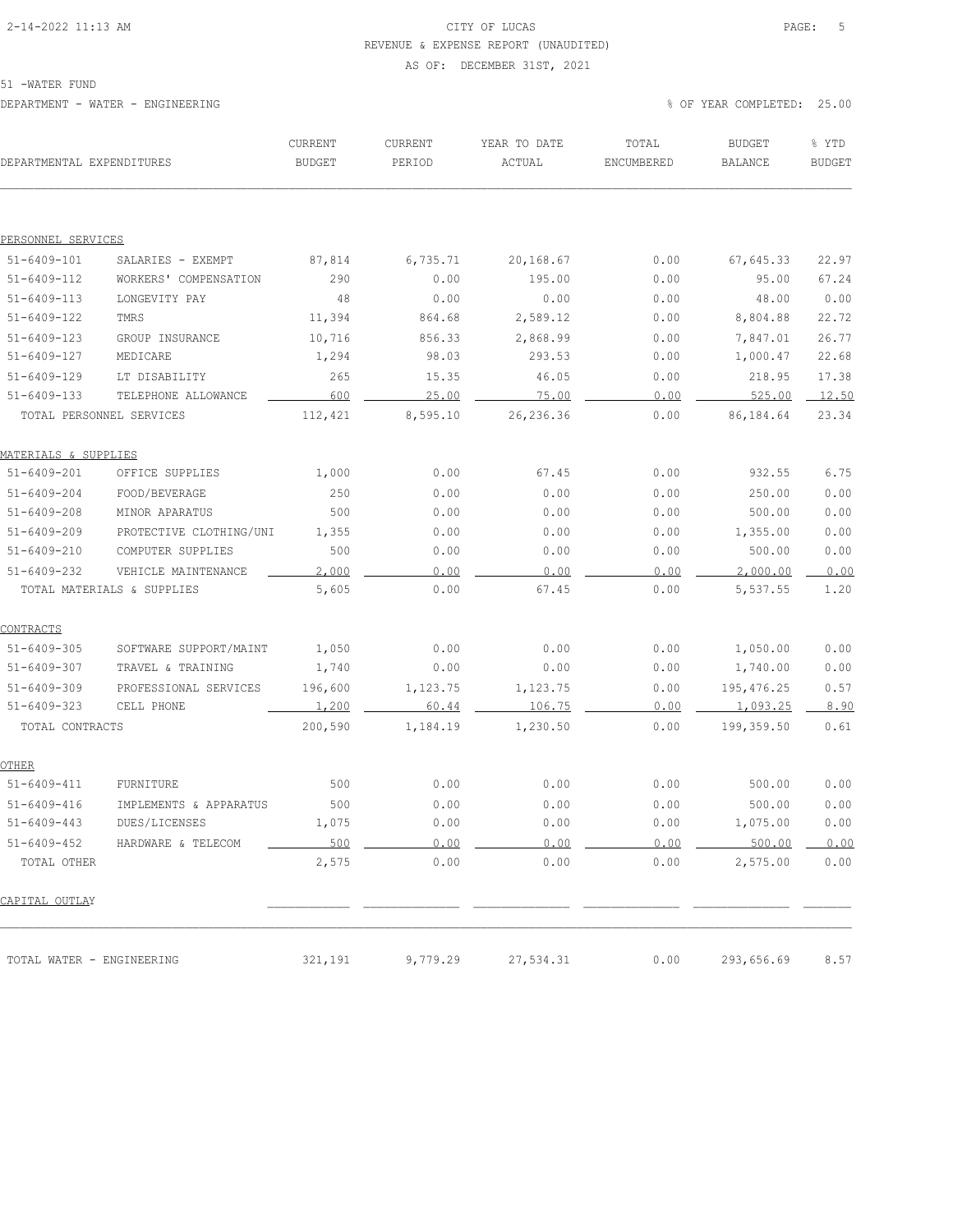# 2-14-2022 11:13 AM CITY OF LUCAS PAGE: 6 REVENUE & EXPENSE REPORT (UNAUDITED) AS OF: DECEMBER 31ST, 2021

51 -WATER FUND

DEPARTMENT - DEBT SERVICES % OF YEAR COMPLETED: 25.00

|                     | DEPARTMENTAL EXPENDITURES  | CURRENT<br><b>BUDGET</b> | <b>CURRENT</b><br>PERIOD | YEAR TO DATE<br>ACTUAL | TOTAL<br>ENCUMBERED | <b>BUDGET</b><br><b>BALANCE</b> | % YTD<br><b>BUDGET</b> |
|---------------------|----------------------------|--------------------------|--------------------------|------------------------|---------------------|---------------------------------|------------------------|
|                     |                            |                          |                          |                        |                     |                                 |                        |
| DEBT SERVICE        |                            |                          |                          |                        |                     |                                 |                        |
| $51 - 7900 - 214$   | 2007 CERT OF OBLIG-PRIN    | 125,000                  | 0.00                     | 0.00                   | 0.00                | 125,000.00                      | 0.00                   |
| 51-7900-215         | 2007 CERT OF OBLIG-INTE    | 29,219                   | 0.00                     | 0.00                   | 0.00                | 29,219.00                       | 0.00                   |
| $51 - 7900 - 216$   | 2007 GO REFUNDING - PRI    | 105,000                  | 0.00                     | 0.00                   | 0.00                | 105,000.00                      | 0.00                   |
| $51 - 7900 - 217$   | 2007 GO REFUNDING -<br>IN. | 1,974                    | 0.00                     | 0.00                   | 0.00                | 1,974.00                        | 0.00                   |
| $51 - 7900 - 222$   | 2017 CERTIF OF OBLIG PR    | 120,000                  | 0.00                     | 0.00                   | 0.00                | 120,000.00                      | 0.00                   |
| $51 - 7900 - 223$   | 2017 CERTIF OF OBLIG IN    | 72,150                   | 0.00                     | 0.00                   | 0.00                | 72,150.00                       | 0.00                   |
| $51 - 7900 - 224$   | 2019 CERTIF OF OBLIG PR    | 50,000                   | 0.00                     | 0.00                   | 0.00                | 50,000.00                       | 0.00                   |
| $51 - 7900 - 225$   | 2019 CERTIF OF OBLIG IN    | 41,293                   | 0.00                     | 0.00                   | 0.00                | 41,293.00                       | 0.00                   |
| $51 - 7900 - 226$   | 2020 GO REFUNDING - PRI    | 95,000                   | 0.00                     | 0.00                   | 0.00                | 95,000.00                       | 0.00                   |
| $51 - 7900 - 227$   | 2020 GO REFUNDING INTER    | 32,500                   | 0.00                     | 0.00                   | 0.00                | 32,500.00                       | 0.00                   |
| $51 - 7900 - 298$   | <b>BOND ISSUE COSTS</b>    | 600                      | 0.00                     | 0.00                   | 0.00                | 600.00                          | 0.00                   |
| TOTAL DEBT SERVICE  |                            | 672,736                  | 0.00                     | 0.00                   | 0.00                | 672,736.00                      | 0.00                   |
|                     |                            |                          |                          |                        |                     |                                 |                        |
| TOTAL DEBT SERVICES |                            | 672,736                  | 0.00                     | 0.00                   | 0.00                | 672,736.00                      | 0.00                   |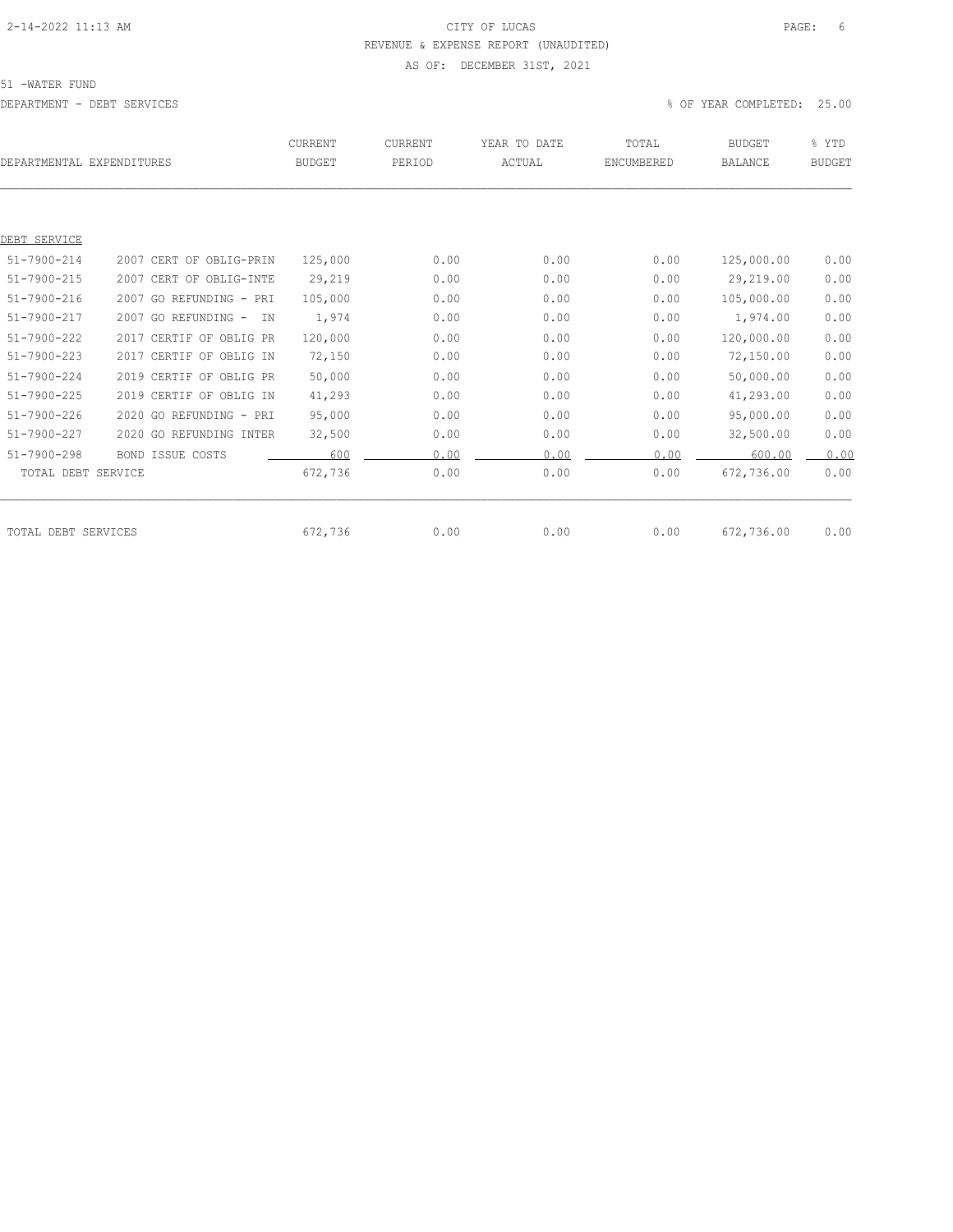# 2-14-2022 11:13 AM CITY OF LUCAS PAGE: 7 REVENUE & EXPENSE REPORT (UNAUDITED)

AS OF: DECEMBER 31ST, 2021

| Е<br>л<br>ı<br>υ | 17.T<br>N |  |
|------------------|-----------|--|
|------------------|-----------|--|

DEPARTMENT - NON-DEPART. EXPENDITURES % OF YEAR COMPLETED: 25.00

|                                   | <b>CURRENT</b> | CURRENT    | YEAR TO DATE | TOTAL                      | BUDGET         | % YTD         |
|-----------------------------------|----------------|------------|--------------|----------------------------|----------------|---------------|
| DEPARTMENTAL EXPENDITURES         | <b>BUDGET</b>  | PERIOD     | ACTUAL       | ENCUMBERED                 | <b>BALANCE</b> | <b>BUDGET</b> |
|                                   |                |            |              |                            |                |               |
|                                   |                |            |              |                            |                |               |
| NON DEPARTMENTAL EXPENSE          |                |            |              |                            |                |               |
|                                   |                |            |              |                            |                |               |
| BAD DEBT                          |                |            |              |                            |                |               |
|                                   |                |            |              |                            |                |               |
|                                   |                |            |              |                            |                |               |
| TOTAL EXPENDITURES                | 5, 115, 878    | 359,437.91 | 970,725.02   | 1,948,055.96               | 2,197,097.02   | 57.05         |
|                                   |                |            |              |                            |                |               |
| REVENUE OVER/(UNDER) EXPENDITURES | 404,783        | 42,537.58  |              | 534,973.81 ( 1,948,055.96) | 1,817,865.15   | $349.10 -$    |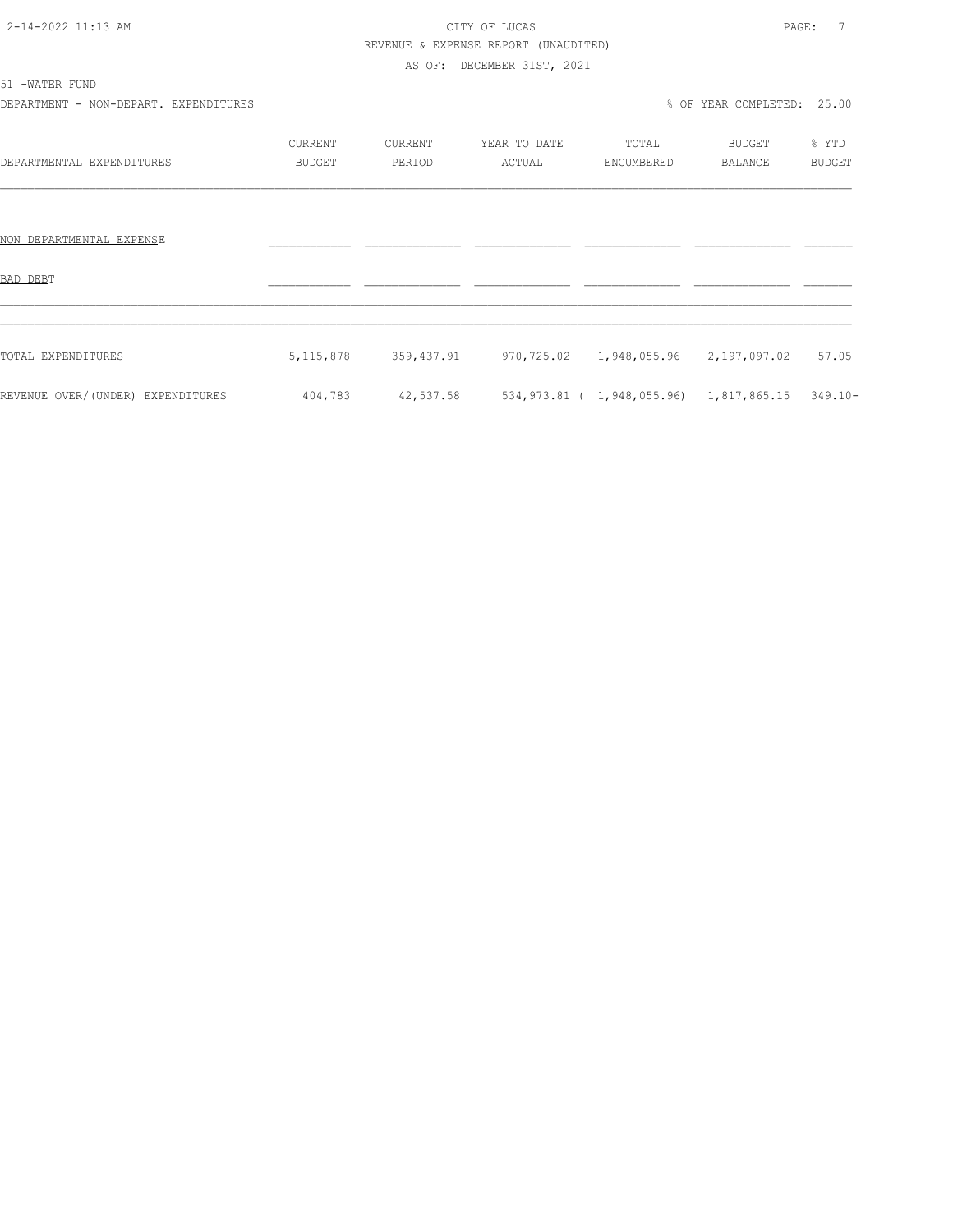# 2-14-2022 11:13 AM CITY OF LUCAS PAGE: 1 REVENUE & EXPENSE REPORT (UNAUDITED)

#### AS OF: DECEMBER 31ST, 2021

#### 59 -DEBT SERVICES FUND

|                                         | CURRENT<br><b>BUDGET</b> | <b>CURRENT</b><br>PERIOD | YEAR TO DATE<br>ACTUAL | TOTAL<br>ENCUMBERED | BUDGET<br><b>BALANCE</b> | % YTD<br><b>BUDGET</b> |
|-----------------------------------------|--------------------------|--------------------------|------------------------|---------------------|--------------------------|------------------------|
| REVENUE SUMMARY                         |                          |                          |                        |                     |                          |                        |
| PROPERTY TAXES<br>MISCELLANEOUS REVENUE | 1,444,715<br>150,511     | 606,999.10<br>45.07      | 743,894.53<br>113.78   | 0.00<br>0.00        | 700,820.47<br>150,397.22 | 51.49<br>0.08          |
| <b>TOTAL REVENUES</b>                   | 1,595,226                | 607,044.17               | 744,008.31             | 0.00                | 851,217.69               | 46.64                  |
| EXPENDITURE SUMMARY                     |                          |                          |                        |                     |                          |                        |
| DEBT SERVICES                           | 1,595,227                | 0.00                     | 0.00                   | 0.00                | 1,595,227.00             | 0.00                   |
| TOTAL EXPENDITURES                      | 1,595,227                | 0.00                     | 0.00                   | 0.00                | 1,595,227.00             | 0.00                   |
| REVENUE OVER/(UNDER) EXPENDITURES       |                          | 607,044.17<br>1)         | 744,008.31             | $0.00$ (            | 744,009.31) 831.00-      |                        |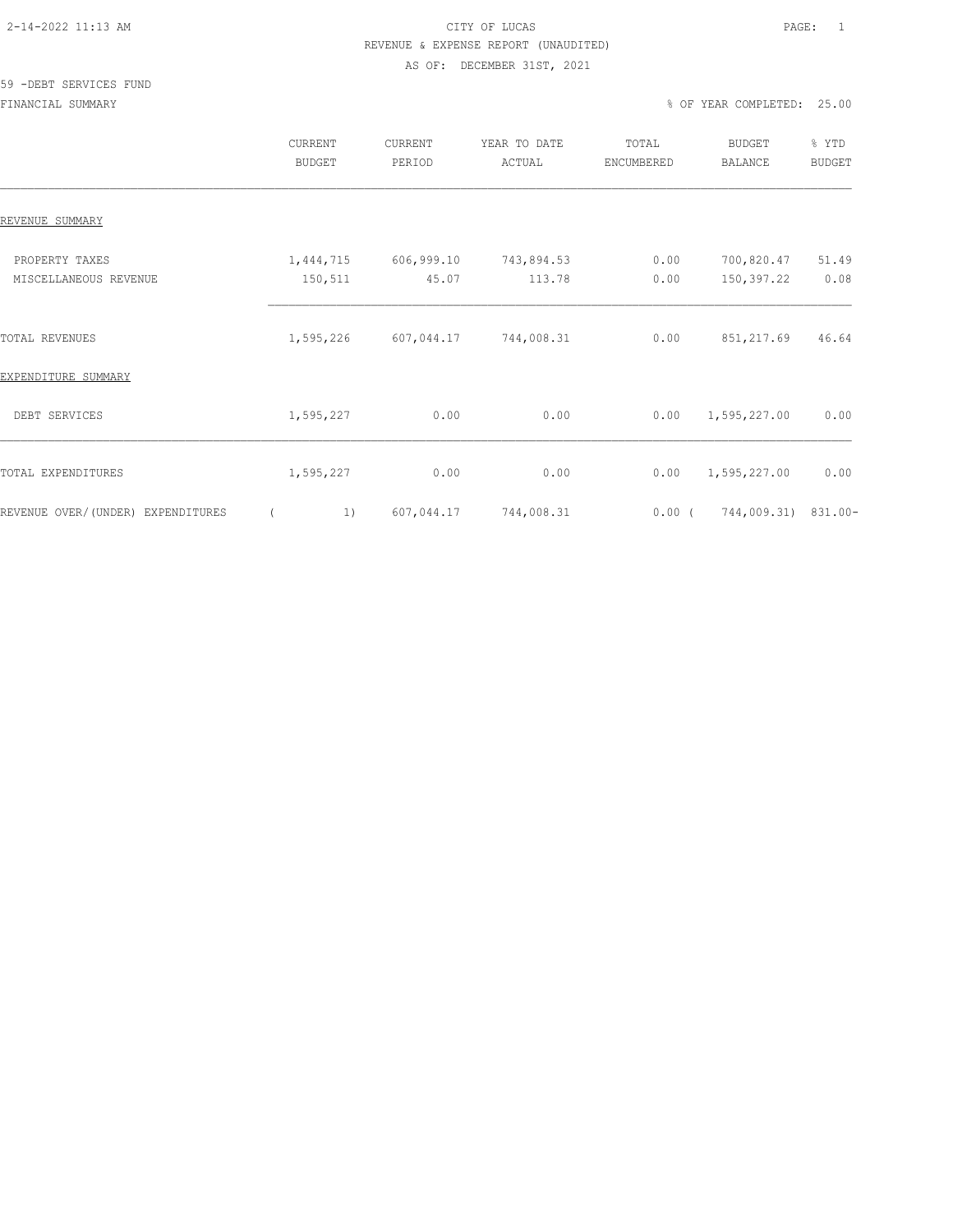### 2-14-2022 11:13 AM CITY OF LUCAS PAGE: 2 REVENUE & EXPENSE REPORT (UNAUDITED)

### AS OF: DECEMBER 31ST, 2021

#### 59 -DEBT SERVICES FUND

% OF YEAR COMPLETED: 25.00

| REVENUES                                 | <b>CURRENT</b><br><b>BUDGET</b> | CURRENT<br>PERIOD | YEAR TO DATE<br>ACTUAL | TOTAL<br>ENCUMBERED | <b>BUDGET</b><br><b>BALANCE</b> | % YTD<br><b>BUDGET</b> |
|------------------------------------------|---------------------------------|-------------------|------------------------|---------------------|---------------------------------|------------------------|
|                                          |                                 |                   |                        |                     |                                 |                        |
| PROPERTY TAXES                           |                                 |                   |                        |                     |                                 |                        |
| $59 - 4011$<br>PROPERTY TAXES            | 1,439,715                       | 606,792.56        | 742,585.92             | 0.00                | 697,129.08                      | 51.58                  |
| $59 - 4012$<br>PROPERTY TAXES-DELINQUENT | $\mathbf{0}$                    | 217.26            | 772.43                 | $0.00$ (            | 772.43)                         | 0.00                   |
| $59 - 4015$<br>PROPERTY TAXES-P&I        | 5,000                           | $10.72$ )         | 536.18                 | 0.00                | 4,463.82                        | 10.72                  |
| TOTAL PROPERTY TAXES                     | 1,444,715                       | 606,999.10        | 743,894.53             | 0.00                | 700,820.47                      | 51.49                  |
| INTERGOVERNMENTAL                        |                                 |                   |                        |                     |                                 |                        |
| MISCELLANEOUS REVENUE                    |                                 |                   |                        |                     |                                 |                        |
| $59 - 4911$<br>INTEREST INCOME           | 3,000                           | 45.07             | 113.78                 | 0.00                | 2,886.22                        | 3.79                   |
| $59 - 4996$<br>TRANSFER IN               | 147,511                         | 0.00              | 0.00                   | 0.00                | 147,511.00                      | 0.00                   |
| TOTAL MISCELLANEOUS REVENUE              | 150,511                         | 45.07             | 113.78                 | 0.00                | 150,397.22                      | 0.08                   |
| TOTAL REVENUE                            | 1,595,226                       | 607,044.17        | 744,008.31             | 0.00                | 851, 217.69                     | 46.64                  |